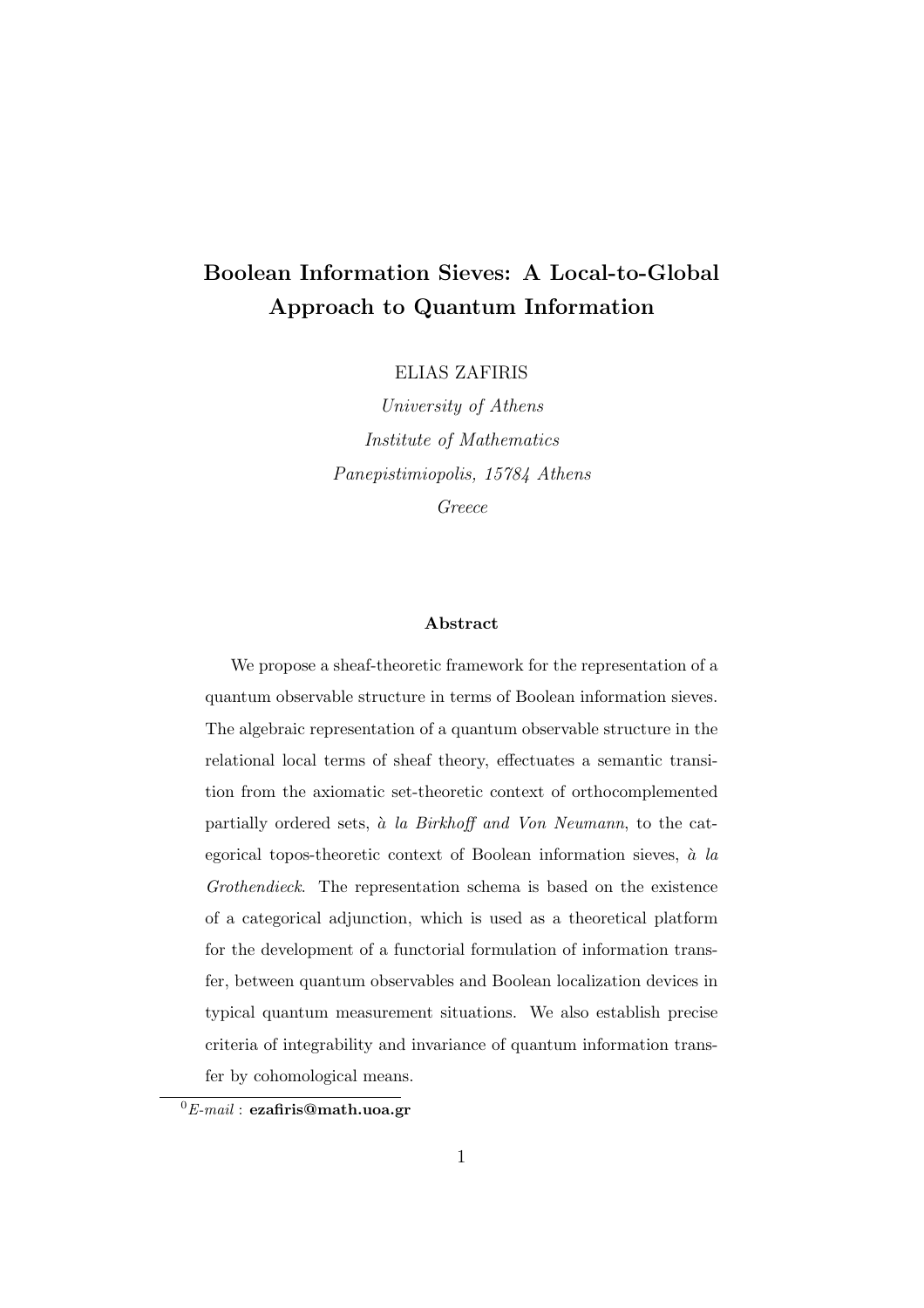Keywords : Quantum Observables; Quantum Information; Sheaves; Adjunction; Boolean Localization; Sieves; Cohomology; Curvature.

#### 1 Introduction

The main objective of a sheaf-theoretic representation schema regarding quantum observable structures is the application of category-theoretic concepts and methods for the evaluation and interpretation of the information content of these structures. For this purpose we introduce the central notion of Boolean information sieves leading to a novel perspective regarding quantum information transfer into Boolean local contexts of quantum measurement. The basic guiding idea is of a topological origin, and concerns the representation of the information enfolded in a global quantum observable structure, in terms of localization systems of interlocking Boolean contexts of observation, satisfying certain well defined compatibility relations. The implementation of this idea, emphasizes the contextual character of quantum information retrieval in typical quantum measurement situations, via Boolean preparatory contexts, and furthermore, demonstrates that the former is not ad hoc but can be cast in a mathematical form that respects strictly the rules of topological transition from local to global. The language of category theory (Lawvere and Schanuel 1997, Mac Lane 1971) proves to be appropriate for the implementation of this idea in a universal way. The conceptual essence of this scheme is the development of a sheaf-theoretic topos perspective (Mac Lane and Moerdijk 1992, Bell 1988) on quantum observable structures, which will constitute the basis for a functorial formulation of information transfer between Boolean localization devices and quantum systems.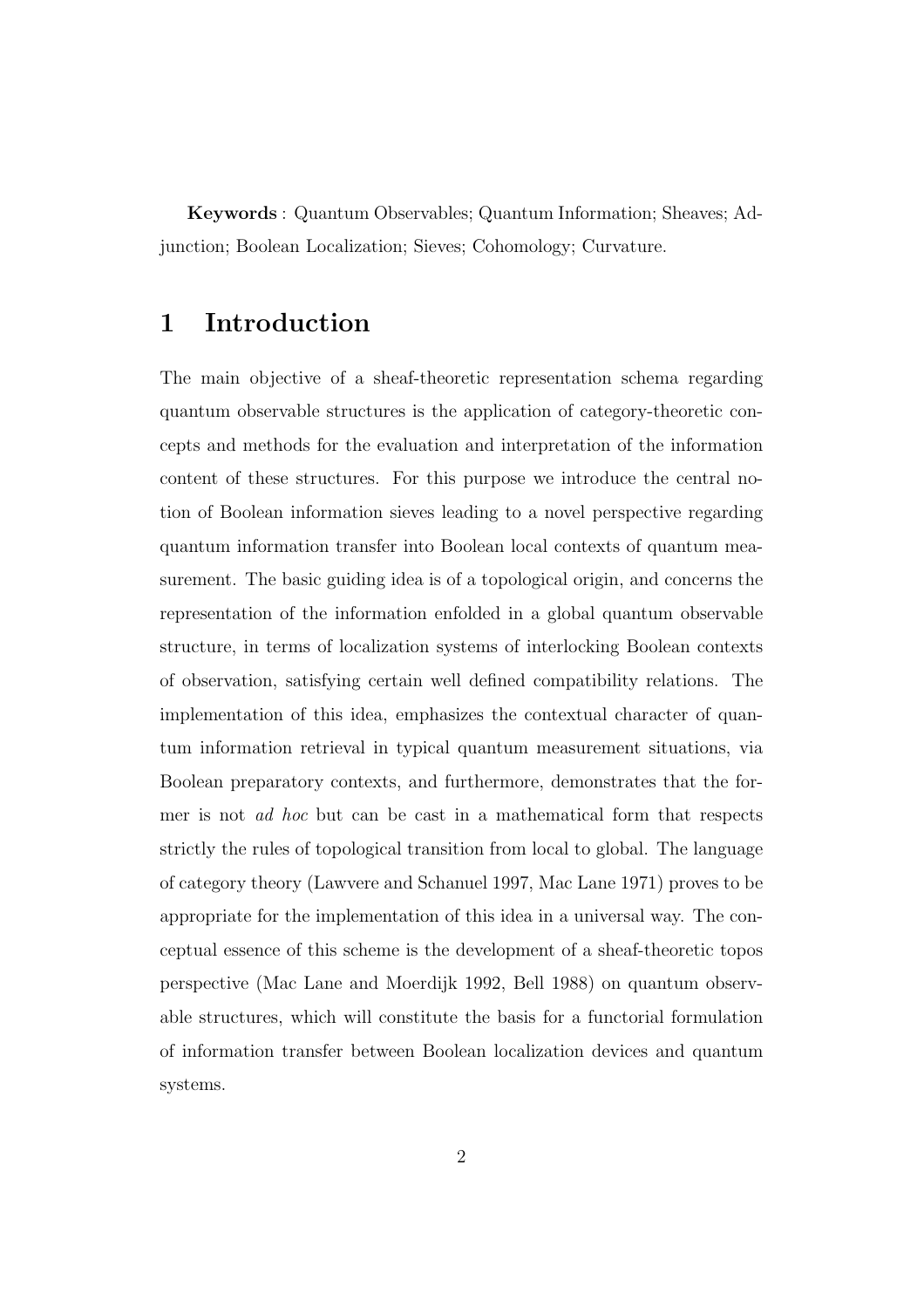In quantum logical approaches the notion of event, associated with the measurement of an observable, is taken to be equivalent to a proposition describing the behavior of a physical system. This formulation of quantum theory is based on the identification of propositions with projection operators on a complex Hilbert space. In this sense, the Hilbert space formalism of quantum theory associates events with closed subspaces of a seperable, complex Hilbert space corresponding to a quantum system. Then, the quantum events algebra is identified with the lattice of closed subspaces of the Hilbert space, ordered by inclusion and carrying an orthocomplementation operation which is given by the orthogonal complements of the closed subspaces (Varadarajan 1968, Birkhoff and von Neumann 1936). Equivalently, it is isomorphic to the partial Boolean algebra of closed subspaces of the Hilbert space of the system, or alternatively the partial Boolean algebra of projection operators of the system (Kochen and Specker 1967).

The starting point of our investigation is based on the observation that set-theoretic axiomatizations of quantum observable structures hide the fundamental significance of Boolean localization systems in the formation of these structures. This is not satisfactory, due to the fact that, all operational procedures employed in quantum measurement, are based in the preparation of appropriate Boolean environments. The construction of these contexts of observation are related with certain abstractions and can be metaphorically considered as Boolean pattern recognition systems. In the categorical language we adopt, we can explicitly associate them with appropriate Boolean covering systems of a structure of quantum observables. In this way, the real significance of a quantum structure proves to be, not at the level of events, but at the level of gluing together overlapping Boolean localization contexts. The development of the conceptual and technical machinery of lo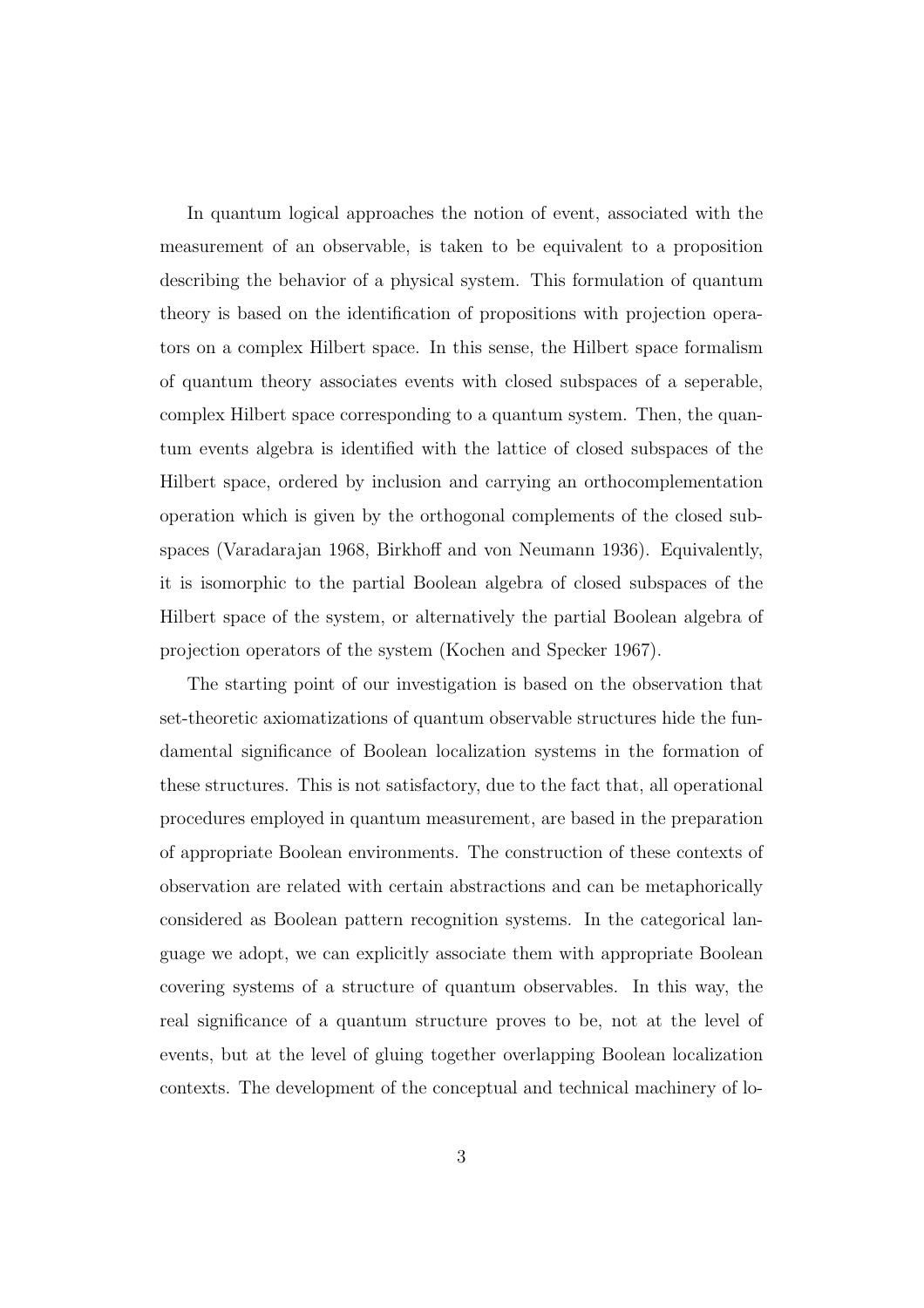calization systems for generating non-trivial global event structures, as it has been recently demonstrated in (Zafiris 2006a), effectuates a transition in the semantics of events and observables from a set-theoretic to a sheaf-theoretic one. This is a crucial semantic difference that characterizes the present approach in comparison to the vast literature on quantum measurement and quantum logic.

The formulation of information transfer proposed in this paper, is based on the sheaf-theoretic representation of a quantum observable structure in terms of Boolean information sieves, consisting of families of local Boolean reference frames, which can be pasted together using category-theoretic means. Contextual topos-theoretic approaches to quantum structures have been independently proposed, from the viewpoint of the theory of presheaves on partially ordered sets, in (Butterfield and Isham 1998 and 1999), and have been extensively discussed and critically analyzed in (Rawling and Selesnick 2000, Butterfield and Isham 2000). An interesting intuitionistic interpretation of quantum mechanics has been constructed in (Adelman and Corbett 1995), by using the real number continuum given by the sheaf of Dedekind reals in the topos of sheaves on the quantum state space. The idea of introduction of Boolean reference frames has been also appeared in the literature, from a non-category theoretic perspective, in (Takeuti 1978, Davis 1977). For a general mathematical discussion of sheaves, variable sets, and related structures, the interested reader should consult (Lawvere 1975). Finally, it is also worth mentioning that an alternative sheaf-theoretic approach to quantum structures has been recently initiated independently in (de Groote 2001). In a general setting, this approach proposes a theory of presheaves on the quantum lattice of closed subspaces of a complex Hilbert space, by transposing literally and generalizing the corresponding constructions from the lattice of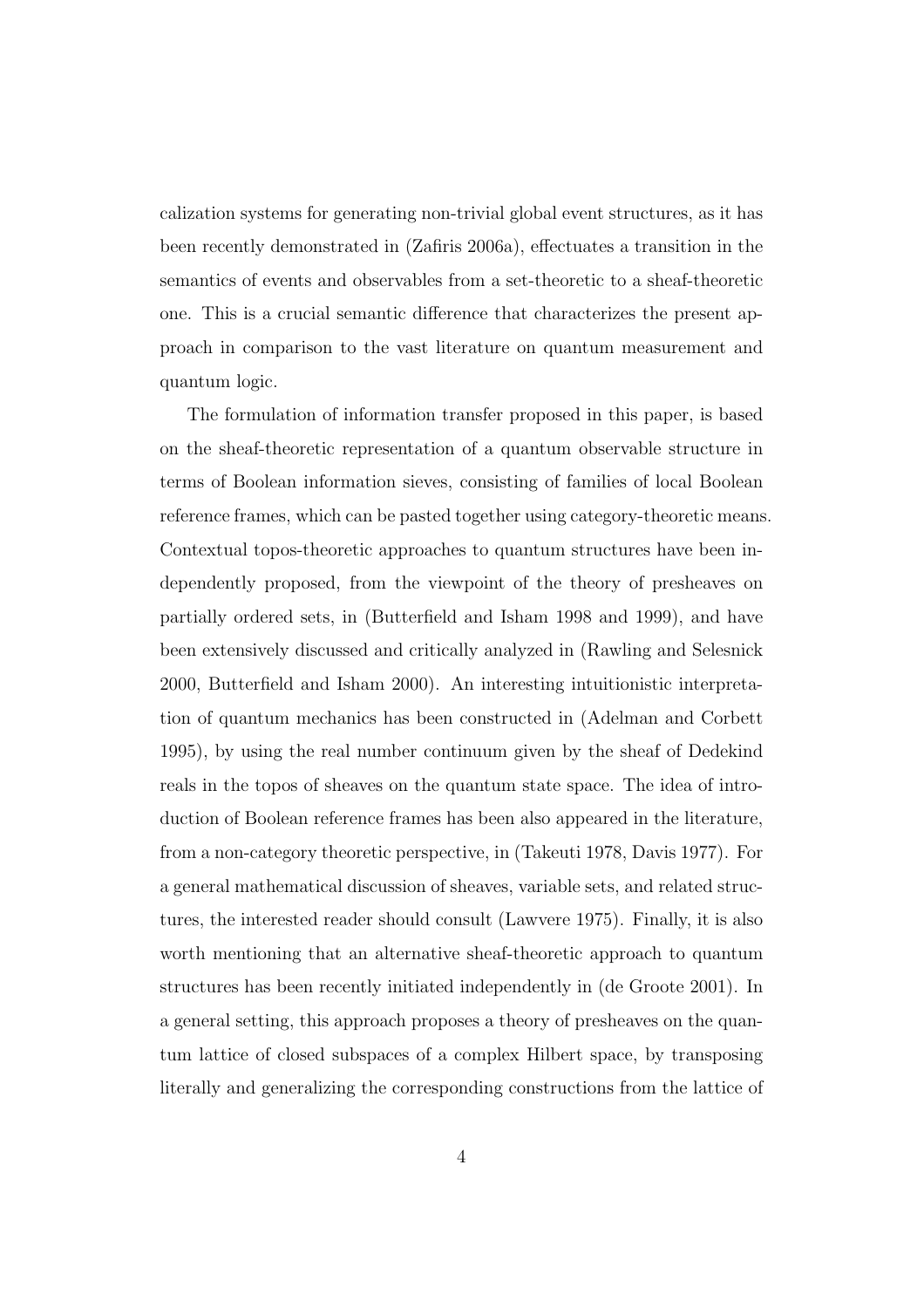open sets of a topological space to the quantum lattice. In comparison, our approach emphasizes the crucial role of Boolean localization systems in the global formation of quantum structures, and thus, shifts the focus of relevant constructions to sheaves over suitable localization systems on a base category of Boolean subalgebras of global quantum algebras. Technical expositions of sheaf theory, being of particular interest in relation to the focus of the present work are provided by (Mac Lane and Moerdijk 1992, Bredon 1997, Mallios 1998, Mallios 2004). We mention that another local to global perspective on quantum information has been developed in the context of the System of Systems approach (Jamshidi 2009), in which post-measurement, the linear probabilistic quantum model may be viewed as giving rise to a system of systems each characterized by a linear probabilistic quantum system model. Graph models for dealing with quantum complexity have been developed in (Kitto 2008, Sahni, Srivastava and Satsangi 2009). Finally, various applications of sheaf-theoretic structures, based on the development of suitable localization schemes referring to the modeling and interpretation of quantum systems, have been communicated, both conceptually and technically by the author, in the literature (Zafiris 2000, 2006a, 2006b, 2006c, 2006d and 2009).

In Section 2, we define event and observable structures using categorytheoretic means. In Section 3, we introduce the notion of a Boolean functor, we define the category of presheaves of Boolean observables, and also, develop the idea of fibered structures. In Section 4, we prove the existence of an adjunction between the topos of presheaves of Boolean observables and the category of quantum observables, and formulate a schema of functorial information transfer. In Section 5, we define Boolean information sieves as systems of Boolean localizations for quantum observable structures and analyze their operational role. In Section 6, we formulate an invariance property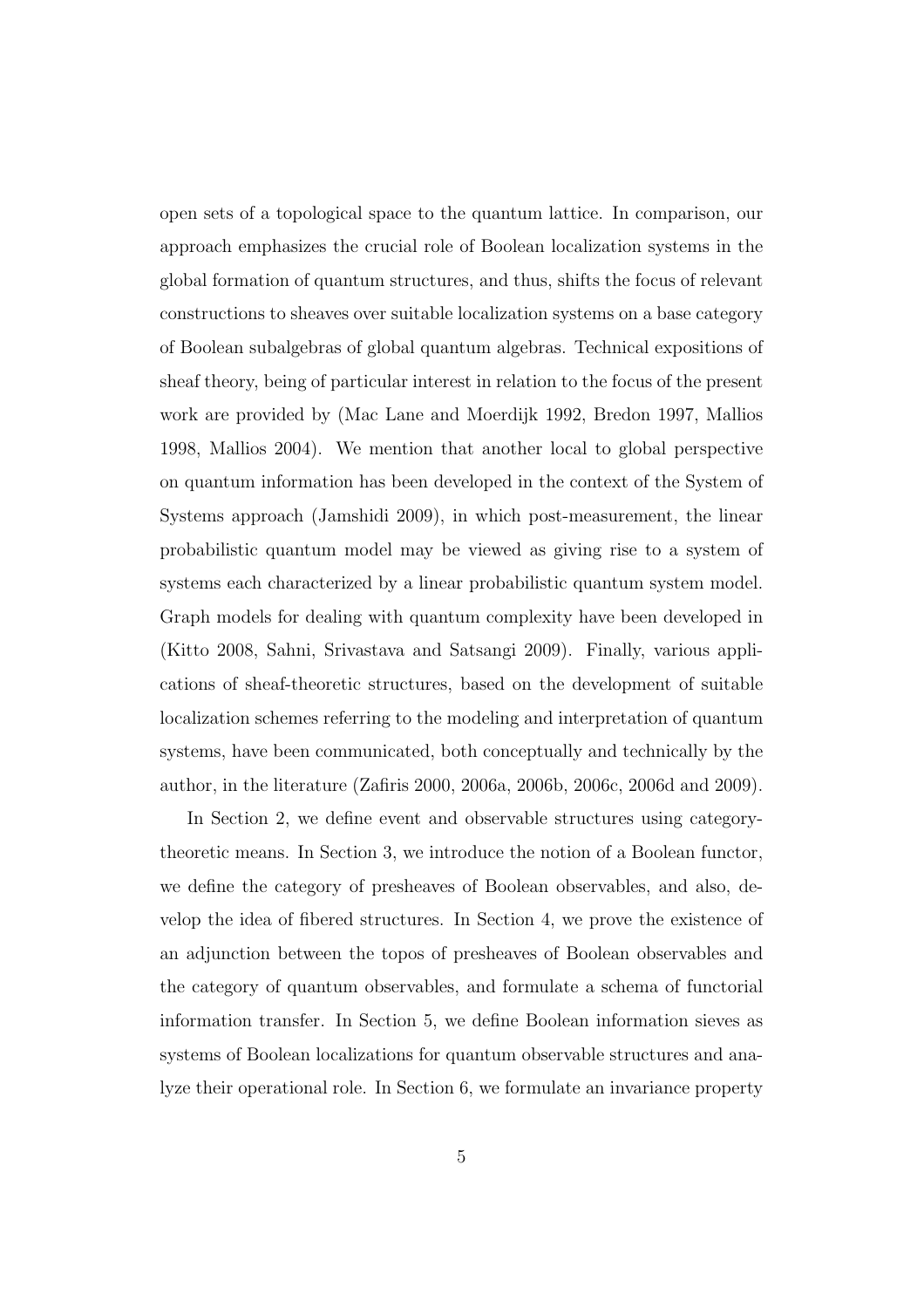of functorial information transfer using the adjunction established previously. In Section 7, we establish precise functorial criteria of intergrability and invariance of information transfer between quantum observable structures and Boolean localization systems. Finally, we conclude in Section 8.

#### 2 Categories of Events and Observables

A quantum event structure is a category, denoted by  $\mathcal{L}$ , which is called the category of quantum event algebras.

Its objects, denoted by L, are quantum algebras of events, that is orthomodular  $\sigma$ -orthoposets. More concretely, each object L in  $\mathcal{L}$ , is considered as a partially ordered set of quantum events, endowed with a maximal element 1, and with an operation of orthocomplementation  $[-]^* : L \longrightarrow L$ , which satisfy, for all  $l \in L$ , the following conditions: [a]  $l \leq 1$ , [b]  $l^{**} = l$ , [c]  $l \vee l^* = 1$ , [d]  $l \leq \hat{l} \Rightarrow \hat{l}^* \leq l^*$ , [e]  $l \perp \hat{l} \Rightarrow l \vee \hat{l} \in L$ , [f] for  $l, \hat{l} \in L, l \leq \hat{l}$  implies that  $l$  and  $\hat{l}$  are compatible, where 0 := 1<sup>\*</sup>,  $l \perp \hat{l} := l \leq \hat{l}^*$ , and the operations of meet ∧ and join  $\vee$  are defined as usually. We also recall that  $l, l \in L$  are compatible if the sublattice generated by  $\{l, l^*, \ell, \ell^*\}$  is a Boolean algebra, namely if it is a Boolean sublattice. The  $\sigma$ -completeness condition, namely that the join of countable families of pairwise orthogonal events must exist, is also required in order to have a well defined theory of observables over L.

Its arrows are quantum algebraic homomorphisms, that is maps  $K \xrightarrow{H} L$ , which satisfy, for all  $k \in K$ , the following conditions: [a]  $H(1) = 1$ , [b]  $H(k^*) = [H(k)]^*,$  [c]  $k \leq \hat{k} \Rightarrow H(k) \leq H(\hat{k}),$  [d]  $k \perp \hat{k} \Rightarrow H(k \vee \hat{k}) \leq$  $H(k) \vee H(\vec{k}),$  [e]  $H(\nabla)$  $h_n(k_n) = \bigvee_n H(k_n)$ , where  $k_1, k_2, \ldots$  countable family of mutually orthogonal events.

A classical event structure is a category, denoted by  $\mathcal{B}$ , which is called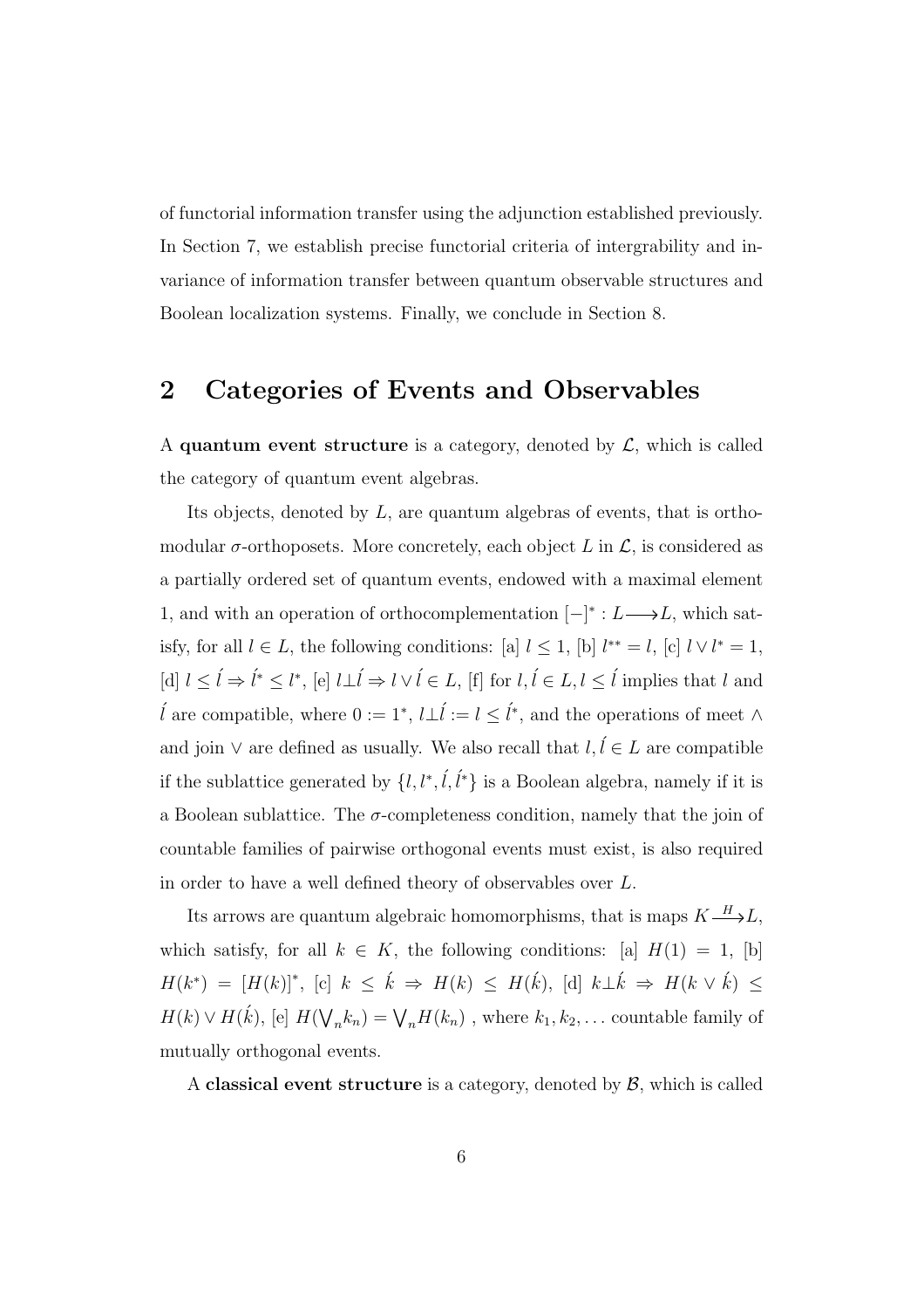the category of Boolean event algebras. Its objects are  $\sigma$ -Boolean algebras of events and its arrows are the corresponding Boolean algebraic homomorphisms.

The notion of observable corresponds to a physical quantity that can be measured in the context of an experimental arrangement. In any measurement situation the propositions that can be made concerning a physical quantity are of the following type: the value of the physical quantity lies in some Borel set of the real numbers. A proposition of this form corresponds to an event as it is apprehended by an observer using his measuring instrument. An observable Ξ is defined to be an algebraic homomorphism from the Borel algebra of the real line  $Bor(\mathbb{R})$  to the quantum event algebra L.

$$
\Xi: Bor(\mathbb{R}) \to L \tag{2.1}
$$

such that: [i]  $\Xi(\emptyset) = 0, \Xi(\mathbb{R}) = 1$ , [ii] E  $\overline{a}$  $F = \emptyset \Rightarrow \Xi(E) \perp \Xi(F)$ , for  $E, F \in Bor(\mathbb{R}),$  [iii]  $\Xi(\bigcup_n E_n) = \bigvee_n \Xi(E_n)$ , where  $E_1, E_2, \ldots$  sequence of mutually disjoint Borel sets of the real line.

If L is isomorphic with the orthocomplemented lattice of orthogonal projections on a Hilbert space, then it follows from von Neumann's spectral theorem (Varadarajan 1968) that the observables are in injective correspondence with the hypermaximal Hermitian operators on the Hilbert space.

A quantum observable structure is a category, denoted by  $\mathcal{O}_Q$ , which is called the category of quantum observables. Its objects are quantum observables  $\Xi : Bor(\mathbb{R}) \to L$  and its arrows  $\Xi \longrightarrow \Theta$  are commutative triangles, or equivalently the quantum algebraic homomorphisms  $L \longrightarrow K$  in  $\mathcal{L}$ , preserving by definition the join of countable families of pairwise orthogonal events, such that  $\Theta = H \circ \Xi$  in Diagram 1 is again a quantum observable.

Correspondingly, a Boolean observable structure is a category, denoted by  $\mathcal{O}_B$ , which is called the category of Boolean observables. Its objects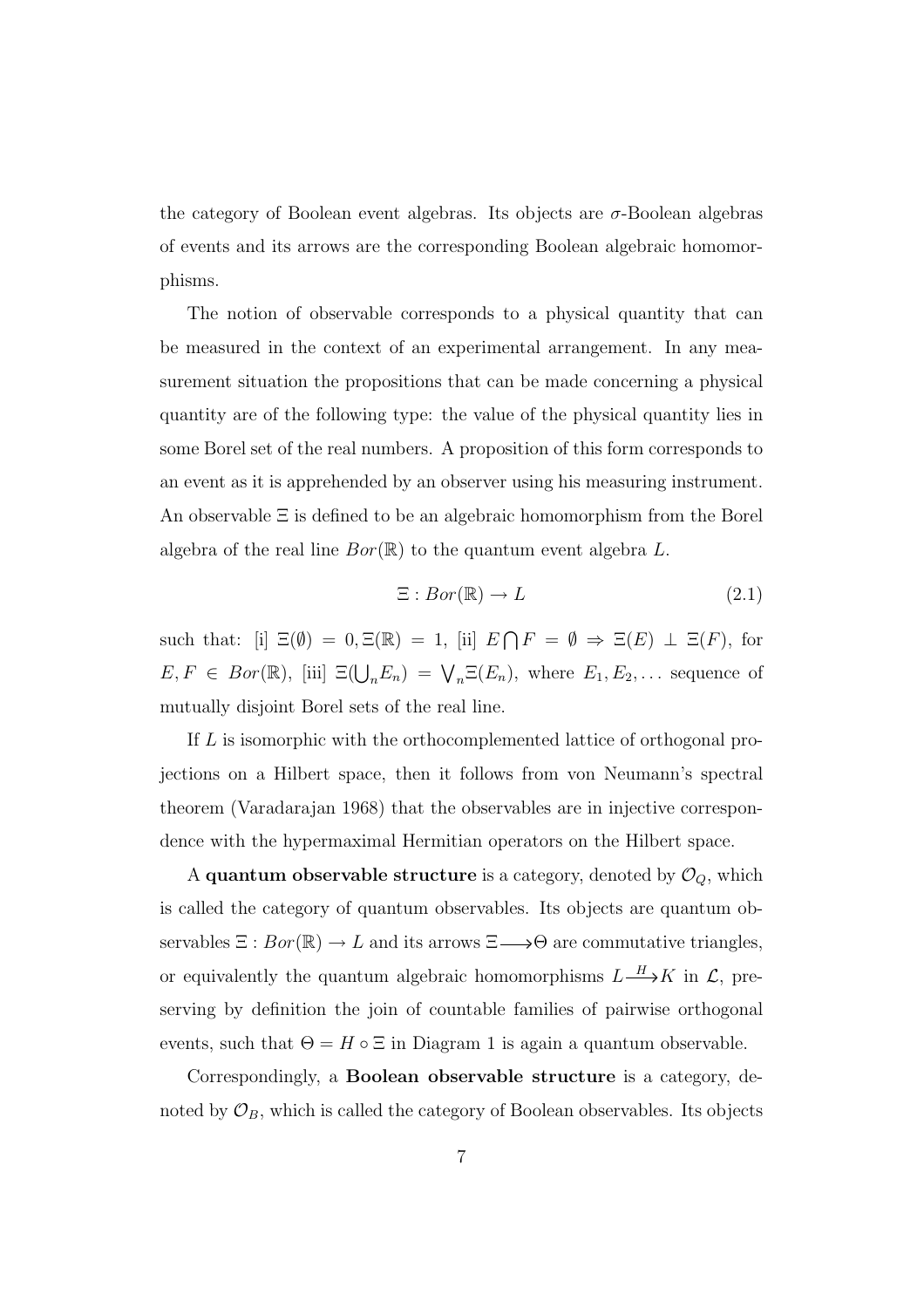

Diagram 2

are the Boolean observables  $\xi : Bor(\mathbb{R}) \to B$  and its arrows are the Boolean algebraic homomorphisms  $B \xrightarrow{h} C$  in B, such that  $\theta = h \circ \xi$  in Diagram 2 is again a Boolean observable.

#### 3 Functors Associated with Observables

#### 3.1 Functor Category of Boolean Observable Presheaves

If  $\mathcal{O}_B{}^{\mathit{op}}$  is the opposite category of  $\mathcal{O}_B$ , then  $\mathbf{Sets}^{\mathcal{O}_B{}^{\mathit{op}}}$  denotes the functor category of presheaves on Boolean observables. Its objects are all functors X :  $\mathcal{O}_B{}^{op} \longrightarrow$ **Sets**, and its morphisms are all natural transformations between such functors. Each object  $X$  in this category is a contravariant set-valued functor on  $\mathcal{O}_B$ , called a presheaf on  $\mathcal{O}_B$ .

For each Boolean observable  $\xi$  of  $\mathcal{O}_B$ ,  $\mathbf{X}(\xi)$  is a set, and for each arrow  $f: \theta \longrightarrow \xi$ ,  $\mathbf{X}(f): \mathbf{X}(\xi) \longrightarrow \mathbf{X}(\theta)$  is a set function. If X is a presheaf on  $\mathcal{O}_B$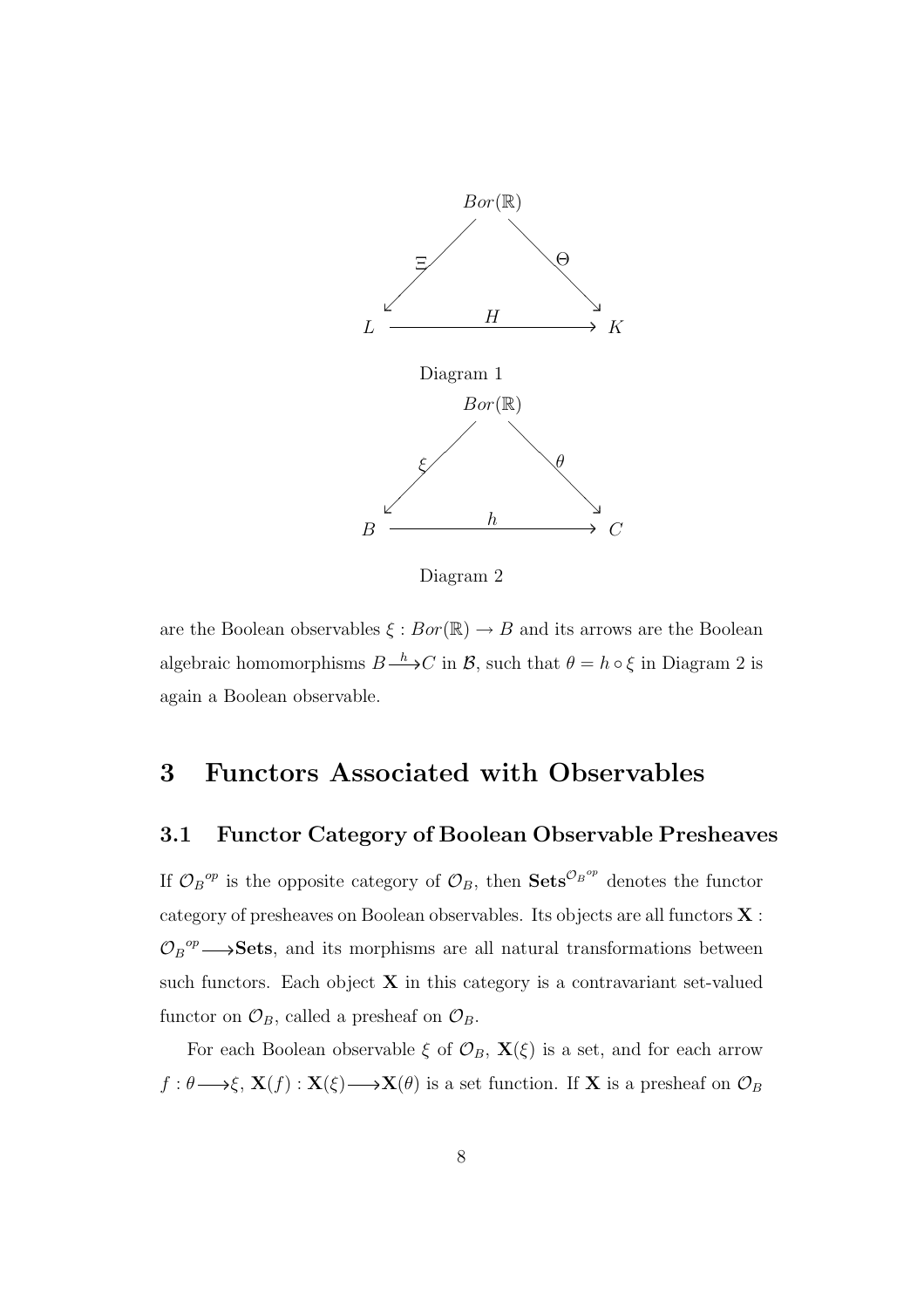and  $x \in \mathbf{X}(O)$ , the value  $\mathbf{X}(f)(x)$  for an arrow  $f : \theta \longrightarrow \xi$  in  $\mathcal{O}_B$  is called the restriction of x along f and is denoted by  $\mathbf{X}(f)(x) = x \cdot f$ .

Each object  $\xi$  of  $\mathcal{O}_B$  gives rise to a contravariant Hom-functor  $y[\xi] :=$  $Hom_{\mathcal{O}_B}(-,\xi)$ . This functor defines a presheaf on  $\mathcal{O}_B$ . Its action on an object  $\theta$  of  $\mathcal{O}_B$  is given by

$$
\mathbf{y}[\xi](\theta) := Hom_{\mathcal{O}_B}(\theta, \xi) \tag{3.1}
$$

whereas its action on a morphism  $\eta \rightarrow \theta$ , for  $v : \theta \rightarrow \xi$  is given by

$$
\mathbf{y}[\xi](w) : Hom_{\mathcal{O}_B}(\theta, \xi) \longrightarrow Hom_{\mathcal{O}_B}(\eta, \xi) \tag{3.2}
$$

$$
\mathbf{y}[\xi](w)(v) = v \circ w \tag{3.3}
$$

Furthermore y can be made into a functor from  $\mathcal{O}_B$  to the contravariant functors on  $\mathcal{O}_B$ 

$$
\mathbf{y}: \mathcal{O}_B \longrightarrow \mathbf{Sets}^{\mathcal{O}_B^{op}} \tag{3.4}
$$

such that  $\xi \mapsto Hom_{\mathcal{O}_B}(-,\xi)$ . This is an embedding, called the Yoneda embedding (Mac Lane and Moerdijk 1992), and it is a full and faithful functor.

The functor category of presheaves on Boolean observables  $\textbf{Sets}^{\mathcal{O}_B^{op}}$ , provides an exemplary case of a category known as topos (Mac Lane and Moerdijk 1992, Bell 1988, Lawvere 1975). A topos can be conceived as a well defined notion of a universe of variable sets. Furthermore, it provides a natural example of a many-valued truth structure, which remarkably is not ad hoc, but reflects genuine constraints of the surrounding universe.

#### 3.2 Fibrations over Boolean Observables

Since  $\mathcal{O}_B$  is a small category, there is a set consisting of all the elements of all the sets  $\mathbf{X}(\xi)$ , and similarly there is a set consisting of all the functions  $\mathbf{X}(f)$ . This observation regarding  $\mathbf{X} : \mathcal{O}_B{}^{op} \longrightarrow$  Sets permits us to take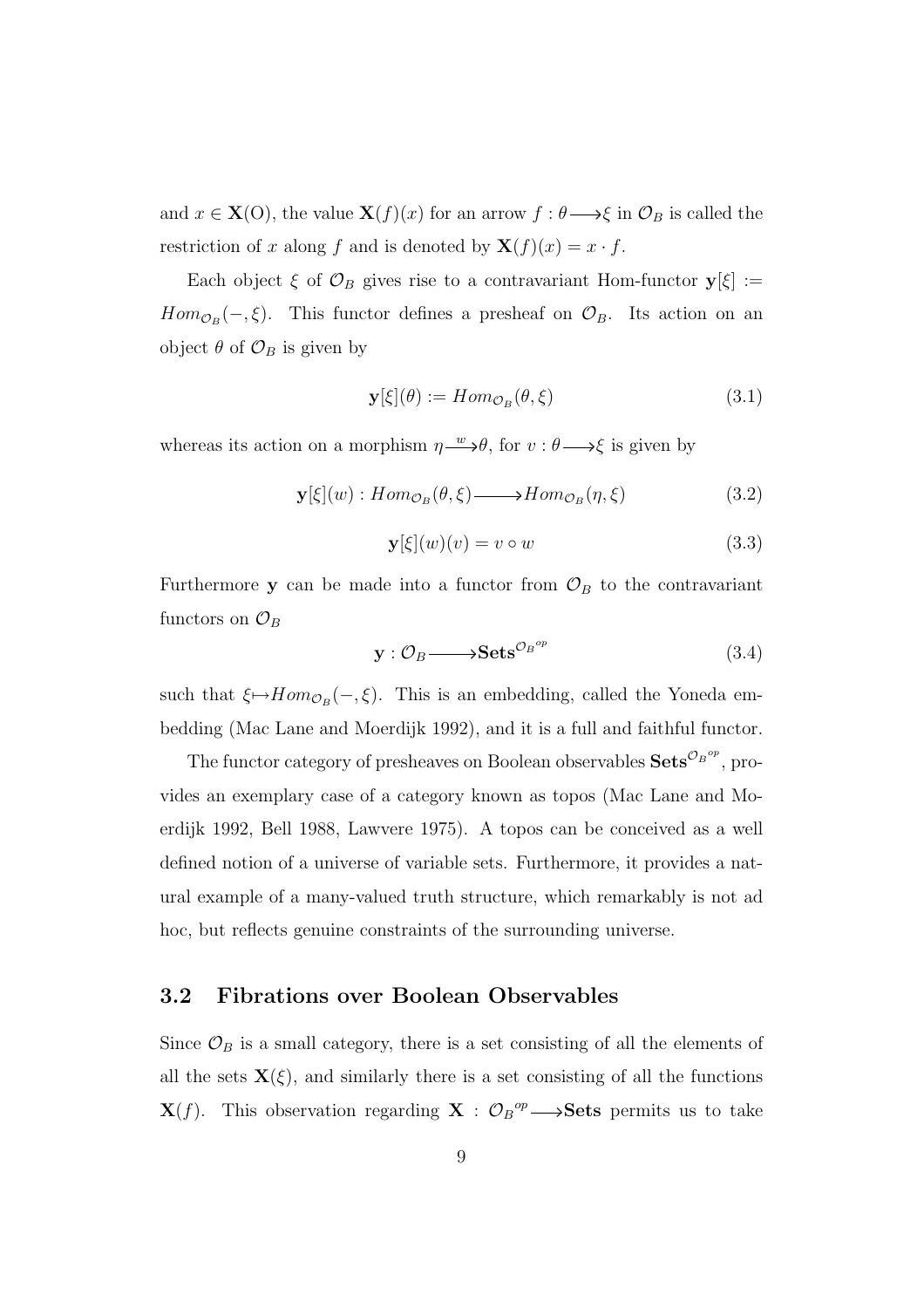

Diagram 3

the disjoint union of all the sets of the form  $\mathbf{X}(\xi)$  for all objects  $\xi$  of  $\mathcal{O}_B$ . The elements of this disjoint union can be represented as pairs  $(\xi, x)$  for all objects  $\xi$  of  $\mathcal{O}_B$  and elements  $x \in \mathbf{X}(\xi)$ . Thus the disjoint union of sets is made by labeling the elements. Now we can construct a category whose set of objects is the disjoint union just mentioned. This structure is called the category of elements of the presheaf **X**, denoted by  $\int (\mathbf{X}, \mathcal{O}_\mathbf{B})$ . Its objects are all pairs  $(\xi, x)$ , and its morphisms  $(\xi, \hat{x}) \longrightarrow (\xi, x)$  are those morphisms  $u: \xi \longrightarrow \xi$  of  $\mathcal{O}_B$  for which  $x \cdot u = \dot{x}$ . Projection on the second coordinate of  $\int (\mathbf{X}, \mathcal{O}_\mathbf{B})$  defines a functor  $\int_{\mathbf{X}}$  : R  $(X, \mathcal{O}_B) \longrightarrow \mathcal{O}_B.$ R  $(X, \mathcal{O}_B)$  together with the projection functor  $\int_{\mathbf{X}}$  is called the split discrete fibration induced by **X**, and  $\mathcal{O}_B$  is the base category of the fibration (Diagram 3). We note that the fibration is discrete because the fibers are categories in which the only arrows are identity arrows. If  $\xi$  is a Boolean observable object of  $\mathcal{O}_B$ , the inverse image under  $\int_{\mathbf{X}}$  of  $\xi$  is simply the set  $\mathbf{X}(\xi)$ , although its elements are written as pairs so as to form a disjoint union. The notion of discrete fibration induced by  $X$ , is an application of the general Grothendieck construction in our context of enquiry.

It is instructive to remark that, that the construction of the split discrete fibration induced by **X**, where  $\mathcal{O}_B$  is the base category of the fibration, incorporates the physically important requirement of uniformity (Zafiris (2006)). The notion of uniformity, requires that for any two events observed over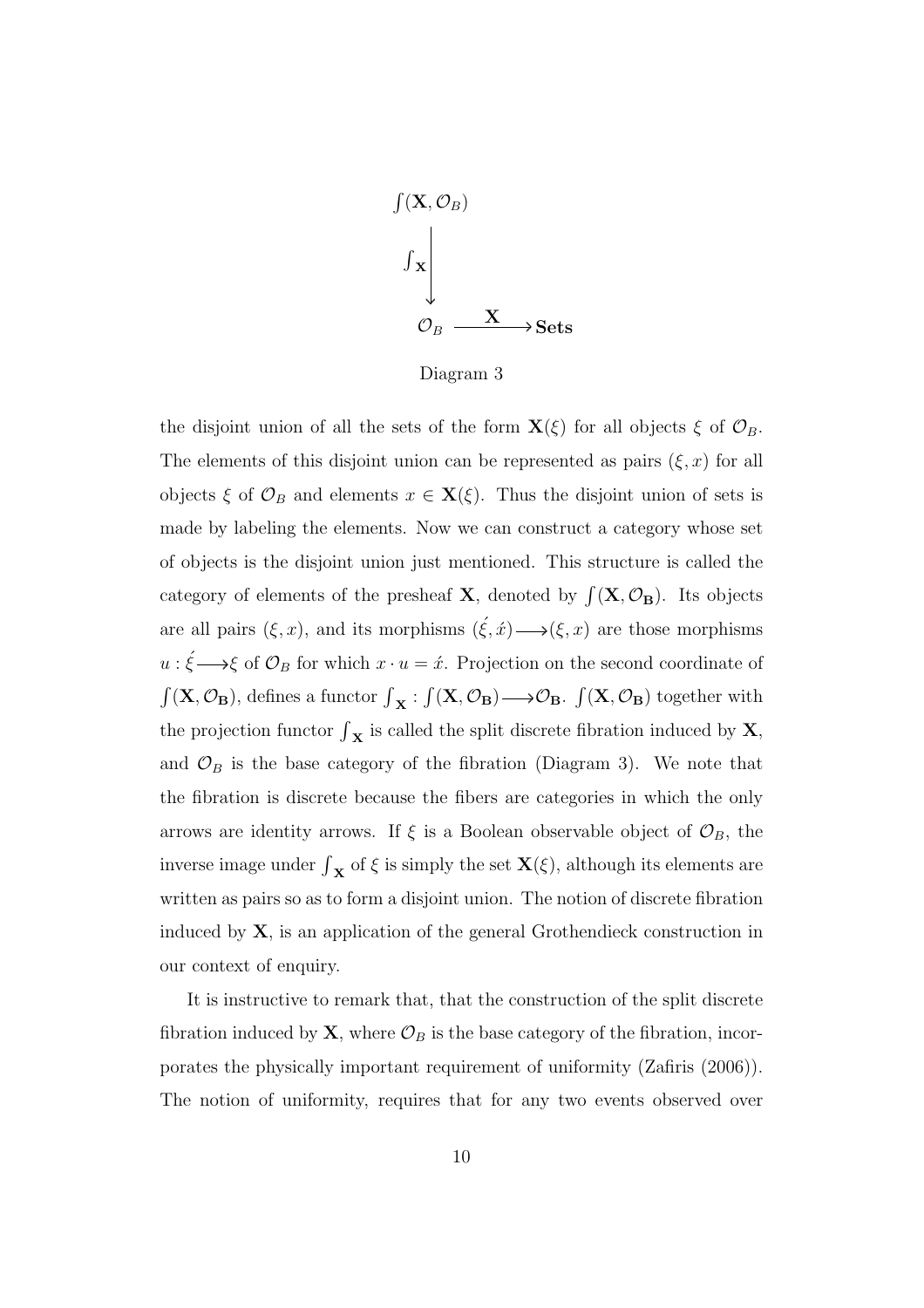

Diagram 4

the same domain of measurement, the structure of all Boolean contexts that relate to the first cannot be distinguished in any possible way from the structure of Boolean contexts relating to the second. In this sense, all the observed events within any particular Boolean context should be uniformly equivalent to each other. It is easy to notice that the composition law in the category of elements of the presheaf  $X$ , expresses precisely the above uniformity condition.

#### 3.3 Functor of Boolean coefficients

We define a Boolean coefficient or Boolean coordinatization functor,

$$
\mathbf{M} : \mathcal{O}_B \longrightarrow \mathcal{O}_Q \tag{3.5}
$$

which assigns to Boolean observables in  $\mathcal{O}_B$  (that plays the role of the category of coordinatization models) the underlying quantum observables from  $\mathcal{O}_Q$ , and to Boolean homomorphisms the underlying quantum algebraic homomorphisms.

Equivalently the functor of Boolean coefficients can be characterized as,  $M : \mathcal{B} \longrightarrow \mathcal{L}$ , which assigns to Boolean event algebras in  $\mathcal{B}$  the underlying quantum event algebras from  $\mathcal{L}$ , and to Boolean homomorphisms the underlying quantum algebraic homomorphisms, such that Diagram 4 commutes.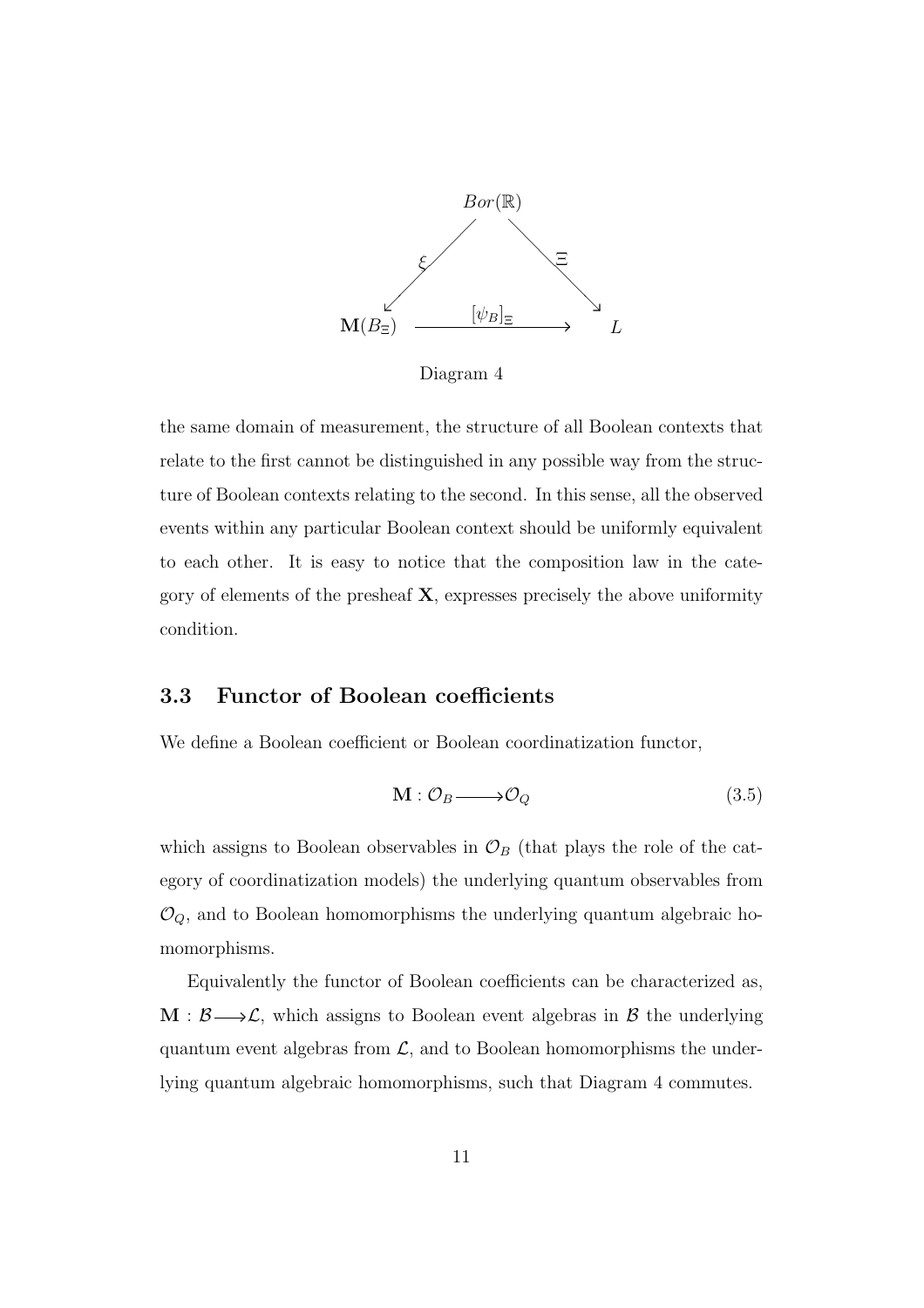$$
\mathbf{X}(\xi) \xrightarrow{\tau_{\xi}} Hom_{\mathcal{O}_Q}(\mathbf{M}(\xi), \Xi)
$$
\n
$$
\mathbf{X}(u) \qquad \qquad \downarrow \mathbf{M}(u)
$$
\n
$$
\mathbf{X}(\xi) \xrightarrow{\tau_{\xi}} Hom_{\mathcal{O}_Q}(\mathbf{M}(\xi), \Xi)
$$

Diagram 5

### 4 Functorial Information Transfer

## 4.1 Adjunctive correspondence between Presheaves of Boolean Observables and Quantum Observables

We consider the category of quantum observables  $\mathcal{O}_Q$  and the modeling functor M, and we define the functor R from  $\mathcal{O}_Q$  to the topos of presheaves of Boolean observables, given by

$$
\mathbf{R}(\Xi): \xi \mapsto Hom_{\mathcal{O}_Q}(\mathbf{M}(\xi), \Xi) \tag{4.1}
$$

A natural transformation  $\tau$  between the topos of presheaves on the category of Boolean observables **X** and  $\mathbf{R}(\Xi)$ ,  $\tau$  : **X**  $\longrightarrow \mathbf{R}(\Xi)$  is a family  $\tau_{\xi}$ indexed by Boolean observables  $\xi$  of<br/>  $\mathcal{O}_B$  for which each  $\tau_\xi$  is a map

$$
\tau_{\xi}: \mathbf{X}(\xi) \to Hom_{\mathcal{O}_Q}(\mathbf{M}(\xi), \Xi) \tag{4.2}
$$

of sets, such that Diagram 5 commutes for each Boolean homomorphism  $u: \xi \to \xi$  of  $\mathcal{O}_B$ .

If we make use of the category of elements of the Boolean observablevariable set X, then the map  $\tau_{\xi}$ , defined above, can be characterized as:

$$
\tau_{\xi} : (\xi, p) \to Hom_{\mathcal{O}_Q}(\mathbf{M} \circ \int_{\mathbf{X}} (\xi, p), \Xi) \tag{4.3}
$$

Equivalently such a  $\tau$  can be seen as a family of arrows of  $\mathcal{O}_Q$  which is being indexed by objects  $(\xi, p)$  of the category of elements of the presheaf of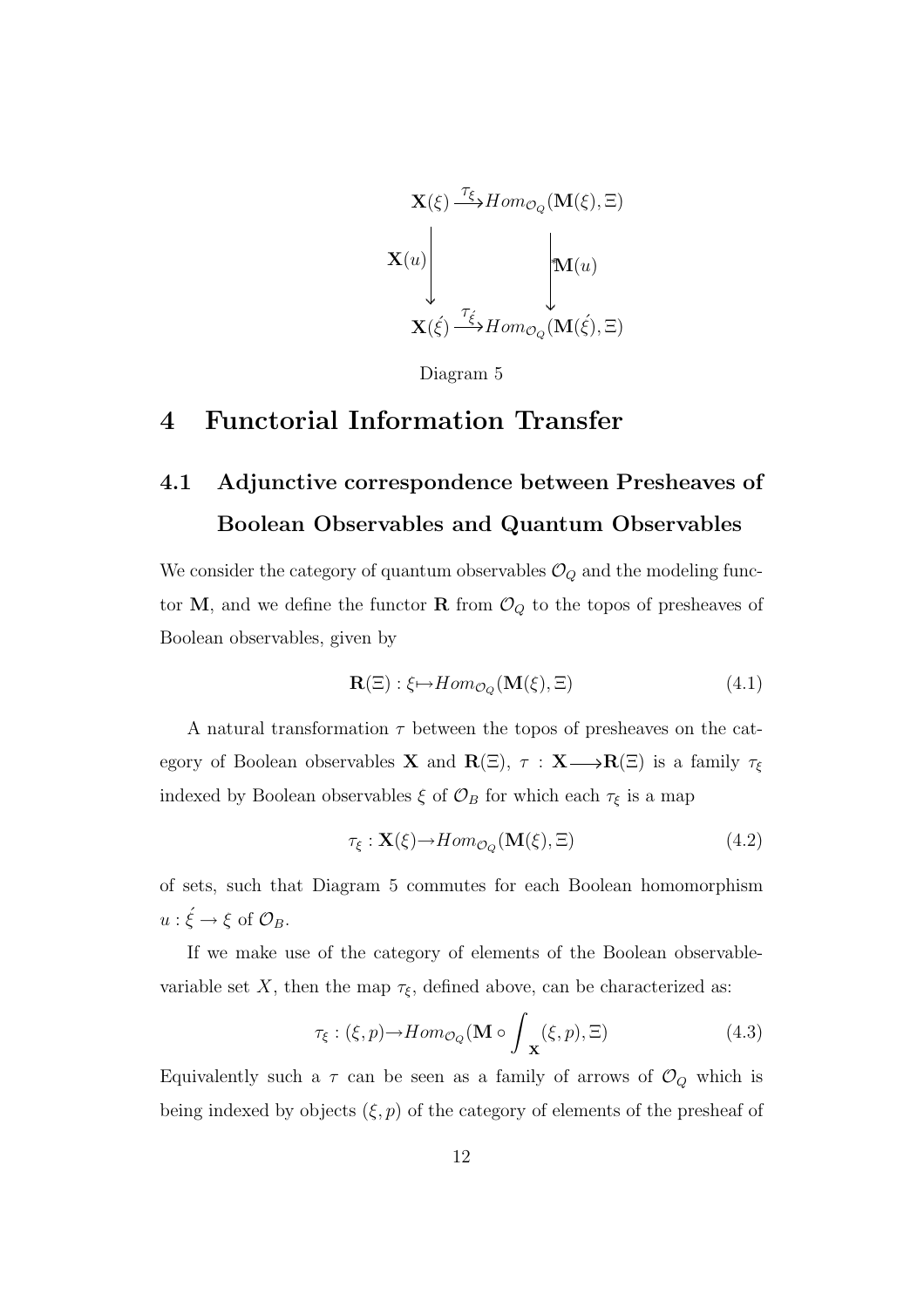

Diagram 6

Boolean observables X, namely

$$
\{\tau_{\xi}(p) : \mathbf{M}(\xi) \to \Xi\}_{(\xi, p)}\tag{4.4}
$$

From the perspective of the category of elements of  $X$ , the condition of the commutativity of the preceding diagram is equivalent with the condition that for each Boolean homomorphism  $u : \xi \to \xi$  of  $\mathcal{O}_B$ , Diagram 6 is commutative.

It is straightforward to see that the arrows  $\tau_{\xi}(p)$  form a cocone from the functor  $M \circ$  $\overline{\phantom{a}}$  $x$  to the quantum observable  $\Xi$ . If we remind the categorical notion of colimit, being the universal construction of interconnection, we conclude that each such cocone emerges by the composition of the colimiting cocone with a unique arrow from the colimit  $\mathbf{L} \mathbf{X}$  to the quantum observable Ξ. In other words, there is a bijection which is natural in X and Ξ

$$
Nat(\mathbf{X}, \mathbf{R}(\Xi)) \cong Hom_{\mathcal{O}_Q}(\mathbf{L}\mathbf{X}, \Xi)
$$
\n(4.5)

From the above bijection we are driven to the conclusion that the functor **R** from  $\mathcal{O}_Q$  to the topos of presheaves given by

$$
\mathbf{R}(\Xi) : \xi \mapsto Hom_{\mathcal{O}_Q}(\mathbf{M}(\xi), \Xi) \tag{4.6}
$$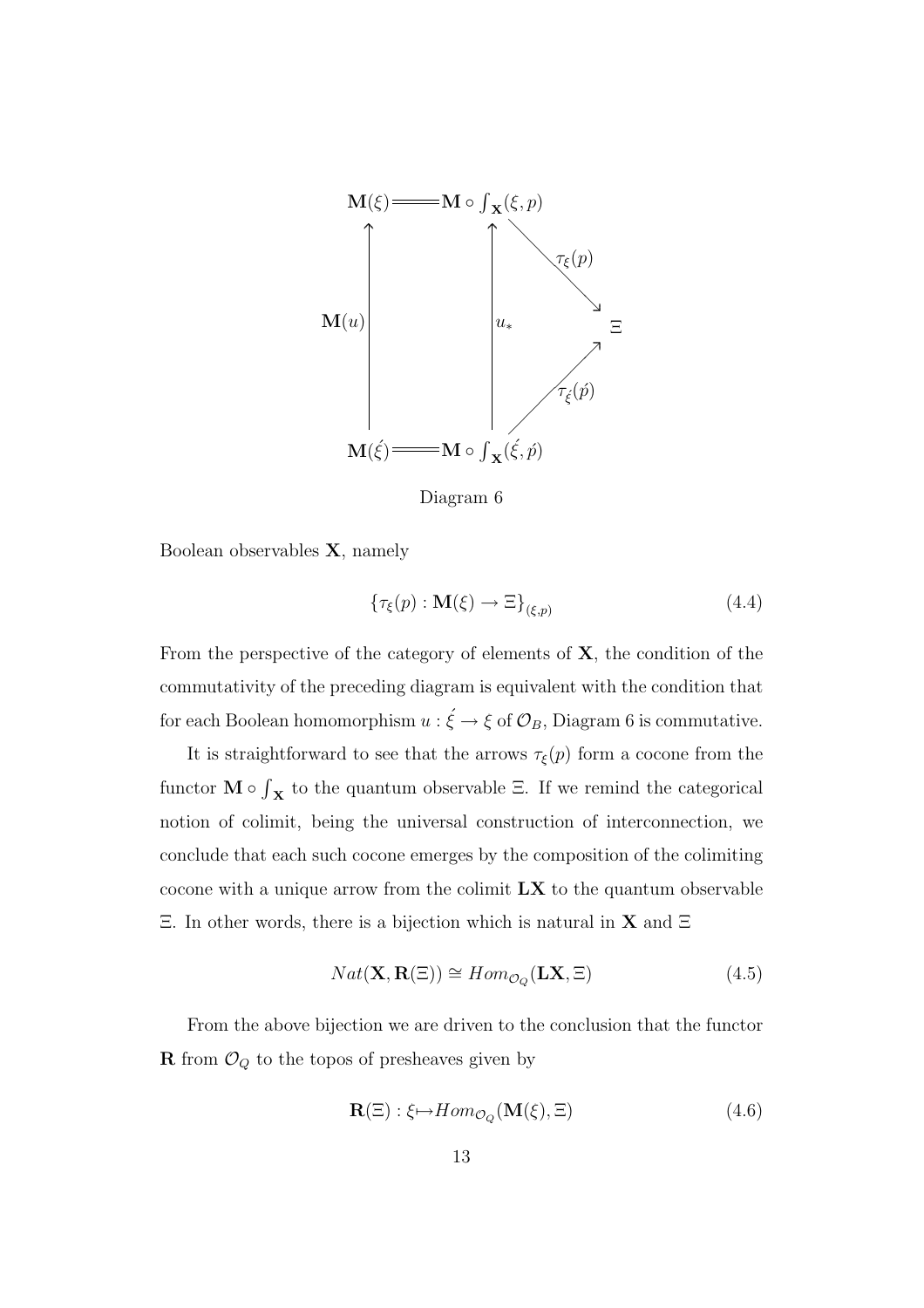has a left adjoint  $\mathbf{L}$  :  $\mathbf{Sets}^{\mathcal{O}_B^{op}} \to \mathcal{O}_Q$ , which is defined for each presheaf of Boolean observables **X** in  $\textbf{Sets}^{\mathcal{O}_B^{op}}$  as the colimit

$$
\mathbf{L}(\mathbf{X}) = \text{Colim}\left\{ \int (\mathbf{X}, \mathcal{O}_{\mathbf{B}}) \frac{\int \mathbf{x} \cdot \mathcal{O}_{\mathbf{B}} \cdot \mathbf{M}}{\mathcal{O}_{\mathbf{B}}} \mathcal{O}_{\mathbf{Q}} \right\}
$$
(4.7)

For readers not feeling comfortable with the categorical notion of colimit we may construct it explicitly for the case of interest  $X = R(E)$  in set-theoretical language as follows:

Colimit construction: We consider the set

$$
\mathbf{L}(\mathbf{R}(\Xi)) = \{ (\psi_{\xi}, q) / (\psi_{\xi} : \mathbf{M}(\xi) \longrightarrow \Xi) \in [\int (\mathbf{R}(\Xi), \mathcal{O}_{\mathcal{B}})]_0, q \in \mathbf{M}(\xi) \} \quad (4.8)
$$

We notice that if there exists  $u : \psi_{\xi} \to \psi_{\xi}$  such that:  $u(\check{q}) = q$  and  $\psi_{\xi} \circ u = \psi_{\xi}$ , where  $[\mathbf{R}(\Xi)u](\psi_{\xi}) := \psi_{\xi} \circ u$  as usual, then we may define a transitive and reflexive relation  $\Re$  on the set  $L(R(\Xi))$ . Of course the inverse also holds true. We notice then that

$$
(\psi_{\xi} \circ u, q) \Re(\psi_{\xi}, u(\acute{q})) \tag{4.9}
$$

for any  $u: \mathbf{M}(\xi) \to \mathbf{M}(\xi)$  in the category  $\mathcal{O}_{\mathcal{B}}$ . The next step is to make this relation also symmetric by postulating that for  $\varphi$ ,  $\chi$  in  $\mathbf{L}(\mathbf{R}(\Xi))$ , where  $\varphi$ ,  $\chi$ denote pairs in the above set, we have:

$$
\varphi \sim \chi \tag{4.10}
$$

if and only if  $\varphi \Re \chi$  or  $\chi \Re \varphi$ . Finally by considering a sequence  $\varrho_1, \varrho_2, \ldots, \varrho_k$ of elements of the set  $\mathbf{L}(\mathbf{R}(\Xi))$  and also  $\varphi$ ,  $\chi$  such that:

$$
\varphi \sim \varrho_1 \sim \varrho_2 \sim \ldots \sim \varrho_{k-1} \sim \varrho_k \sim \chi \tag{4.11}
$$

we may define an equivalence relation on the set  $\mathbf{L}(\mathbf{R}(L))$  as follows:

$$
\varphi \bowtie \chi := \varphi \sim \varrho_1 \sim \varrho_2 \sim \ldots \sim \varrho_{k-1} \sim \varrho_k \sim \chi \tag{4.12}
$$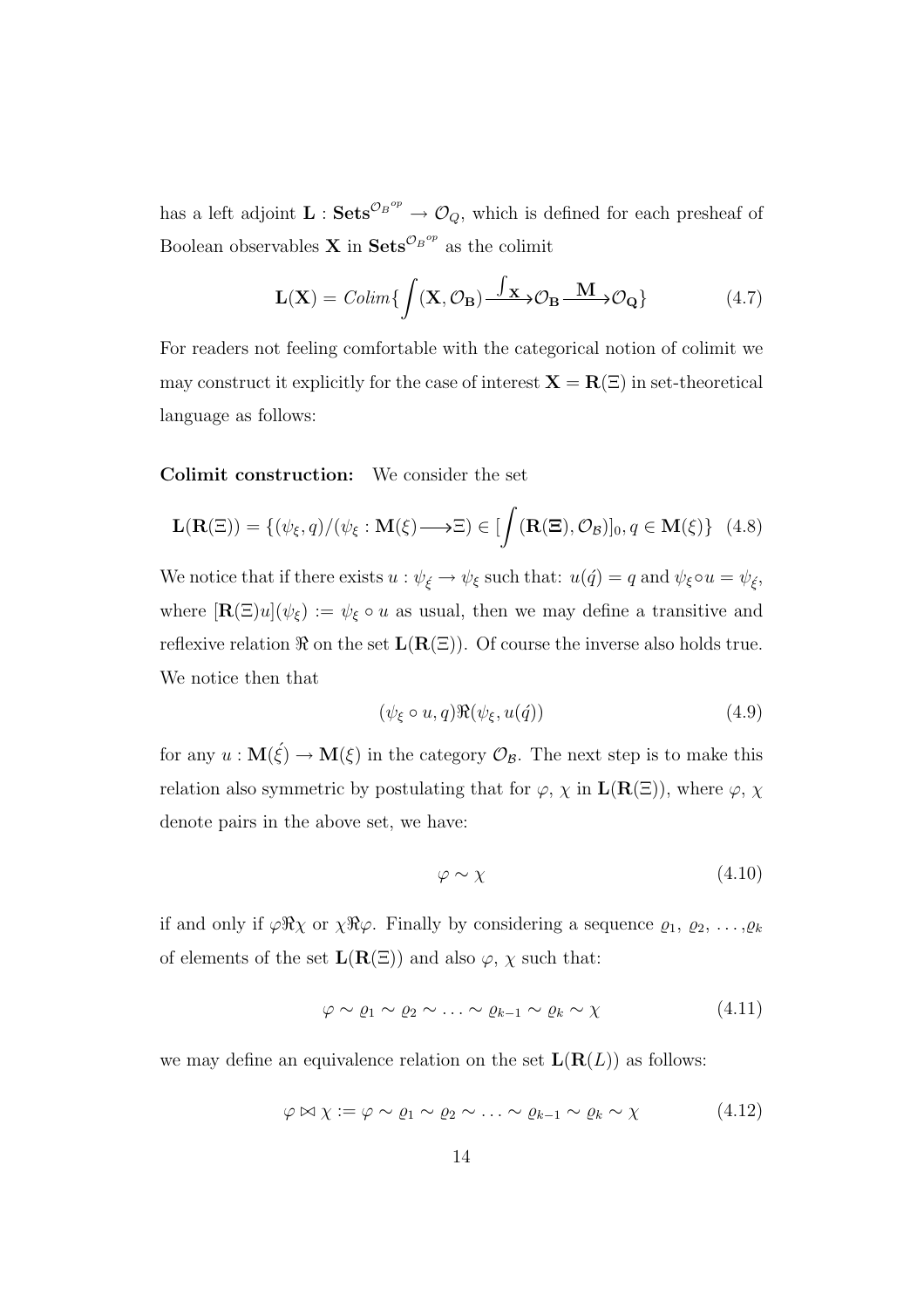Then for each  $\varphi \in L(R(\Xi))$  we define the quantum at  $\varphi$  as follows:

$$
Q_{\varphi} = \{ \iota \in \mathbf{L}(\mathbf{R}(\Xi)) : \varphi \bowtie \iota \}
$$
\n(4.13)

We finally put

$$
\mathbf{L}(\mathbf{R}(\Xi))/\bowtie := \{Q_{\varphi} : \varphi = (\psi_{\xi}, q) \in \mathbf{L}(\mathbf{R}(\Xi))\}\tag{4.14}
$$

and use the notation  $Q_{\varphi} = ||(\psi_{\xi}, q)||$ . If we remind that each quantum observable is defined as an algebraic homomorphism from the Borel algebra of the real line  $Bor(\mathbb{R})$  to a quantum event algebra L, we may finally write the quotient  $\mathbf{L}(\mathbf{R}(\Xi))/\bowtie$  in the form of a quantum observable as follows:

$$
\mathbf{L}(\mathbf{R}(\Xi))/\bowtie: Bor(\mathbb{R}) \to \mathbf{L}(\mathbf{R}(L))/\bowtie
$$
\n(4.15)

and verify that  $\mathbf{L}(\mathbf{R}(L))/\bowtie$  is actually a quantum event algebra, where in complete analogy with the definition of  $\mathbf{L}(\mathbf{R}(\Xi))/\bowtie$  we have:

$$
\mathbf{L}(\mathbf{R}(L)) = \{ (\psi_B, b) / (\psi_B : \mathbf{M}(B) \longrightarrow L), b \in \mathbf{M}(B) \}
$$
(4.16)

The set  $\mathbf{L}(\mathbf{R}(L))/\infty$  is naturally endowed with a quantum algebra structure if we are careful to notice that:

- [1]. The orthocomplementation is defined as:  $Q_{\zeta}^* = ||(\psi_B, b)||^* = ||(\psi_B, b^*)||$ .
- [2]. The unit element is defined as:  $\mathbf{1} = ||(\psi_B, 1)||$ .
- [3]. The partial order structure on the set  $\mathbf{L}(\mathbf{R}(L))/\bowtie$  is defined as:

 $\|(\psi_B, b)\| \preceq \|(\psi_C, r)\|$  if and only if  $d_1 \preceq d_2$  where we have made the following identifications:  $\|(\psi_B, b)\| = \|(\psi_D, d_1)\|$  and  $\|(\psi_C, r)\| = \|(\psi_D, d_2)\|$ , with  $d_1, d_2 \in \mathbf{M}(D)$  according to the fibered product Diagram 7 of event algebras, such that  $\beta(d_1) = b$ ,  $\gamma(d_2) = r$ . The rest of the requirements such that  $\mathbf{L}(\mathbf{R}(L))/\infty$  actually carries the structure of a quantum event algebra are obvious.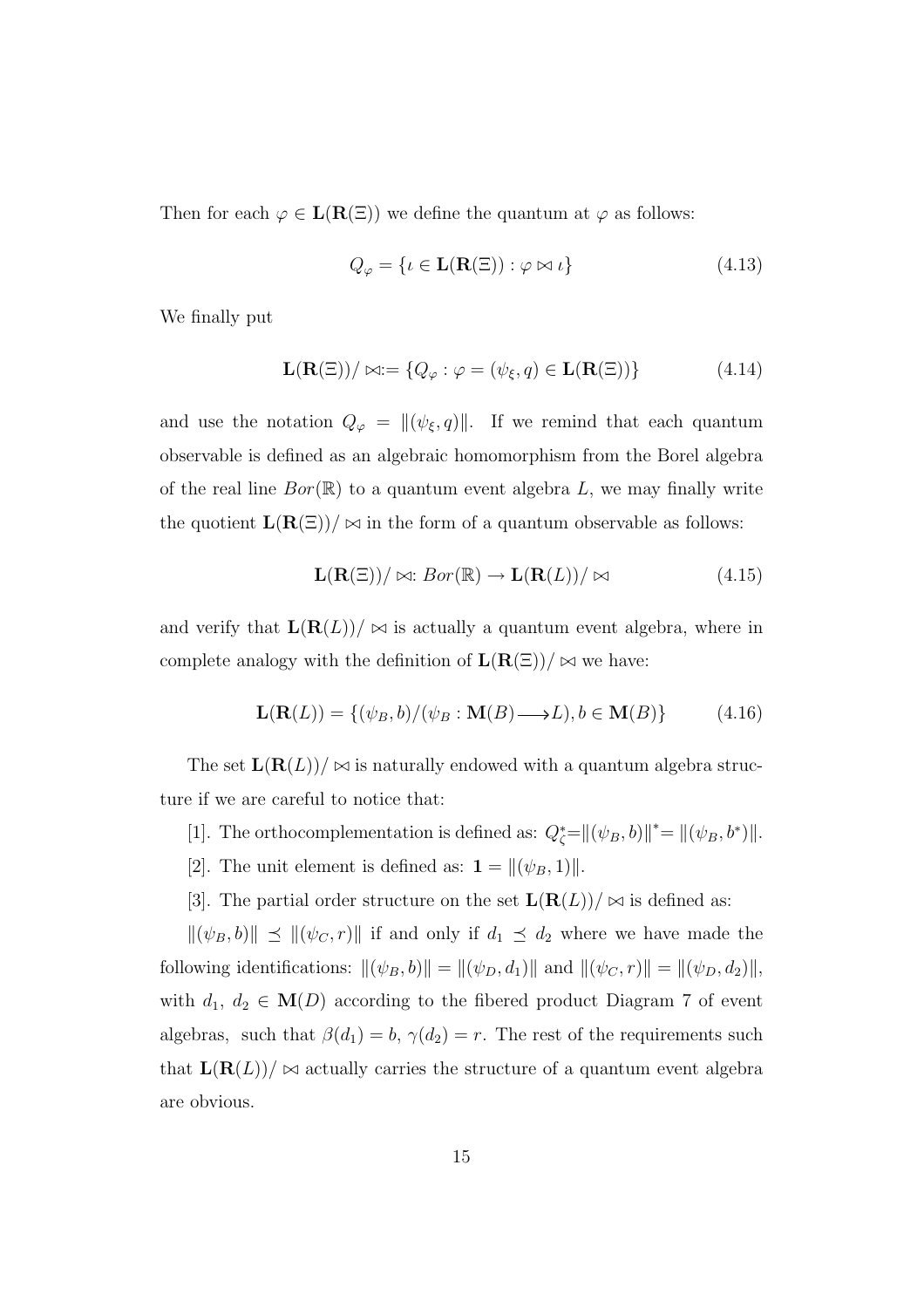

Diagram 8

The conclusion being drawn from the analysis presented in this Section can be summarized as follows: There exists a pair of adjoint functors  $L \dashv R$  according to the bidirectional correspondence;

$$
\mathbf{L}: \mathbf{Sets}^{\mathcal{O}_B^{op}} \longrightarrow \mathcal{O}_Q: \mathbf{R} \tag{4.17}
$$

This pair of functors forms a categorical adjunction consisting of the functors L and R, called left and right adjoints with respect to each other respectively, as well as the natural bijection:

$$
Nat(\mathbf{X}, \mathbf{R}(\Xi)) \cong Hom_{\mathcal{O}_Q}(\mathbf{L}\mathbf{X}, \Xi)
$$
\n(4.18)

The existence of the categorical adjunctive correspondence explained above, provides a theoretical platform for the formulation of a functorial schema of interpretation, concerning the information transfer that takes place in quantum measurement situations. If we consider that  $\textbf{Sets}^{\mathcal{B}^{op}}$  is the universe of Boolean observable event structures modeled in Sets, and  $\mathcal L$  that of quantum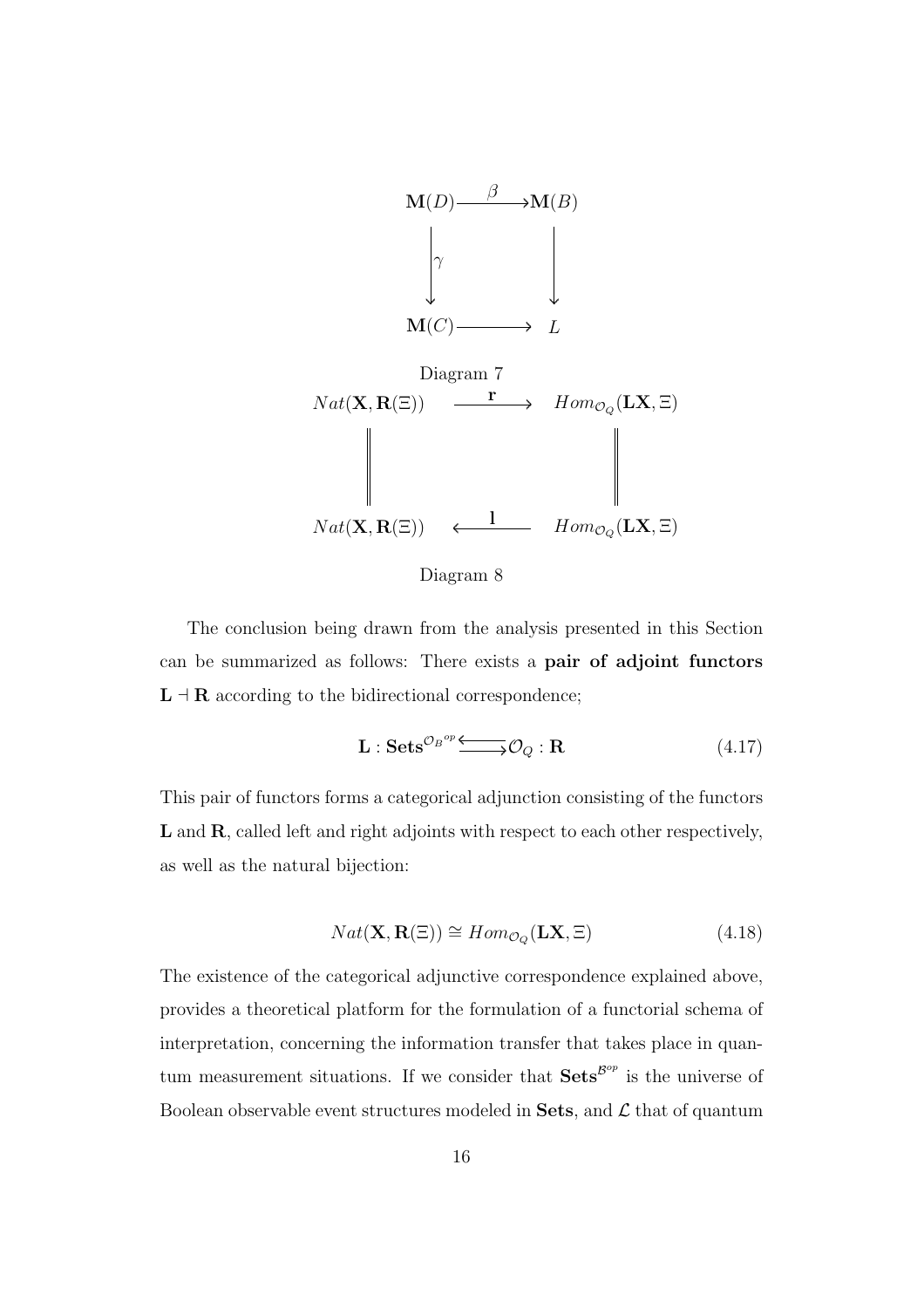event structures, then the topos theoretical specification of the first category represents the varying world of Boolean localization filters of information associated with abstraction mechanisms of observation. In this perspective the functor  $\mathbf{L}$ :  $\mathbf{Sets}^{\mathcal{B}^{op}} \longrightarrow \mathcal{L}$  can be comprehended as a translational code from Boolean information filters to the quantum species of structure, whereas the functor  $\mathbf{R}: \mathcal{L} \longrightarrow \mathbf{Sets}^{\mathcal{B}^{op}}$  as a translational code in the inverse direction. In general, the content of the information is not possible to remain completely invariant translating from one language to another and back, in any information transfer mechanism. However, there remain two ways for a Boolean-event algebra variable set P, or else Boolean filter of information, to communicate a message to a quantum event algebra L. Either the information is transferred in quantum terms with  $P$  translating, which we can be represented as the quantum homomorphism  $\mathbf{LP}{\longrightarrow}L$ , or the information is transferred in Boolean terms with  $L$  translating, that, in turn, can be represented as the natural transformation  $P \longrightarrow R(L)$ . In the first case, from the perspective of  $L$  information is being received in quantum terms, while in the second, from the perspective of  $P$  information is being sent in Boolean terms. The natural bijection then corresponds to the assertion that these two distinct ways of communicating are equivalent. Thus, the physical meaning of the adjunctive correspondence, signifies a co-dependency of the involved languages in communication. This is realized operationally in the process of extraction of the information content enfolded in a quantum observable structure through the pattern recognition characteristics of specified Boolean domain preparatory contexts. In turn, this process gives rise to a variation of the information collected in Boolean filtering systems for an observed quantum system, which is not always compatible. In the next section, we will specify the necessary and sufficient conditions for a full and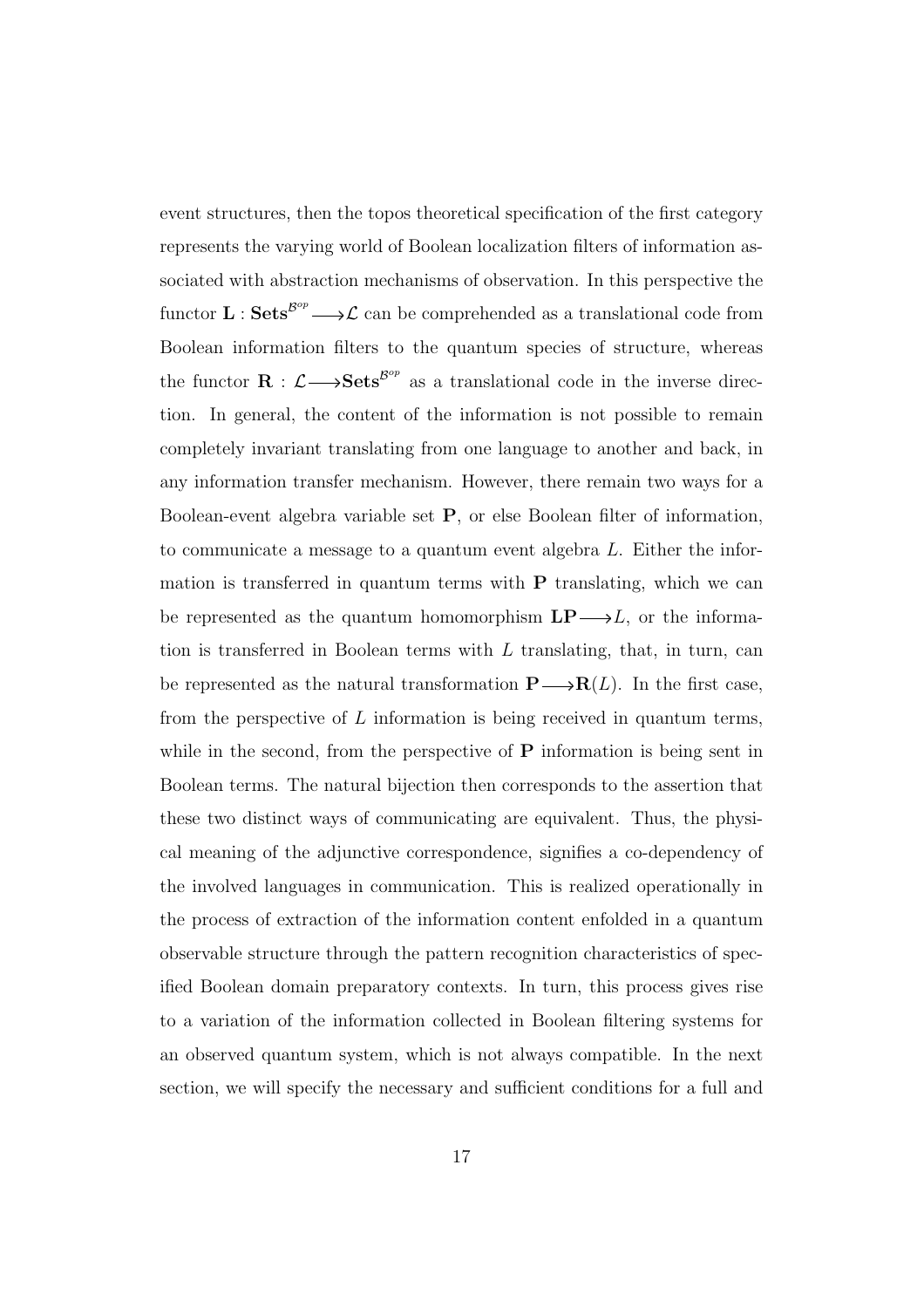faithfull representation of the informational content included in a quantum observable structure in terms of Boolean information sieves, or equivalently Boolean localization systems. At the present stage we may observe that the representation of a quantum observable as a categorical colimit, resulting from the same adjunctive correspondence, reveals a theoretical concept that can admit a multitude of Boolean coordinatizations, specified mathematically by different Boolean coefficients in Boolean information filtering systems.

#### 5 Boolean Information Sieves

# 5.1 Functor of Boolean Points of Quantum Observables

The development of the ideas contained in the proposed scheme are based on the notion of the functor of Boolean points of quantum observables, so it is worthwhile to explain its meaning in some detail. The conceptual background behind this notion has its roots in the work of Grothendieck in algebraic geometry (Mac Lane and Moerdijk 1992). If we consider the opposite of the category of quantum observables, that is the category with the same objects but with arrows reversed  $\mathcal{O}_Q^{\,op}$ , each object in the context of this category can be thought of as the locus of a quantum observable, or else it carries the connotation of space. The crucial observation is that any such space is determined up to canonical isomorphism if we know all morphisms into this locus from any other locus in the category. For instance, the set of morphisms from the one-point locus to  $\Xi$  in  $\mathcal{O}_Q^{\text{op}}$  determines the set of points of the locus Ξ. The philosophy behind this approach amounts to considering any morphism in  $\mathcal{O}_Q^{\, op}$  with target the locus  $\Xi$  as a generalized point of  $\Xi$ .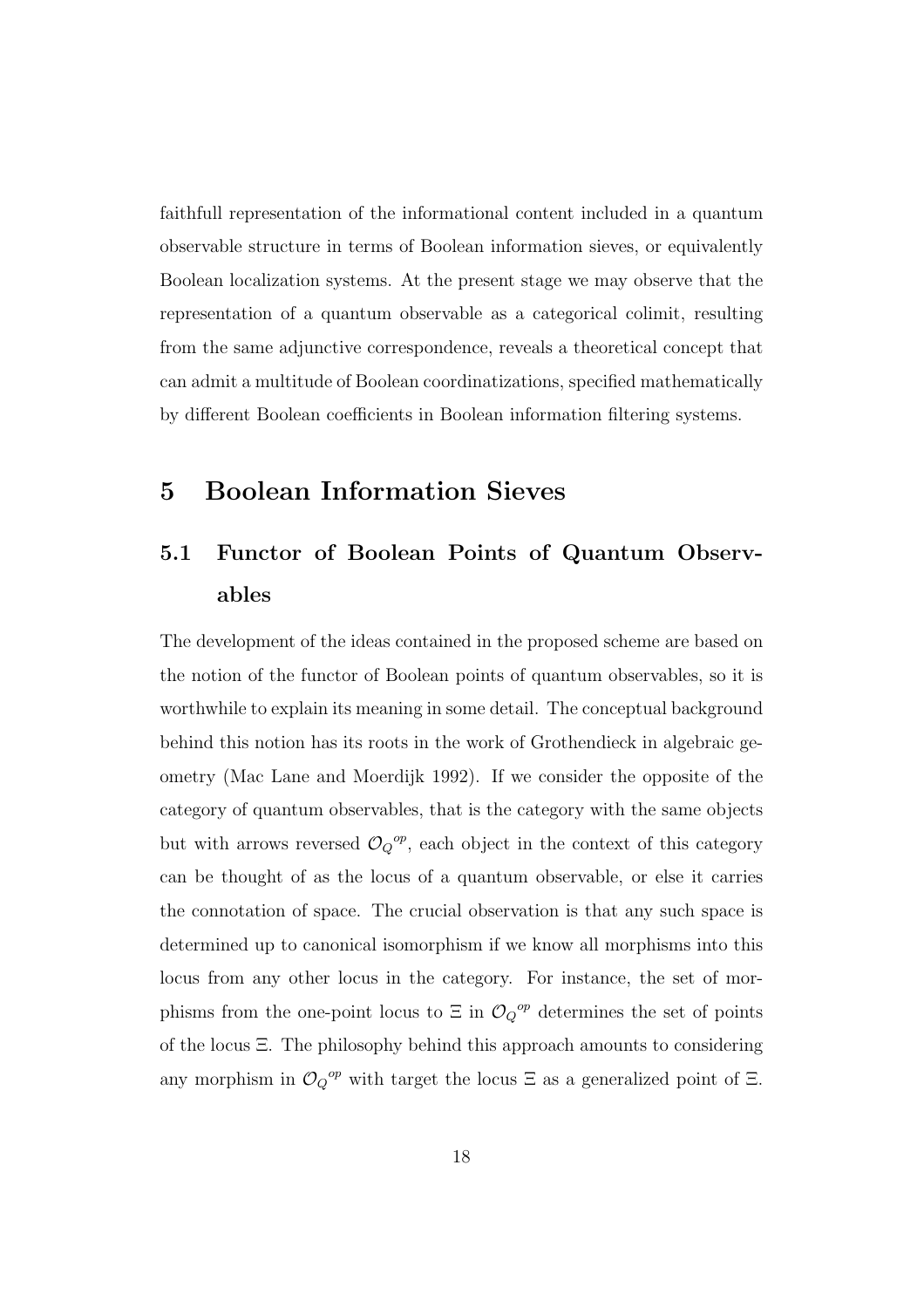It is obvious that the description of a locus  $\Xi$  in terms of all possible morphisms from all other objects of  $\mathcal{O}_Q{}^{op}$  is redundant. For this reason we may restrict the generalized points of  $\Xi$  to all those morphisms in  $\mathcal{O}_Q{}^{op}$  having as domains measurement loci corresponding to Boolean observables. Evidently such measurement loci correspond, if we take into account Stone's representation theorem for Boolean algebras, to a replacement of each Boolean algebra B in B by its set-theoretical representation  $[\Sigma, B_{\Sigma}]$ , consisting of a local measurement space  $\Sigma$  and its local field of subsets  $B_{\Sigma}$ .

Variation of generalized points over all domain-objects of the subcategory of  $\mathcal{O}_Q^{\text{op}}$  consisting of Boolean observables produces the functor of points of  $\Xi$ restricted to the subcategory of Boolean objects, identified with  $\mathcal{O}_B{}^{op}$ . This functor of Boolean points of  $\Xi$  is made then an object in the category of presheaves  $\textbf{Sets}^{\mathcal{O}_B^{op}}$ , representing a quantum observable -(in the sequel for simplicity we talk of an observable and its associated locus tautologically)- in the environment of the topos of presheaves over the category of Boolean observables. This methodology will prove to be successful if it could be possible to establish an isomorphic representation of  $\Xi$  in terms of the information being carried by its Boolean points  $\xi \to \Xi$  collated together by appropriate means.

#### 5.2 Boolean Information Sieves of Prelocalization

We coordinatize the information contained in a quantum observable  $\Xi$  in  $\mathcal{O}_Q$  by means of Boolean points, namely morphisms  $\xi \longrightarrow \Xi$  having as their domains, locally defined Boolean observables  $\xi$  in  $\mathcal{O}_B$ . Any single map from a Boolean coordinate domain to a quantum observable is not enough for a complete determination of its information content, and hence, it contains only a limited amount of information about it. More concretely, it includes only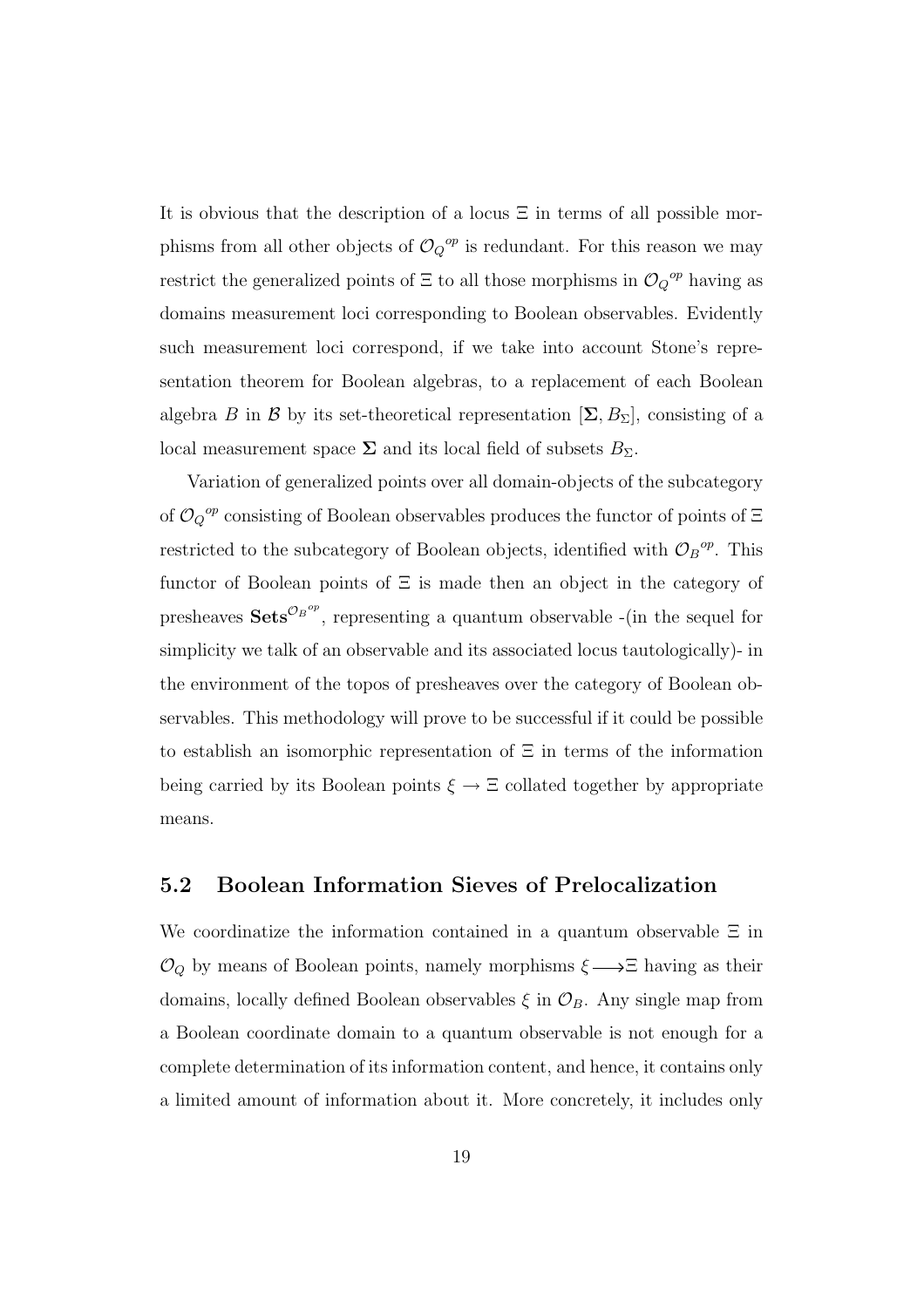the amount of information related to a prepared Boolean local context, and thus, it is inevitably constrained to represent the abstractions associated with its preparation. In order to cope with this problem we consider a sufficient number of localizing morphisms from the domains of Boolean preparatory contexts simultaneously, such that the information content of a quantum observable can be eventually covered completely. In turn, the information available about each morphism of the specified covering may be used to determine the quantum observable itself. In this case, we say that, the family of such morphisms generate a Boolean information sieve of prelocalizations for a quantum observable, induced by measurement. We may formalize these intuitive ideas as follows:

A Boolean information sieve of prelocalizations for a quantum observable  $\Xi$  in  $\mathcal{O}_Q$  is a subfunctor of the Hom-functor  $\mathbf{R}(\Xi)$  of the form  $\mathbf{S}: \mathcal{O}_B{}^{op} \to \mathbf{Sets}$ , namely for all  $\xi$  in  $\mathcal{O}_B$  it satisfies  $\mathbf{S}(\xi) \subseteq [\mathbf{R}(\Xi)](\xi)$ . According to this definition, a Boolean information sieve of prelocalizations for a quantum observable  $\Xi$  in  $\mathcal{O}_Q$ , can be understood as a right ideal  $\mathbf{S}(\xi)$  of quantum algebraic homomorphisms of the form

$$
\psi_{\xi} : \mathbf{M}(\xi) \longrightarrow \Xi, \qquad \xi \in \mathcal{O}_B \tag{5.1}
$$

such that  $\langle \psi_{\xi} : \mathbf{M}(\xi) \longrightarrow \Xi$  in  $\mathbf{S}(\xi)$ , and  $\mathbf{M}(v) : \mathbf{M}(\xi) \longrightarrow \mathbf{M}(\xi)$  in  $\mathcal{O}_Q$  for  $v : \xi \to \xi \text{ in } \mathcal{O}_B$ , implies  $\psi_{\xi} \circ \mathbf{M}(v) : \mathbf{M}(\xi) \longrightarrow \mathcal{O}_Q \text{ in } \mathbf{S}(\xi)$ .

We observe that the operational role of a Boolean information sieve, viz. of a subfunctor of the Hom-functor  $\mathbf{R}(\Xi)$  is tantamount to the depiction of an ideal of localizing morphisms acting as local coverings of a quantum observable by coordinatizing Boolean information points. We may characterize the morphisms  $\psi_{\xi} : M(\xi) \longrightarrow \Xi$ ,  $\xi \in \mathcal{O}_B$  in a sieve of prelocalizations, as Boolean covers for the filtration of information associated with a quantum observable structure. Their domains  $B_{\Xi}$  provide Boolean coefficients, asso-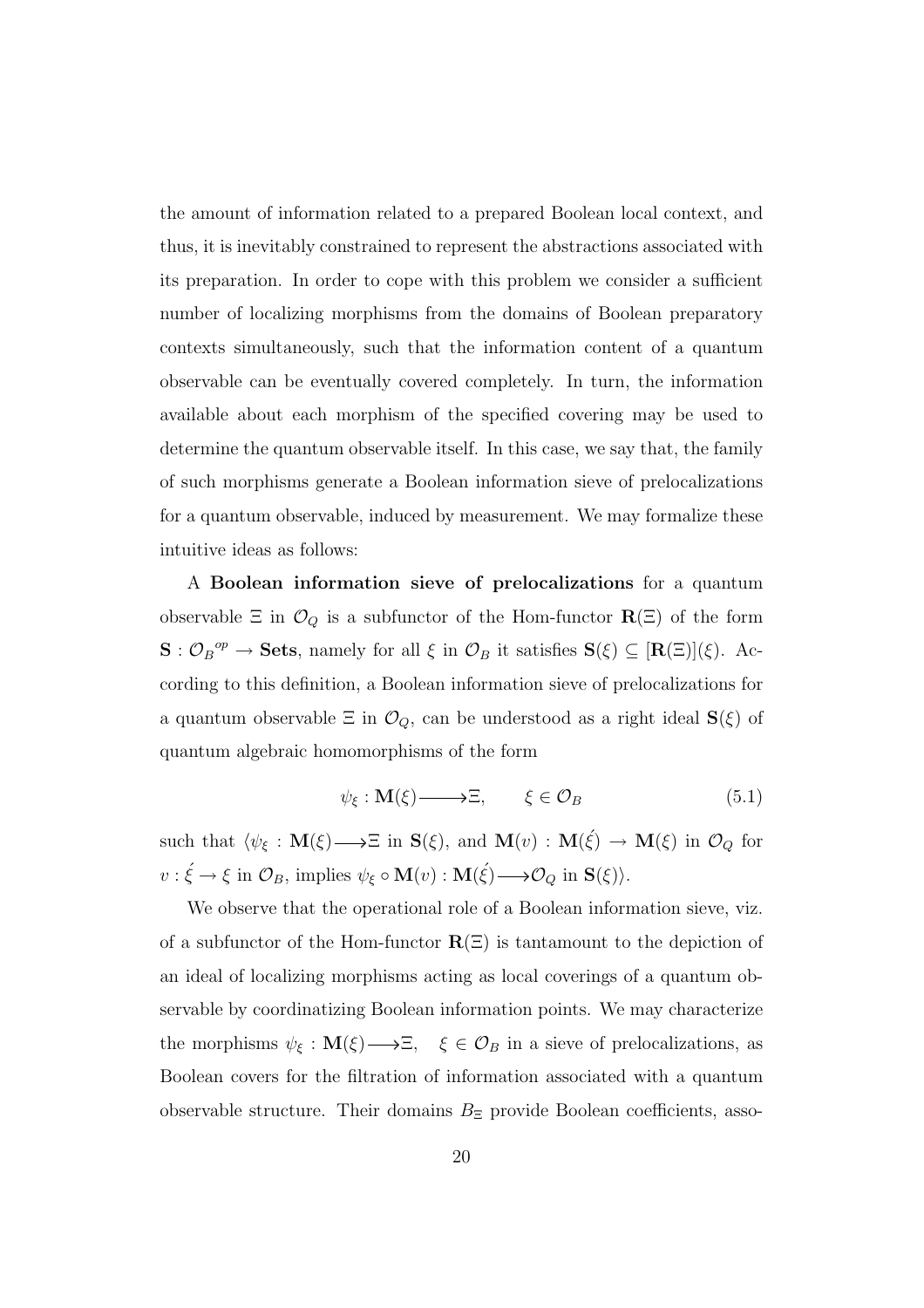

Diagram 9

ciated with measurement situations according to Diagram 9.

The introduction of these systems is justified by the consequences of the Kochen-Specker theorem, according to which, it is not possible to understand completely a quantum mechanical system with the use of a single Boolean experimental arrangement. Equivalently, there are no two-valued homomorphisms on the algebra of quantum events, and thus, it cannot be embedded into a Boolean one. On the other side, in every concrete experimental context, the set of events that have been actualized in this context forms a Boolean algebra. Consequently, any Boolean domain object  $(B_{\Xi}, [\psi_B]_{\Xi} : M(B_{\Xi}) \longrightarrow L$  in a sieve of prelocalizations for a quantum event algebra, such that the diagram above commutes, corresponds to a set of Boolean events that become actualized in the experimental context of B. These Boolean objects play the role of Boolean information localizing devices in a quantum event structure, which are induced by local preparatory contexts of quantum measurement situations. The above observation is equivalent to the statement that a measurement-induced Boolean algebra serves as a reference frame, relative to which a measurement result is being coordinatized, in accordance to the informational specification of the corresponding localization context.

A family of Boolean covers  $\psi_{\xi} : M(\xi) \longrightarrow \Xi$ ,  $\xi \in \mathcal{O}_B$  is the generator of a Boolean information sieve of prelocalization S, if and only if, this sieve is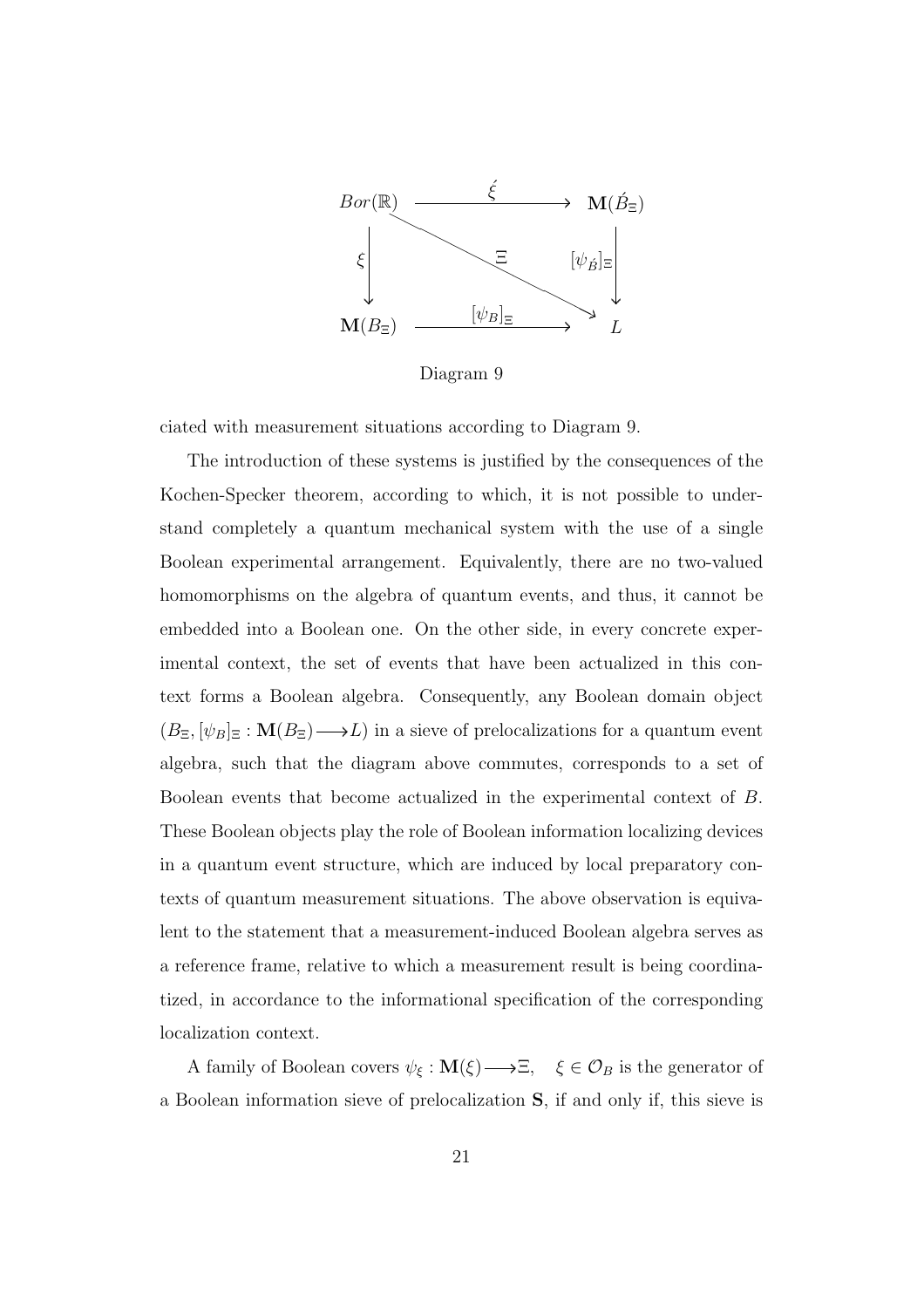the smallest among all that contains that family. It is evident that a quantum observable, and correspondingly the quantum event algebra over which it is defined, may be covered by a multitude of Boolean information sieves of prelocalizations, that, significantly, form an ordered structure. More specifically, sieves of prelocalization constitute a partially ordered set under inclusion. The minimal sieve is the empty one, namely  $\mathbf{S}(\xi) = \emptyset$  for all  $\xi \in \mathcal{O}_B$ , whereas the maximal sieve is the Hom-functor  $\mathbf{R}(\Xi)$  itself, or equivalently, the set of all quantum algebraic homomorphisms  $\psi_{\xi} : M(\xi) \longrightarrow \Xi$ .

#### 5.3 Boolean Information Sieves of Localization

The transition from a sieve of prelocalizations to a Boolean information sieve of localizations for a quantum observable, is necessary for the compatibility of the information content gathered in different Boolean filtering mechanisms. A Boolean information sieve of localizations contains all the necessary and sufficient conditions for the representation of the information content of a quantum observable structure as a sheaf of Boolean coefficients associated with Boolean localization contexts. The notion of sheaf expresses exactly the pasting conditions that the local filtering devices have to satisfy, or else, the specification by which local data, providing Boolean coefficients obtained in measurement situations, can be collated.

In order to define a Booelan information sieve of localizations, it is necessary to explain the notion of pullback in the category  $\mathcal{O}_Q$ .

The pullback of the Boolean information filtering covers  $\psi_{\xi} : M(\xi) \longrightarrow \Xi$ , where  $\xi \in \mathcal{O}_B$ , and  $\psi_{\xi}: \mathbf{M}(\xi) \longrightarrow \Xi$ , where  $\xi \in \mathcal{O}_B$ , with common codomain the quantum observable  $\Xi$ , consists of the object  $\mathbf{M}(\xi) \times_{\Xi} \mathbf{M}(\xi)$  and two arrows  $\psi_{\xi\xi}$  and  $\psi_{\xi\xi}$ , called projections, as shown in Diagram 10. The square commutes and for any object  $T$  and arrows  $h$  and  $q$  that make the outer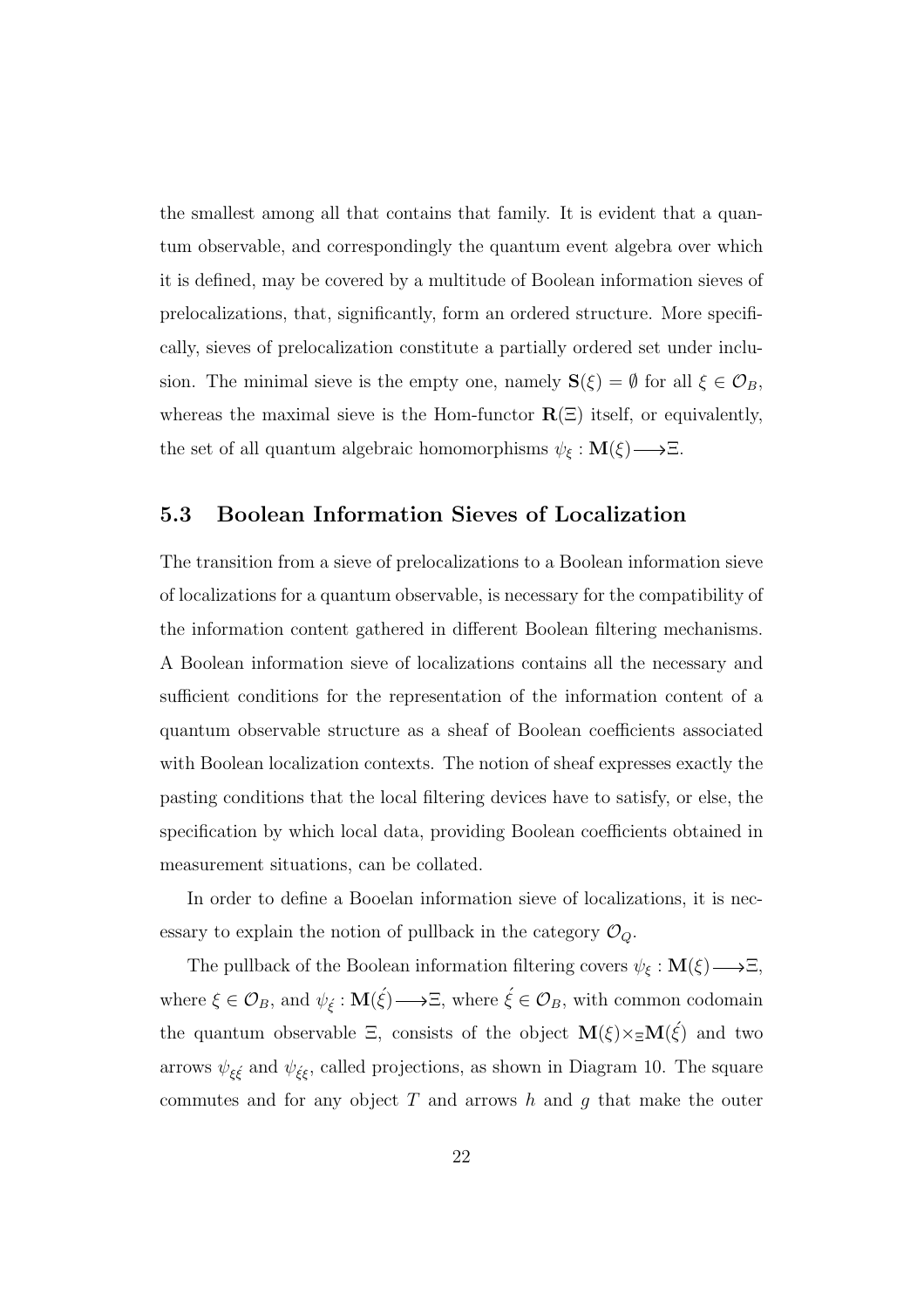

Diagram 10

square commute, there is a unique  $u : T \longrightarrow M(\xi) \times_{\Xi} M(\xi)$  that makes the whole diagram commutative. Hence we obtain the condition:

$$
\psi_{\xi} \circ g = \psi_{\xi} \circ h \tag{5.2}
$$

We emphasize that if  $\psi_{\xi}$  and  $\psi_{\xi}$  are injective maps, then their pullback is isomorphic with the intersection  $\mathbf{M}(\xi) \cap \mathbf{M}(\xi)$ . Then we can define the pasting map, which is an isomorphism, as follows:

$$
\Omega_{\xi,\xi}: \psi_{\xi\xi}(\mathbf{M}(\xi) \times_{\Xi} \mathbf{M}(\xi)) \longrightarrow \psi_{\xi\xi}(\mathbf{M}(\xi) \times_{\Xi} \mathbf{M}(\xi))
$$
\n(5.3)

by putting

$$
\Omega_{\xi,\xi} = \psi_{\xi\xi} \circ \psi_{\xi\xi}^{-1} \tag{5.4}
$$

Then we have the following cocycle conditions:

$$
\Omega_{\xi,\xi} = 1_{\xi} \qquad \qquad 1_{\xi} := id_{\xi} \qquad (5.5)
$$

$$
\Omega_{\xi,\xi} \circ \Omega_{\xi,\dot{\xi}} = \Omega_{\xi,\dot{\xi}} \qquad if \quad \mathbf{M}(\xi) \cap \mathbf{M}(\dot{\xi}) \cap \mathbf{M}(\dot{\xi}) \neq 0 \tag{5.6}
$$

$$
\Omega_{\xi,\xi} = \Omega^{-1}_{\xi,\xi} \qquad if \quad \mathbf{M}(\xi) \cap \mathbf{M}(\xi) \neq 0 \tag{5.7}
$$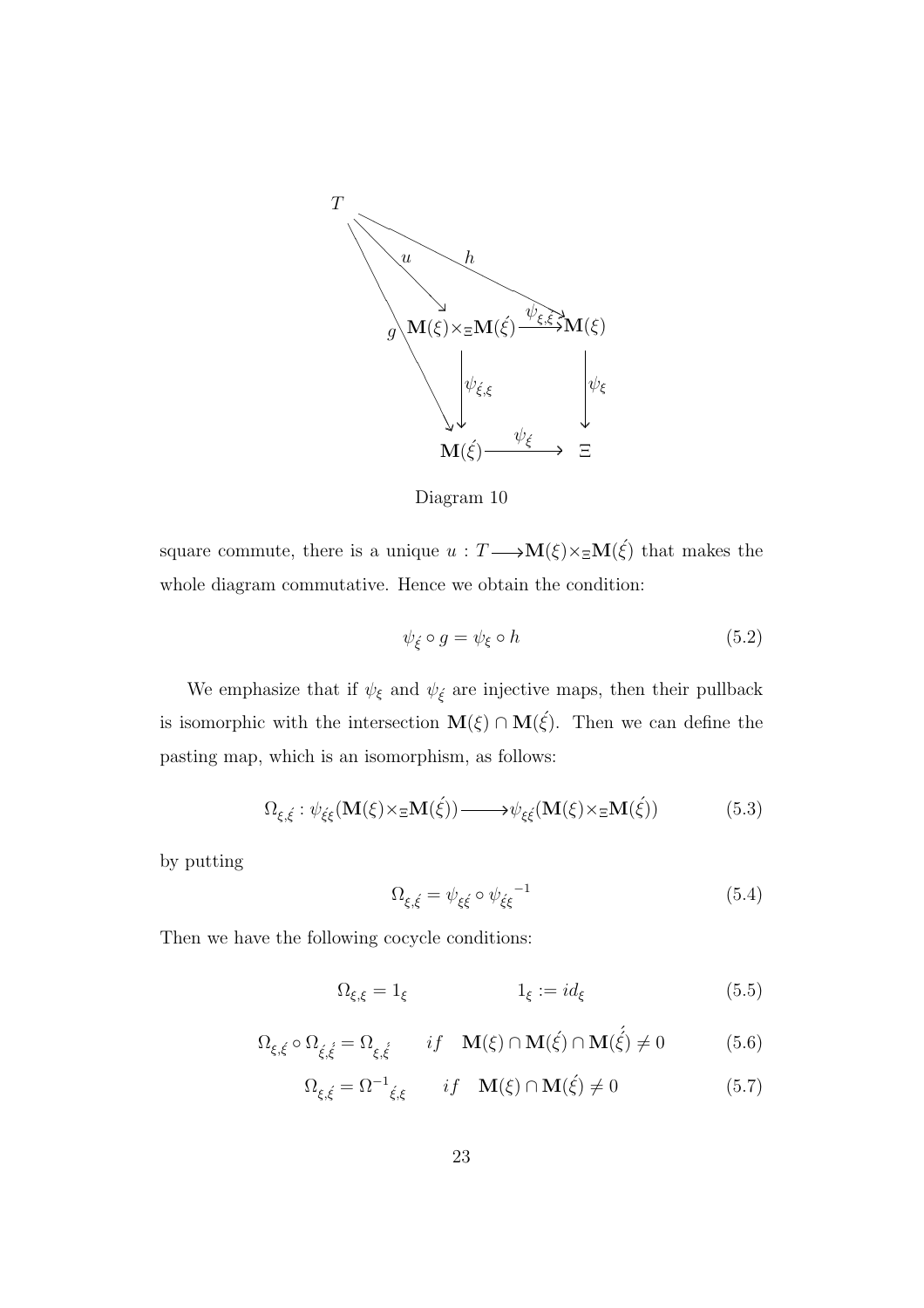The pasting map assures that  $\psi_{\xi\xi}(\mathbf{M}(\xi)\times_{\Xi}\mathbf{M}(\xi))$  and  $\psi_{\xi\xi}(\mathbf{M}(\xi)\times_{\Xi}\mathbf{M}(\xi))$ cover the same part of the informational content of a quantum observable in a compatible way.

Given a sieve of prelocalizations for quantum observable  $\Xi \in \mathcal{O}_Q$ , and correspondingly for the quantum event algebra over which it is defined, it is called a Boolean information sieve of localizations, if and only if, the above compatibility conditions are satisfied.

We assert that the above compatibility conditions provide the necessary relations for understanding a Boolean information sieve of localizations for a quantum observable, as a sheaf of Boolean coefficients representing the information encoded in local Boolean observables. In essence, the pullback compatibility conditions express gluing relations on overlaps of Boolean domain information covers. The concept of sheaf (Mac Lane and Moerdijk 1992, Bredon 1997, Mallios 1998) expresses exactly the amalgamation conditions that local coordinatizing Boolean points have to satisfy, namely, the way by which local data, providing Boolean coefficients obtained in measurement situations, can be collated globally.

In this sense, the specification of a Boolean information sieve of localization, as a sheaf of Boolean coefficients associated with the variation of the information obtained in multiple Boolean localization contexts, permits the conception of a quantum observable (or of its associated quantum event algebra) as a global manifestation of local Boolean observable information collation, obtained by pasting the  $\psi_{\xi\xi}(\mathbf{M}(\xi)\times_{\Xi}\mathbf{M}(\xi))$  and  $\psi_{\xi\xi}(\mathbf{M}(\xi)\times_{\Xi}\mathbf{M}(\xi))$ covers together by the transition functions  $\Omega_{\xi,\xi}$ .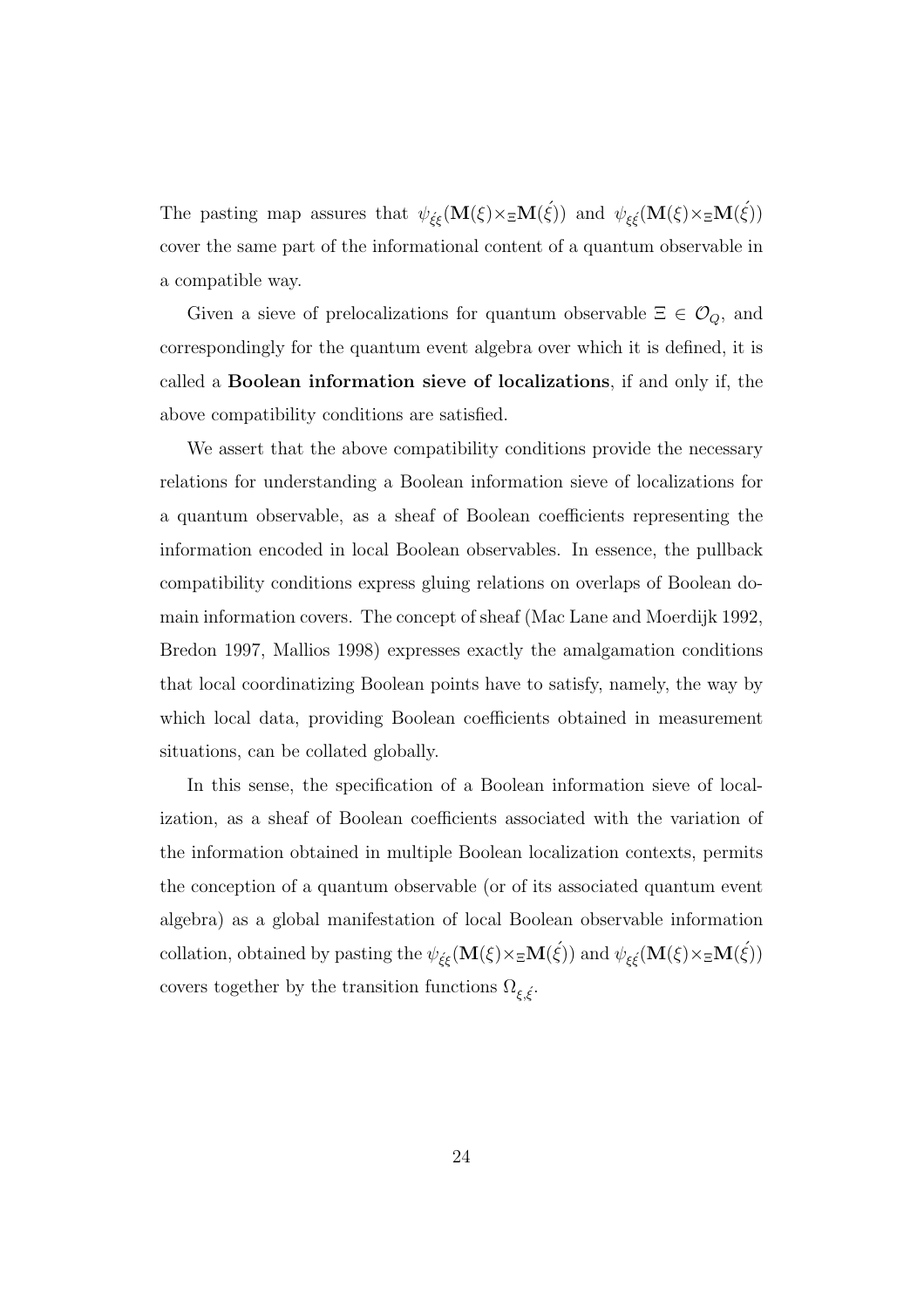# 6 Conditions for Invariant Functorial Information Transfer

The interpretational framework for the comprehension of functorial information transfer, as established by the adjunctive correspondence between preheaves of Boolean localization coefficients, associated with information filtering contexts of observation, and, quantum observable structures, can be completed by the formulation of a property characterizing the conditions for invariance of the information transferred in the totality of Boolean localization environments.

The existence of this invariance property is equivalent to the representation of quantum observables and their associated quantum event algebras, in terms of Boolean information sieves, capable of encoding the whole informational content included in a quantum structure. The intended representation can be obtained from the established adjunction itself as follows:

Every categorical adjunction is completely characterized by the unit and counit natural transformations (Mac Lane and Moerdijk 1992). For the adjunctive correspondence between presheaves of Boolean observables and quantum observables the unit and counit morphisms are defined as follows:

For any presheaf  $P \in \textbf{Sets}^{\mathcal{O}_B^{op}}$ , the unit is defined as

$$
\delta_{\mathbf{P}} : \mathbf{P} \longrightarrow \mathbf{RLP} \tag{6.1}
$$

On the other side, for each quantum observable  $\Xi$  of  $\mathcal{O}_{\mathcal{Q}}$  the counit is

$$
\epsilon_{\Xi}: \mathbf{LR}(\Xi) \longrightarrow \Xi \tag{6.2}
$$

The counit corresponds to the vertical morphism in Diagram 11.

Diagram 11 has been obtained by the categorical representation of the colimit in the category of elements of the functor  $\mathbf{R}(\Xi)$  as a coequalizer of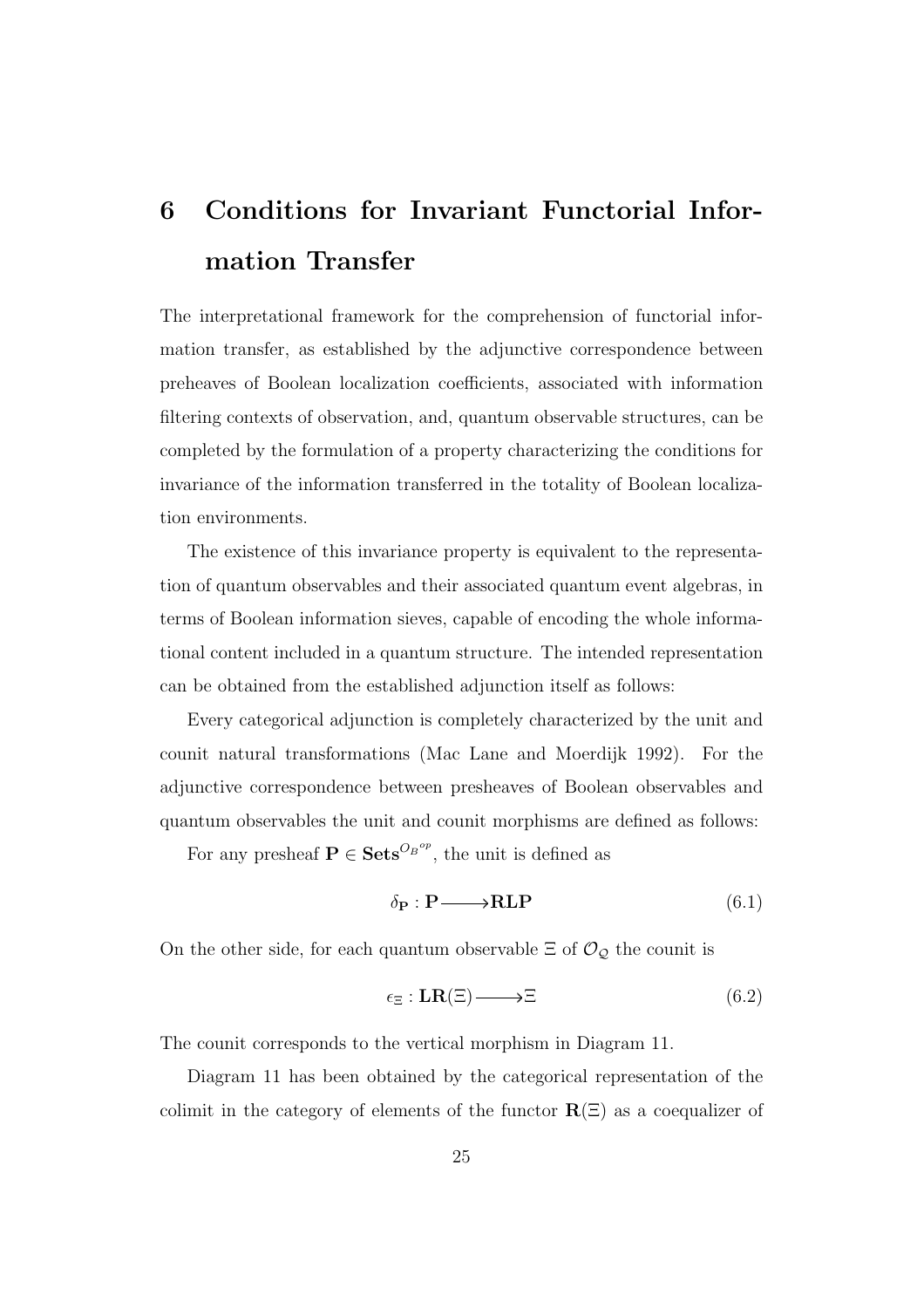

Diagram 11

coproduct (Mac Lane and Moerdijk 1992). More specifically, in the coequalizer representation of the colimit, the second coproduct is over all the objects  $(\xi, p)$  with  $p \in \mathbf{R}(\Xi)(\xi)$  of the category of elements, while the first coproduct is over all the maps  $v : (\xi, \hat{p}) \longrightarrow (\xi, p)$  of that category, so that  $v : \xi \longrightarrow \xi$ and the condition  $p \cdot v = \hat{p}$  is satisfied.

In general, by means of that representation, we can show that the left adjoint functor of the adjunction is like the tensor product  $-\otimes_{\mathcal{O}_B} M$ . More specifically, using the coequalizer representation of the colimit  $\mathbf{L}\mathbf{X}$  we can easily show that the elements of  $X \otimes_{\mathcal{O}_B} M$ , considered as a set endowed with a quantum algebraic structure, are all of the form  $\chi(p,q)$ , or in a suggestive notation,

$$
\chi(p,q) = p \otimes q, \quad p \in \mathbf{X}(\xi), q \in \mathbf{M}(\xi)
$$
\n(6.3)

satisfying the coequalizer condition  $pv \otimes \acute{q} = p \otimes v\acute{q}$ .

From Diagram 11, it is clear that the representation of a quantum observable  $\Xi$  in  $\mathcal{O}_Q$ , and thus, of a quantum event algebra L in  $\mathcal{L}$ , in terms of a Boolean information sieve of localizations, is full and faithful, if and only if the counit of the established adjunction, restricted to this sieve, is an isomorphism, that is, structure-preserving, injective and surjective.

The physical significance of this representation lies on the following proposition: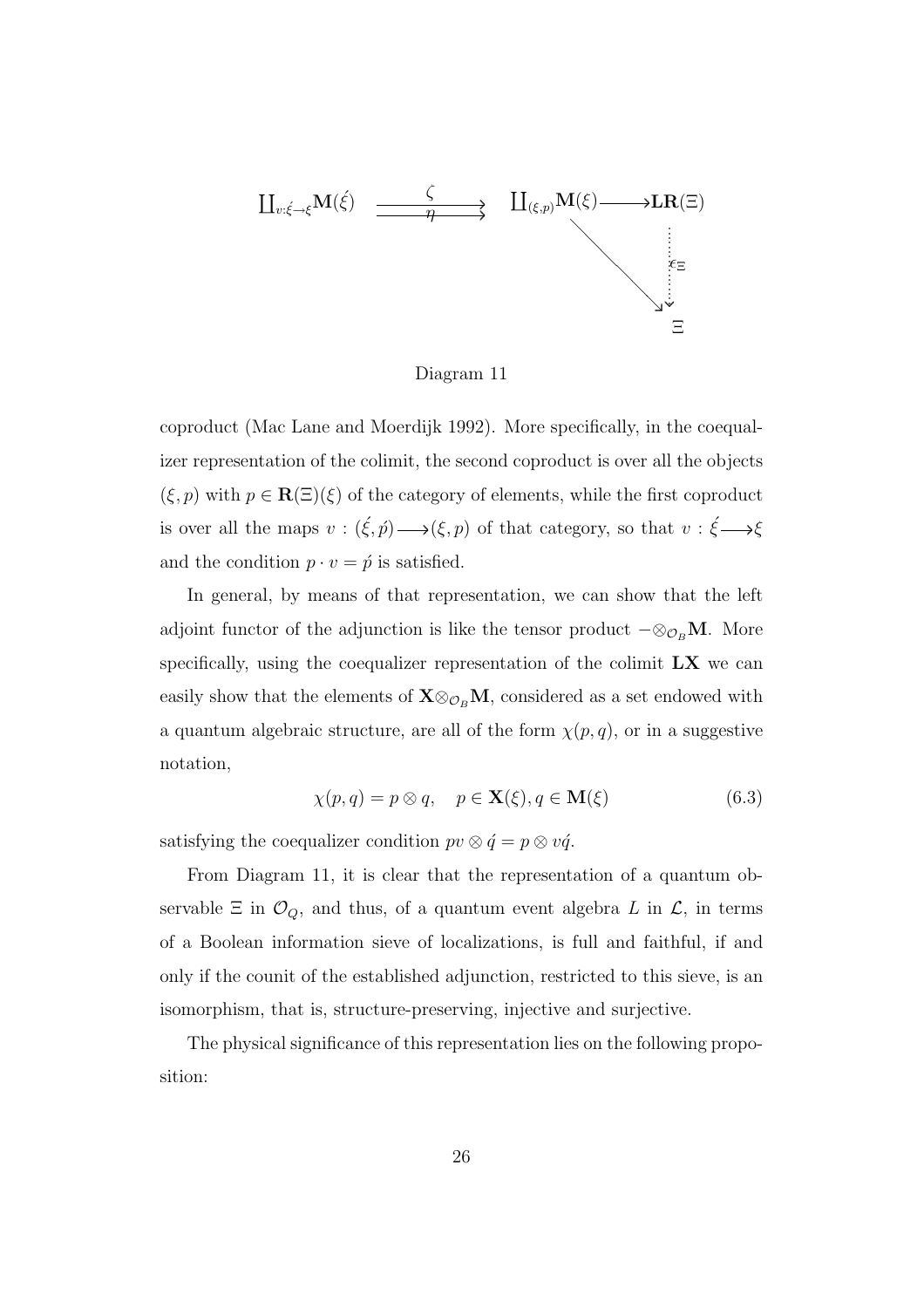Quantum Information Preservation Principle : The whole information content enfolded in a quantum observable structure, is preserved by some covering Boolean system, if and only if, that system forms a Boolean information sieve of localizations.

The preservation principle is established by the counit isomorphism. It is remarkable, that the categorical notion of adjunction provides the appropriate formal tool for the formulation of invariant properties, giving rise to preservation principles of a physical character.

Concerning the representation above, we realize that the surjective property of the counit guarantees that the Boolean information filtering mechanisms, being themselves objects in the category of elements,  $\int (\mathbf{R}(L), B)$ , cover entirely the quantum event algebra L, whereas its injective property, guarantees that any two information filters are compatible in a sieve of localizations. Moreover, since the counit is also a homomorphism, the algebraic structure is preserved.

We observe that each Boolean filtering device gives rise to a set of Boolean events actualized locally in a measurement situation. The equivalence classes of Boolean events represent quantum events in  $L$ , through compatible coordinatizations by Boolean coefficients. Consequently, the structure of a quantum event algebra is being generated by the information carried from its structure preserving morphisms, encoded as Boolean information filters in localization sieves, together with their compatibility relations.

We may clarify that the underlying invariance property specified by the adjunction is associated with the informational content of all these, different or overlapping information filtering mechanisms in various Boolean localization contexts, and can be explicitly formulated as follows: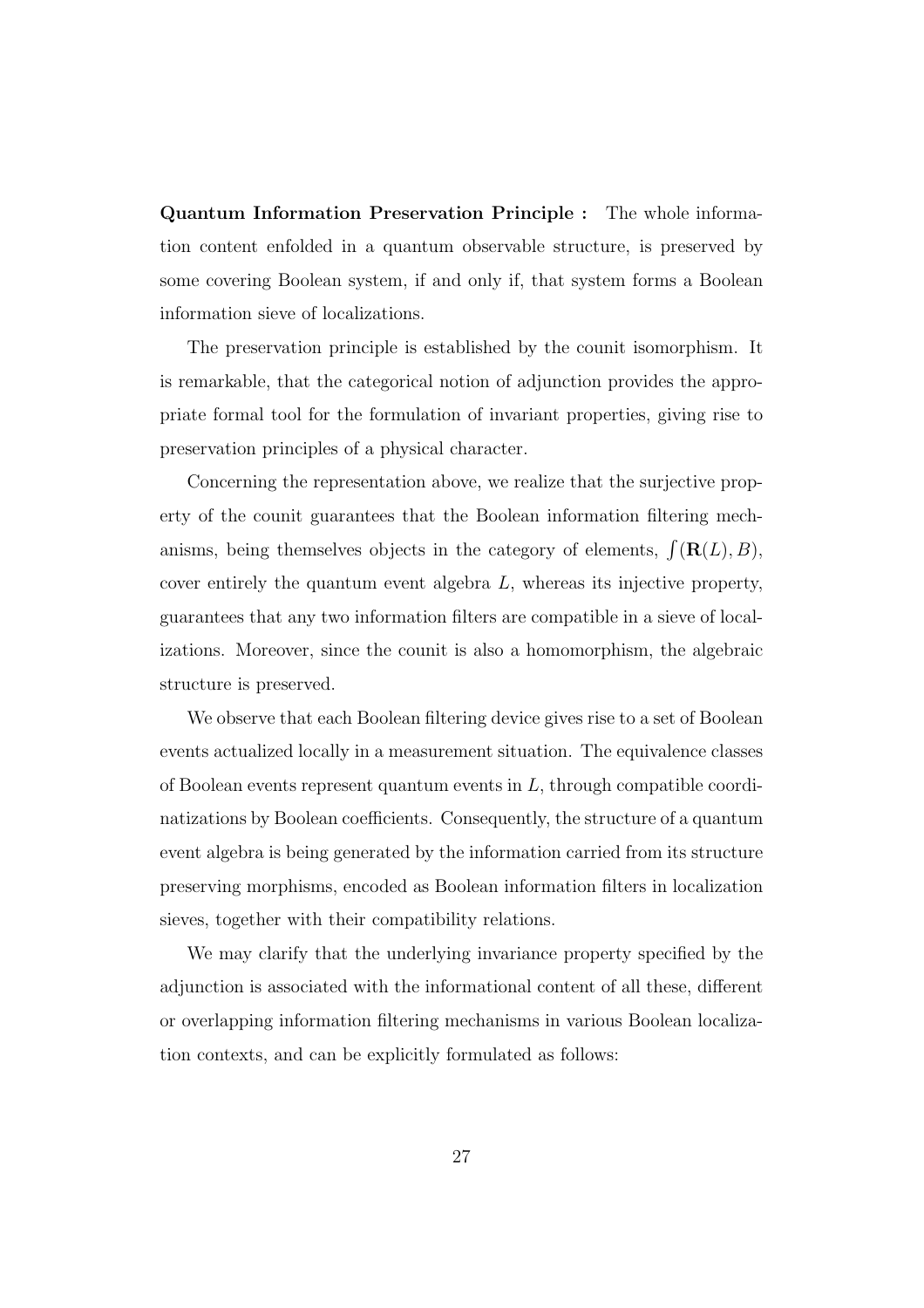Invariance Property: The information content of a quantum observable structure remains invariant, with respect to measurement contexts of Boolean coordinatizations, if and only if, the counit of the adjunction, restricted to covering systems, qualified as Boolean information sieves of localizations, is an isomorphism.

In turn, the counit of the adjunction, restricted to a Boolean information sieve of localizations is an isomorphism, if and only if the right adjoint functor is full and faithful, or equivalently, if and only if the cocone from the functor  $\mathbf{M}$   $\circ$ R  $R(\Xi)$  to the quantum observable  $\Xi$  is universal for each object  $\Xi$  in  $\mathcal{O}_Q$ (Mac Lane and Moerdijk 1992). In the latter case we characterize the functor  $M: \mathcal{O}_B \longrightarrow \mathcal{O}_Q$ , a proper functor of Boolean coefficients.

From a physical perspective, we conclude that the counit isomorphism, provides a categorical equivalence, signifying an invariance in the translational code of communication between Boolean information filtering contexts, acting as localization devices for measurement, and quantum systems.

### 7 Cohomological Criterion of Functoriality

We have reached the conclusion that if the right adjoint functor of the adjunction is a full and faithful functor, then the counit is an isomorphism and conversely. In this case, we have established a functoriality property, referring to invariant information transfer between quantum observables algebras and Boolean information sieves of localizations. In this Section, we are going to establish a cohomological criterion elucidating that functoriality property. For this purpose, we consider the counit of the adjunction, expressed in terms of the quantum event algebra over which observables are defined;

$$
\epsilon_L : GL := LR(L) = R(L) \otimes_B M \longrightarrow L \tag{7.1}
$$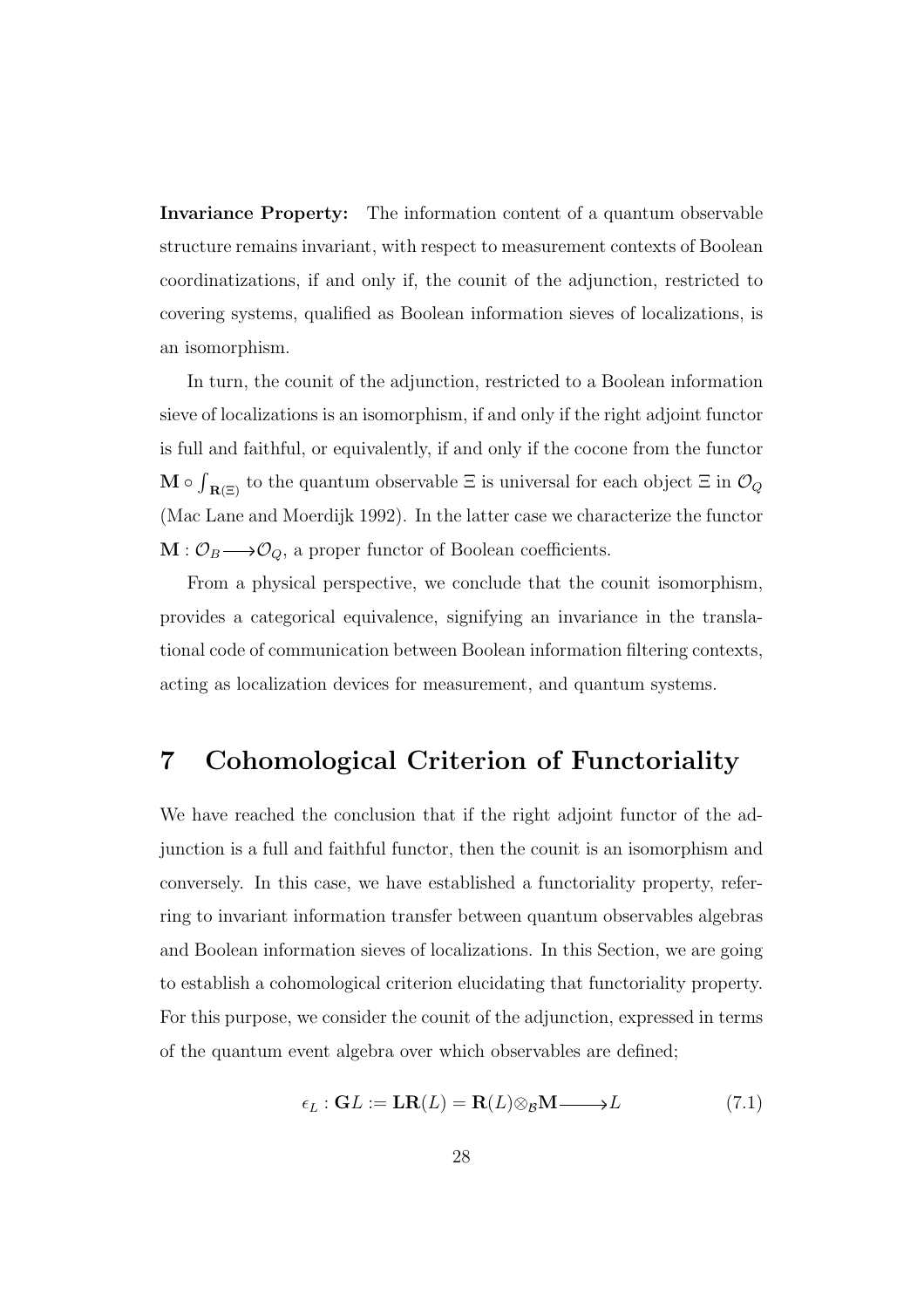

Diagram 12

$$
L \leftarrow \frac{\epsilon_0 := \epsilon}{\mathbf{GL} \underbrace{\epsilon_0}_{\epsilon_1} \mathbf{GL} \underbrace{\epsilon_0}_{\epsilon_2} \mathbf{G}^2 L} \cdots \underbrace{\epsilon_{0,1,2}}_{\text{Diagram 13}} \cdots \underbrace{\epsilon_{0,1,\dots,n-1}}_{\mathbf{GL} \epsilon_0} \mathbf{G}^n L \underbrace{\epsilon_{0,1,\dots,n}}_{\mathbf{GL} \epsilon_0} \mathbf{G}^{n+1} L \cdots
$$

such that Diagram 12 commutes. The counit  $\epsilon_L : GL \longrightarrow L$  is the first step of a functorial free resolution of an object  $L$  in  $\mathcal{L}$ . Thus, by iteration of G, we may extend  $\epsilon_L$  to a free simplicial resolution of L in  $\mathcal{L}$ , denoted by  $\mathbf{G}_{\star}L \to L$ , according to Diagram 13. In the simplicial resolution represented by Diagram 13,  $\epsilon_{0,1,2}$  denotes a triplet of arrows etc. Notice that,  $\mathbf{G}^{n+1}$  is the term of degree *n*, whereas the face operator  $\epsilon_i: \mathbf{G}^{n+1} \to \mathbf{G}^n$  is  $\mathbf{G}^i \circ \epsilon \circ \mathbf{G}^{n-i}$ , where  $0 \leq i \leq n$ . We can verify the following simplicial identities;

$$
\epsilon_i \circ \epsilon_j = \epsilon_{j+1} \circ \epsilon_i \tag{7.2}
$$

where  $i \leq j$ . The resolution  $\mathbf{G}_{\star} L \to L$  induces obviously a resolution in the comma category  $[\mathcal{L}/L]$ , which we still denote by  $\mathbf{G}_{\star}L \to L$ .

Now, having at our disposal the resolution  $\mathbf{G}_{\star}L \to L$ , it is possible to define the cohomology groups  $\tilde{\mathbf{H}}^n(L,X_L),\,n\geq0,$  of a quantum event algebra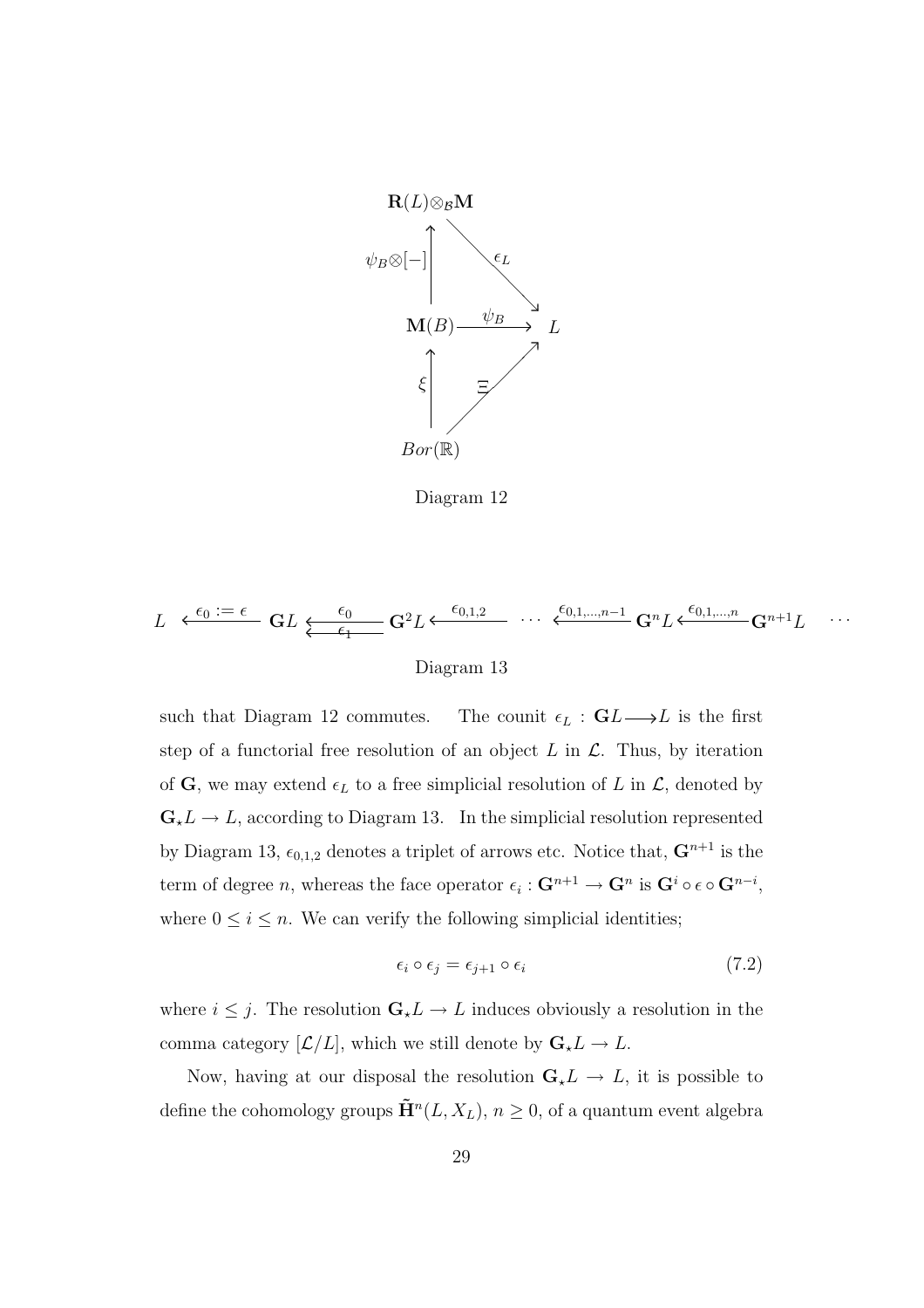L in  $\mathcal L$  with coefficients in an L-module  $X_L$ , relative to the given underlying functor of points  $\mathbf{R}: \mathcal{L} \to \mathbf{Sets}^{\mathcal{B}^{op}}$ , defined by  $\mathbf{R}(L): B \mapsto Hom_{\mathcal{L}}(\mathbf{M}(B), L)$ , having a left adjoint  $\mathbf{L} : \mathbf{Sets}^{\mathcal{B}^{op}} \to \mathcal{L}.$ 

First of all we define the notion of an  $L$ -module  $X_L$  by the requirement that it is equivalent to an abelian group object in the comma category  $[\mathcal{L}/L]$ . This follows from the general definition of categorical modules introduced in (Barr and Beck 1966, Beck 1956) according to which: Let  $\mathcal Y$  be a category and let Y be an object in  $\mathcal Y$ . Then the category of  $\mathbf{Mod}(Y)$  is the category of abelian group objects in the comma category  $[\mathcal{Y}/Y]$ . This definition is appropriate for the kind of module that is a coefficient module for cohomology. For the interested reader we have included an appendix which contains an exposition of the relevant details for the case of commutative rings, as well as its functionality for setting up the derivations functor, reproducing well-known algebraic results.

Since  $X_L$  can be characterized as an abelian group object in  $[\mathcal{L}/L]$ , the set  $Hom_{\mathcal{L}}(L, X_L)$  has an abelian group structure for every object L in  $\mathcal{L}$ , and moreover, for every arrow  $\hat{L} \to L$  in  $\mathcal{L}$ , the induced map of sets  $Hom_{\mathcal{L}}(L, X_L) \to Hom_{\mathcal{L}}(L, X_L)$  is a map of abelian groups.

Under the above specifications, an  $n$ -cochain of a quantum event algebra L with coefficients in an L-module  $X_L$ , where, by definition,  $X_L$  is an object in  $[\mathcal{L}/L]_{\text{Ab}}$ , is defined as a map  $\mathbf{G}^{n+1}L \to \Upsilon_L(X_L)$  in the comma category  $[\mathcal{L}/L]$ , where;

$$
\Upsilon_L : [\mathcal{L}/L]_{\mathbf{Ab}} \hookrightarrow [\mathcal{L}/L] \tag{7.3}
$$

denotes the corresponding inclusion functor of abelian group objects. Furthermore, we define the derivations functor from the comma category  $\mathcal{L}/L$ to the category of abelian groups Ab:

$$
\mathbf{Der}(-, X_L): \mathcal{L}/L \to \mathbf{Ab} \tag{7.4}
$$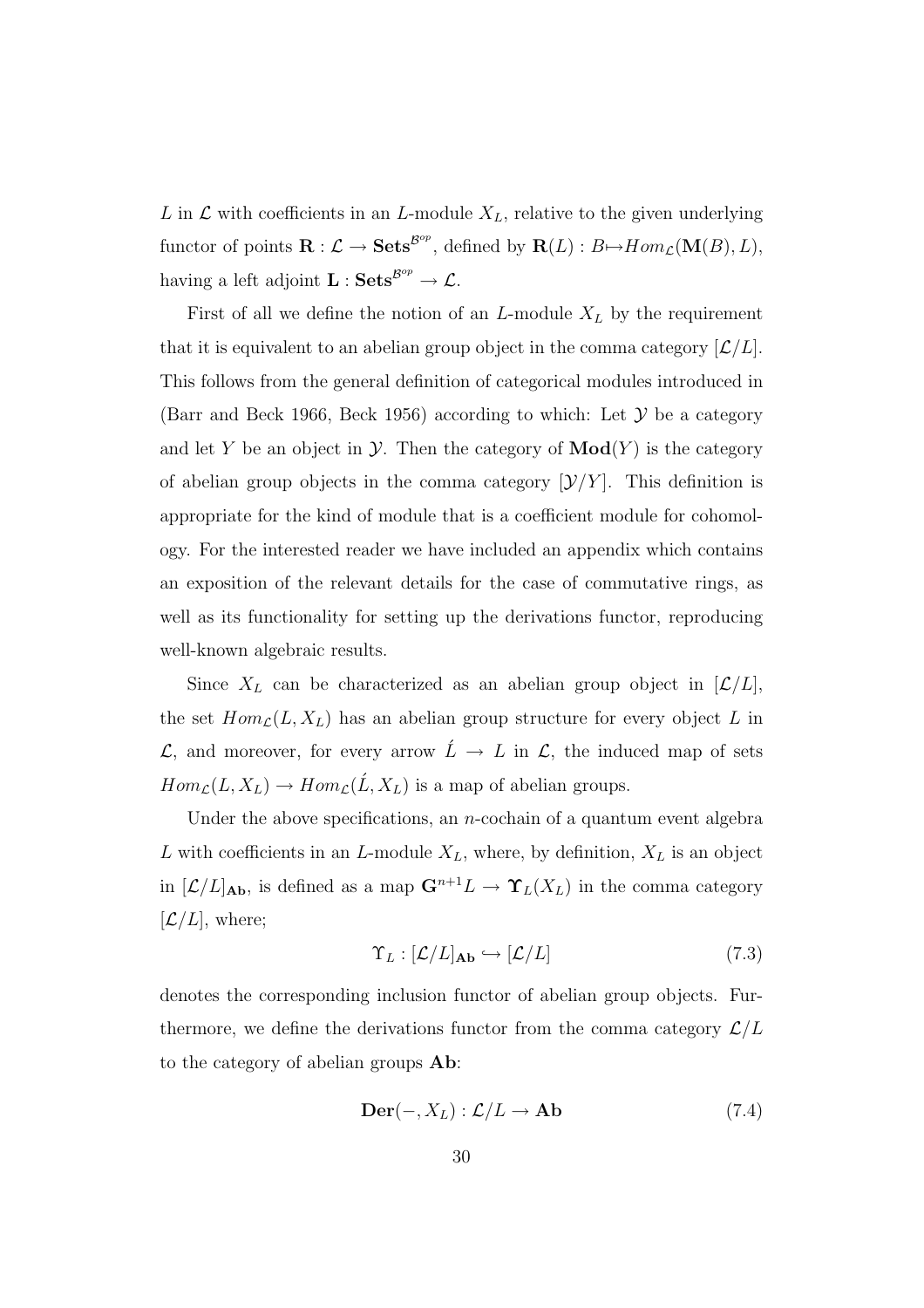$$
0 \xrightarrow{d^0} \text{Der}(\mathbf{G}L, X_L) \xrightarrow{d^1} \text{Der}(\mathbf{G}^2L, X_L)
$$
  

$$
\xrightarrow{d^2} \cdots \xrightarrow{d^n} \text{Der}(\mathbf{G}^{n+1}L, X_L) \xrightarrow{d^{n+1}} \cdots
$$



where  $X_L$  is an L-module, or equivalently, an abelian group object in  $\mathcal{L}/L$ , by the following requirement: If  $K : E \to L$  is an object of  $\mathcal{L}/L$ , then we have the isomorphism:

$$
\mathbf{Der}(E, X_L) \cong Hom_{\mathcal{L}/L}(E, \Upsilon_L(X_L))
$$
\n(7.5)

Thus, we may finally identify the set of  $n$ -cochains with the abelian group of derivations of  $\mathbf{G}^{n+1}L$  into the abelian group object  $X_L$  in  $[\mathcal{L}/L]_{\mathbf{Ab}}$ . Hence, we consider an *n*-cochain as a derivation map  $\mathbf{G}^{n+1}L \to X_L$ .

Consequently, the face operators  $\epsilon_i$ , induce abelian group morphisms;

$$
\mathbf{Der}(\epsilon_i L, X_L) : \mathbf{Der}(\mathbf{G}^n L, X_L) \to \mathbf{Der}(\mathbf{G}^{n+1} L, X_L)
$$
 (7.6)

Thus, the cohomology can be established by application of the contravariant functor  $\textbf{Der}(-, X_L)$  on the free simplicial resolution of a quantum event algebra  $L$  in  $\mathcal{L}$ , obtaining the cochain complex of abelian groups represented by Diagram 14, where because of the aforementioned simplicial identities we have:

$$
d^{n+1} = \sum_{i} (-1)^i \mathbf{Der}(\epsilon_i L, X_L)
$$
 (7.7)

where  $0 \leq i \leq n+1$ , and also;

$$
d^{n+1} \circ d^n = 0 \tag{7.8}
$$

written symbolically as;

$$
d^2 = 0\tag{7.9}
$$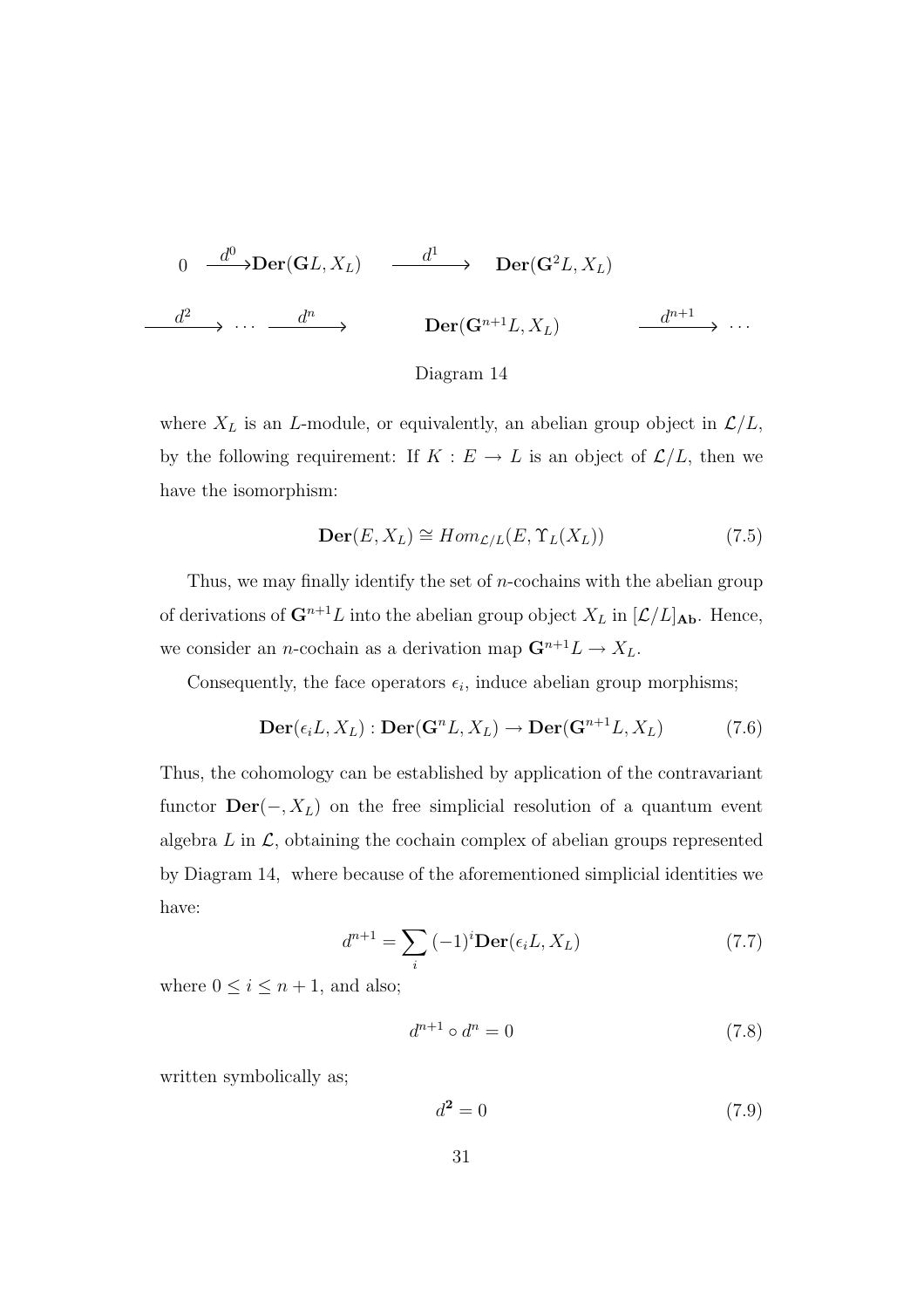Now, we define the cohomology groups  $\tilde{H}^n(L, X_L)$ ,  $n \geq 0$ , of a quantum event algebra  $L$  in  $\mathcal L$  with coefficients in an  $L$ -module  $X_L$  as follows:

$$
\tilde{\mathbf{H}}^n(L, X_L) := \mathbf{H}^n[\mathbf{Der}(\mathbf{G}_{\star}L, X_L)] = \frac{Ker(d^{n+1})}{Im(d^n)} \tag{7.10}
$$

Notice that we may construct the L-module  $X_L$  by considering the abelian group object in the comma category  $[\mathcal{L}/L]$ , that corresponds to a quantum observable  $\Xi = \psi_B \circ \xi : Bor(\mathbf{R}) \to L$ , where,  $\xi = Bor(\mathbf{R}) \to \mathbf{M}(B)$ , and  $\psi_B: \mathbf{M}(B) \to L$ . The cohomology groups  $\tilde{\mathbf{H}}^n(L,X_L)$ , express obstructions to the preservation of the information content of a quantum event algebra with respect to measurement contexts of Boolean coordinatizations. It is clear that if the counit of the adjunction  $\epsilon_L : GL \longrightarrow L$  is an isomorphism, then the cohomology groups vanish at all orders and conversely.

Finally, it is instructive to connect the cohomological analysis presented above, with the exactness properties of the right adjoint functor of the adjunction. We remind that, if the right adjoint functor of the adjunction is a full and faithful functor, then the counit is an isomorphism and conversely. For this purpose we define an L-module  $\Omega_L$ , called suggestively a module of quantum 1-forms, by means of the following split short exact sequence:

$$
0 \to J \to \mathbf{R}(L) \otimes_{\mathcal{B}} \mathbf{M} \to L \tag{7.11}
$$

where  $J = \text{Ker}(\epsilon_L)$  denotes the kernel of the counit of the adjunction, in case that, the right adjoint is not a full and faithful functor. According to the above, we define the L-module  $\Omega_L$  as follows :

$$
\Omega_L = \frac{J}{J^2} \tag{7.12}
$$

In this setting, we notice that the functor of points of a quantum event algebra restricted to Boolean points, viz.,  $\mathbf{R}(L)$ , is a left exact functor, because it is the right adjoint functor of the established adjunction (MacLane 1971).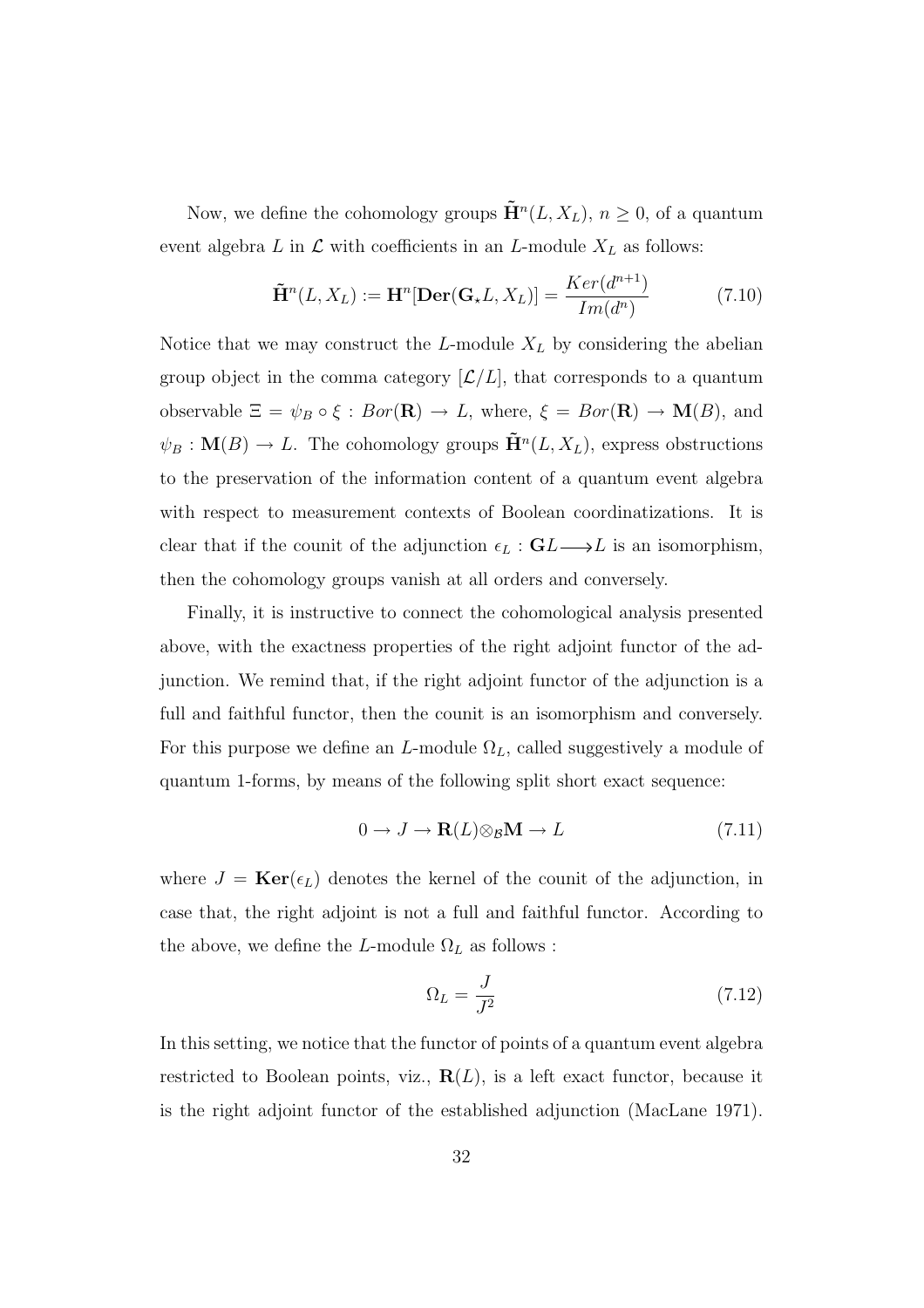Thus, it preserves the short exact sequence defining the object of quantum 1-forms, in the following form:

$$
0 \to \mathbf{R}(J) \to \mathbf{R}(\mathbf{G}(L)) \to \mathbf{R}(L) \tag{7.13}
$$

Hence, we immediately obtain that:  $\mathbf{R}(\Omega_L) = \frac{Z}{Z^2}$ , where  $Z = \text{Ker}(\mathbf{R}(\epsilon_L)).$ 

Then, we introduce the notion of a functorial quantum connection, denoted by  $\nabla_{\mathbf{R}(L)}$ , in terms of the following natural transformation:

$$
\nabla_{\mathbf{R}(L)} : \mathbf{R}(L) \to \mathbf{R}(\Omega_L) \tag{7.14}
$$

Thus, the quantum connection  $\nabla_{\mathbf{R}(L)}$  induces a sequence of natural transformations as follows:

$$
\mathbf{R}(L) \to \mathbf{R}(\Omega_L) \to \dots \to \mathbf{R}(\Omega^n L) \to \dots \tag{7.15}
$$

Let us denote by;

$$
\mathbf{R}_{\nabla} : \mathbf{R}(L) \to \mathbf{R}(\Omega^2_L) \tag{7.16}
$$

the composition  $\nabla^1 \circ \nabla^0$  in the obvious notation, where  $\nabla^0 := \nabla_{\mathbf{R}(L)}$ . The natural transformation  $\mathbf{R}_{\nabla}$  is called the curvature of the functorial quantum connection  $\nabla_{\mathbf{R}(L)}$ . Furthermore, the latter sequence of natural transformations, is actually a complex if and only if  $\mathbf{R}_{\nabla} = 0$ . We say that the quantum connection  $\nabla_{\mathbf{R}(L)}$  is integrable or flat if  $\mathbf{R}_{\nabla} = 0$ , referring to the above complex as the functorial de Rham complex of the integrable connection  $\nabla_{\mathbf{R}(L)}$ in that case. In this setting, a non-vanishing curvature  $\nabla_{\mathbf{R}(L)}$  is understood as the geometric effect being caused by cohomological obstructions, that prevent the above sequence of natural transformations from being a complex. Thus we arrive at the conclusion that a non-vanishing curvature  $\nabla_{\mathbf{R}(L)}$ , in case that, the right adjoint is not a full and faithful functor, prevents integrability of information transfer from quantum event algebras to Boolean information sieves of localizations.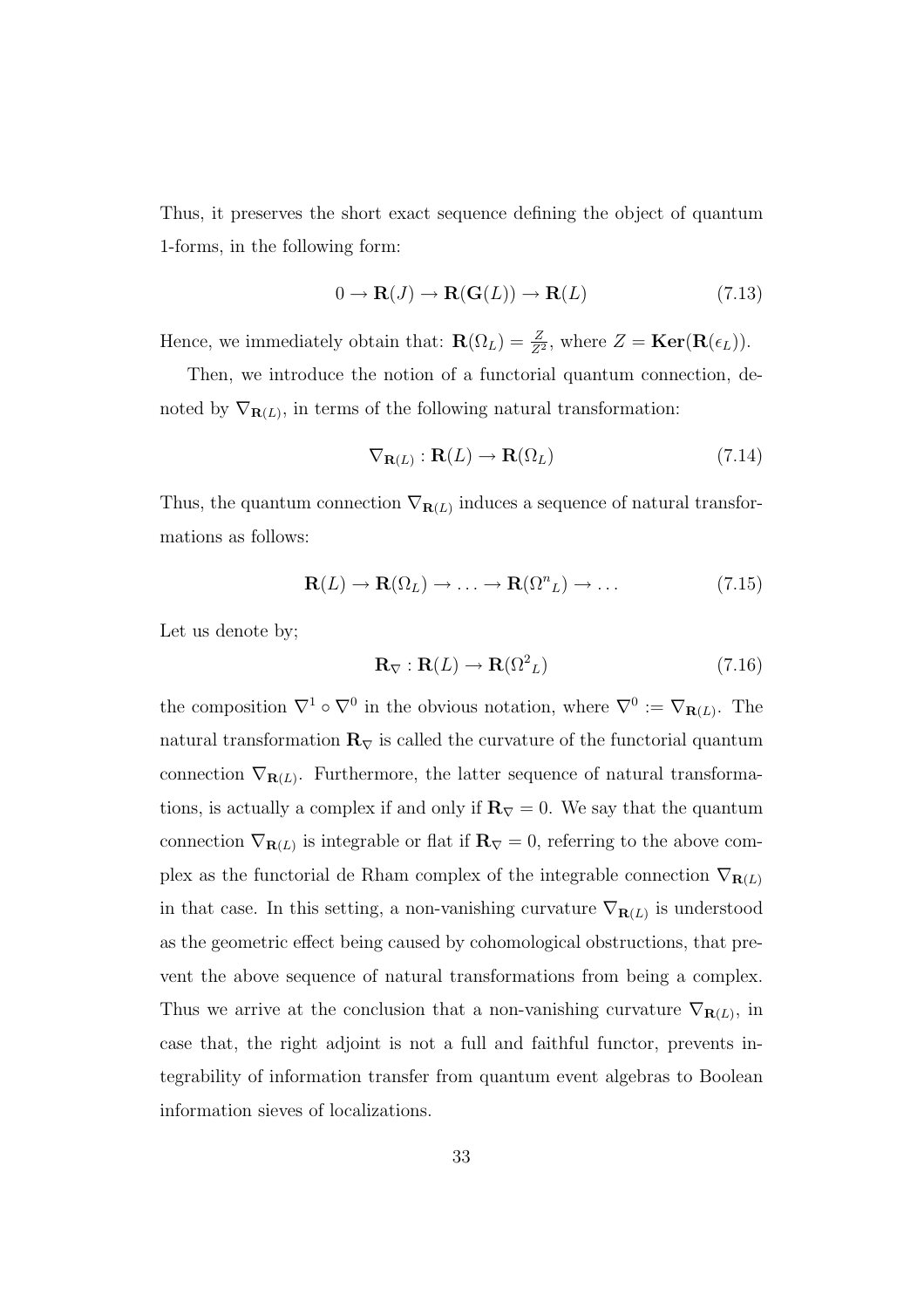### 8 Conclusions

We have proposed a sheaf-theoretic representation of quantum event algebras and quantum observables, by means of Boolean information sieves of localization. According to this schema of interpretation, quantum information structures are being understood by means of overlapping Boolean reference frames for the measurement of observables, being pasted together by sheaftheoretic means. The proposed schema has been formalized categorically, as an instance of the adjunction concept. Moreover, the latter has been also used for the formulation of the physically important notions of integrability and invariance pertaining to information transfer from quantum events algebras to Boolean coordinatization systems. These notions have been technically implemented using the counit of the established adjunction, as well as, its iterations forcing a free simplicial resolutions of a quantum event algebra, by cohomological means. Conclusively, it has been demonstrated that:

[i]. The information transfer from quantum events algebras to Boolean coordinatization systems is integrable if the curvature of the functorial quantum connection  $\nabla_{\mathbf{R}(L)}$  vanishes, viz.,  $\mathbf{R}_{\nabla} = 0$ .

[ii]. The information content of a quantum observable structure remains invariant, with respect to measurement contexts of Boolean coordinatizations, if and only if, the counit of the adjunction, restricted to covering systems, qualified as Boolean information sieves of localizations, is an isomorphism. The latter property is equivalent to the triviality of the cohomology groups  $\tilde{H}^n(L, X_L)$ , meaning the absence of obstructions to gluing information globally among Boolean measurement contexts.

The physical significance of the sheaf-theoretic representation boils down to the proof that, the totality of the content of information included in a quantum observable structure, is functorially preserved by some covering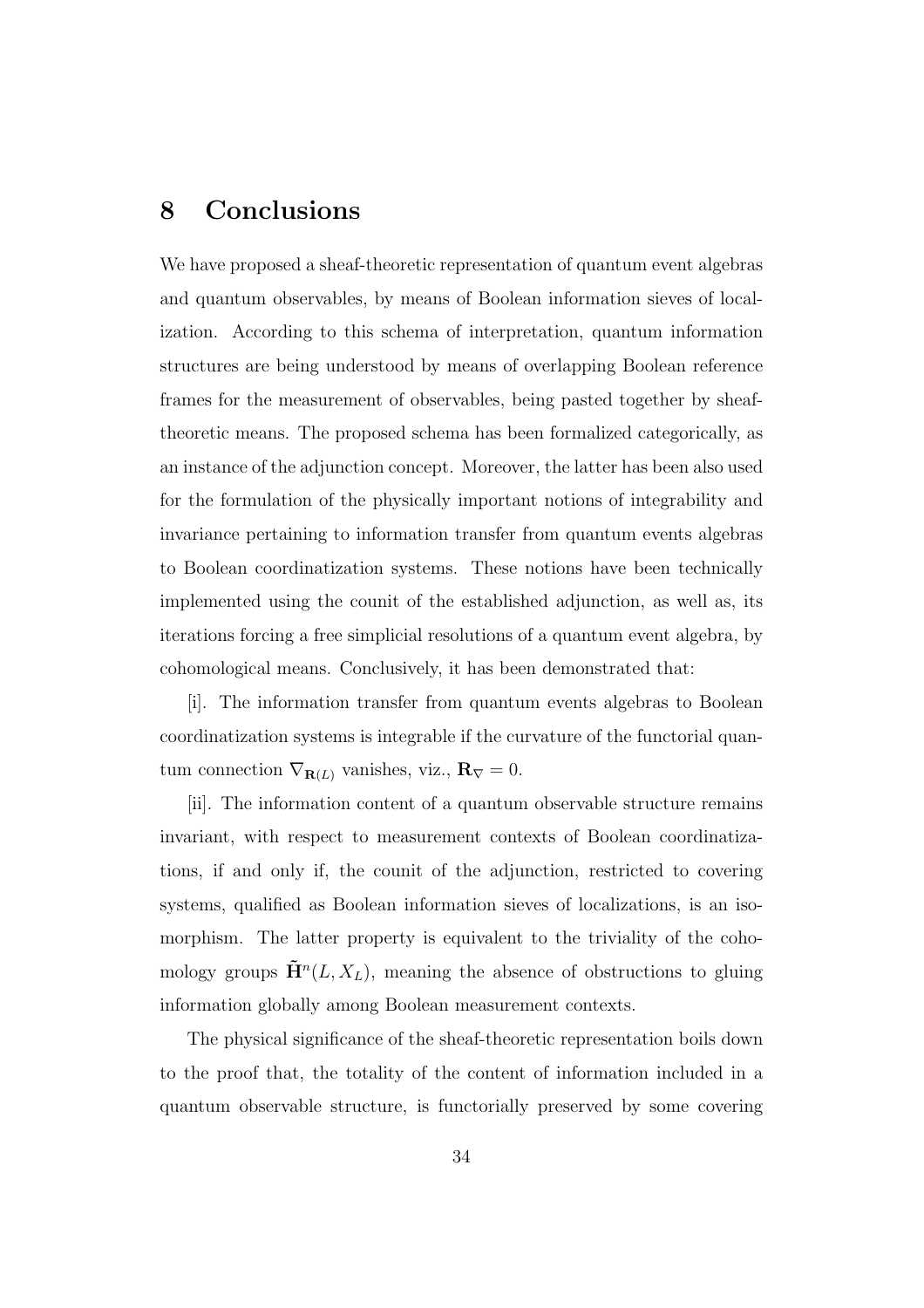Boolean system, if and only if, that system forms a Boolean information sieve of localizations, such that, the counit of the adjunction is an isomorphism. In this perspective, efficient handling of quantum information becomes precisely the area of application of the core relationship between quantum observables and interconnected localized Boolean information resources, bypassing in this manner, the global classical information encoding limits.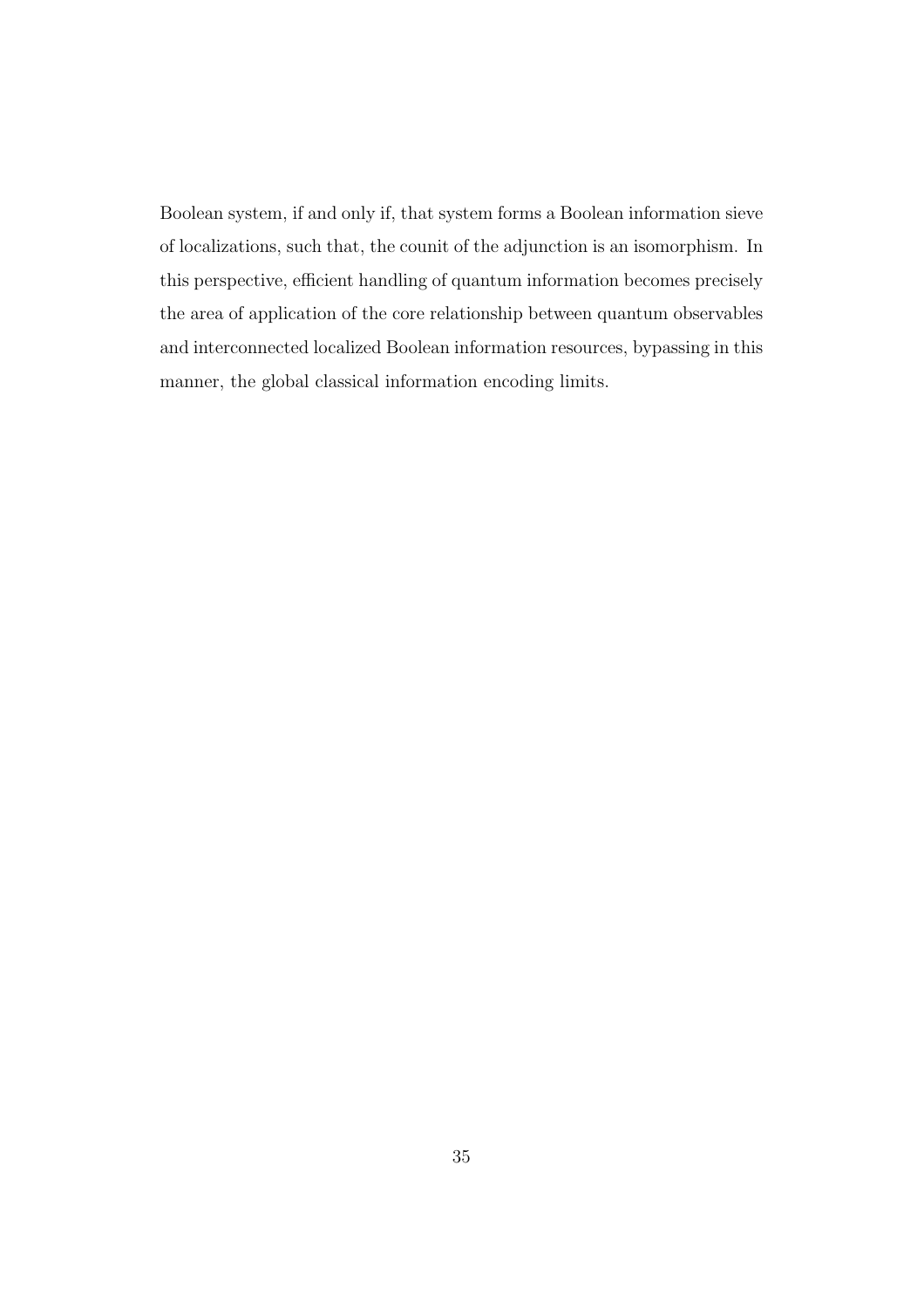#### A Categorical Modules and Derivations

The first basic objective of the categorical perspective on abstract differential calculus is to express the notions of modules and derivations of a commutative unital ring  $\mathcal B$  in  $\mathfrak B$ , where  $\mathfrak B$  denotes the category of commutative unital rings of scalars, intrinsically with respect to the information contained in the category B. This can be accomplished by using the method of categorical relativization, which is based on the passage to the comma category  $\mathcal{B}/\mathcal{B}$ . More concretely, the basic problem has to do with the possibility of representing the information contained in an  $\beta$ -module, where  $\beta$  is a commutative unital ring in  $\mathfrak{B}$ , with a suitable object of the relativization of  $\mathfrak{B}$  with respect to  $\beta$ , viz., with an object of the comma category  $\mathcal{B}/\beta$ . For this purpose, we define the split extension of the commutative ring  $\mathcal B$  by an  $\mathcal B$ -module  $M$ , denoted by  $\mathcal{B} \bigoplus M$ , as follows: The underlying set of  $\mathcal{B} \bigoplus M$  is the cartesian product  $\mathcal{B} \times M$ , where the group and ring theoretic operations are defined respectively as;

$$
(a, m) + (b, n) := (a + b, m + n)
$$

$$
(a, m) \bullet (b, n) := (ab, a \cdot n + b \cdot m)
$$

Notice that the identity element of  $\mathcal{B} \bigoplus M$  is  $(1_{\mathcal{B}}, 0_M)$ , and also that, the split extension  $\mathcal{B} \bigoplus M$  contains an ideal  $0_{\mathcal{B}} \times M := \langle M \rangle$ , that corresponds naturally to the B-module M. Thus, given a commutative ring  $\beta$  in  $\mathfrak{B}$ , the information of an B-module M, consists of an object  $\langle M \rangle$  (ideal in  $\mathcal{B} \bigoplus M$ ), together with a split short exact sequence in  $\mathfrak{B}$ ;

$$
\langle M \rangle \hookrightarrow \mathcal{B} \bigoplus M \to \mathcal{B}
$$

We infer that the ideal  $\langle M \rangle$  is identified with the kernel of the epimorphism  $\mathcal{B} \bigoplus M \to \mathcal{B}$ , viz.,

$$
\langle M \rangle = Ker(\mathcal{B} \bigoplus M \to \mathcal{B})
$$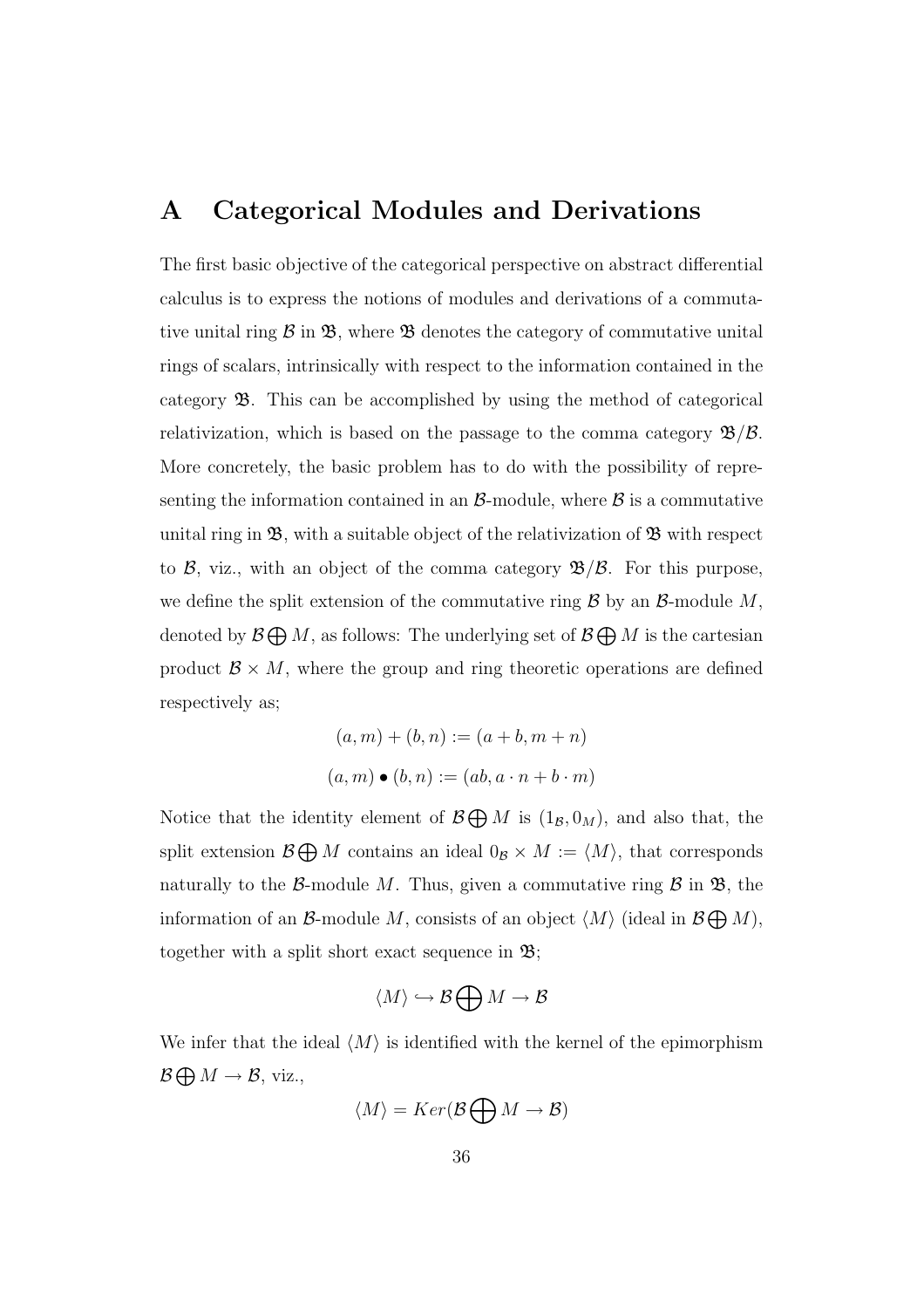From now on we focus our attention to the comma category  $\mathcal{B}/\mathcal{B}$ , noticing that  $id_{\mathcal{B}} : \mathcal{B} \to \mathcal{B}$  is the terminal object in this category. If we consider the split extension of the commutative ring  $\mathcal{B}$ , by an  $\mathcal{B}$ -module M, that is  $\mathcal{B} \bigoplus M$ , then the morphism:

$$
\lambda : \mathcal{B} \bigoplus M \to \mathcal{B}
$$

$$
(a, m) \mapsto a
$$

is obviously an object of  $\mathcal{B}/\mathcal{B}$ . Moreover, it easy to show that it is actually an abelian group object in the comma category  $\mathcal{B}/\mathcal{B}$ . This equivalently means that for every object  $\xi$  in  $\mathfrak{B}/\mathfrak{B}$  the set of morphisms  $Hom_{\mathfrak{B}/\mathfrak{B}}(\xi, \lambda)$  is an abelian group in Sets. Moreover, the arrow  $\gamma : \kappa \to \lambda$  is a morphism of abelian groups in  $\mathcal{B}/\mathcal{B}$  if and only if for every  $\xi$  in  $\mathcal{B}/\mathcal{B}$  the morphism;

$$
\hat{\gamma}_{\xi}: Hom_{\mathfrak{B}/\mathcal{B}}(\xi,\kappa) \to Hom_{\mathfrak{B}/\mathcal{B}}(\xi,\lambda)
$$

is a morphism of abelian groups in Sets. We denote the category of abelian group objects in  $\mathfrak{B}/\mathcal{B}$  by the suggestive symbol  $[\mathfrak{B}/\mathcal{B}]_{\mathbf{Ab}}$ . Based on our previous remarks, it is straightforward to show that the category of abelian group objects in  $\mathfrak{B}/\mathfrak{B}$  is equivalent with the category of  $\mathcal{B}$ -modules, viz.:

$$
[\mathfrak{B}/\mathcal{B}]_{\mathbf{Ab}} \cong \mathcal{M}^{(\mathcal{B})}
$$

Thus, we have managed to characterize intrinsically  $\beta$ -modules as abelian group objects in the relativization of the category of commutative unital rings  $\beta$  with respect to  $\beta$ , and moreover, we have concretely identified them as kernels of split extensions of  $\beta$ .

The characterization of  $\beta$ -modules as abelian group objects in the comma category  $\mathfrak{B}/\mathfrak{B}$  is particularly useful if we consider an  $\mathcal{B}$ -module M as a codomain for derivations of objects of  $\mathcal{B}/\mathcal{B}$ . For this purpose, let us initially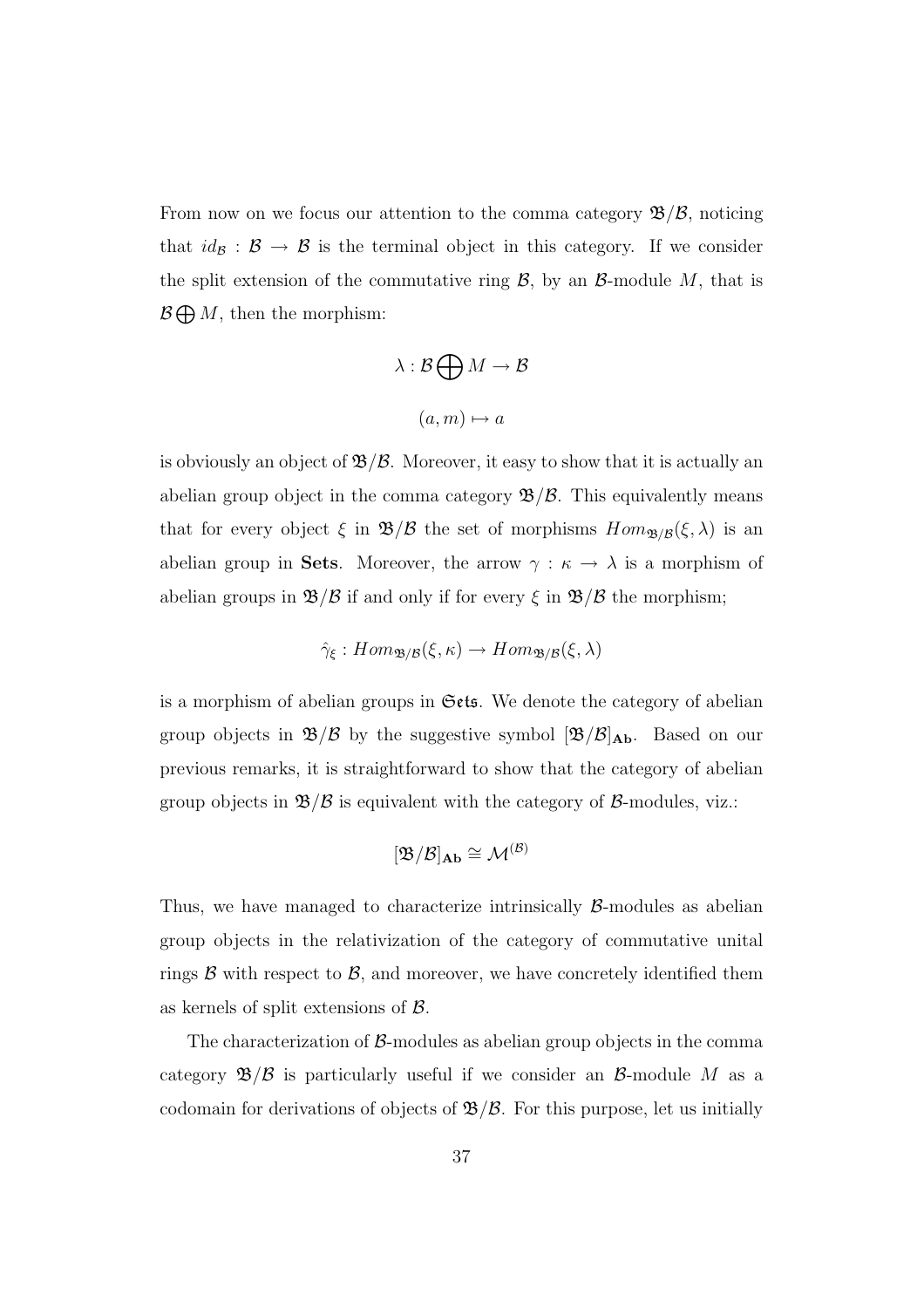notice that if  $k : A \to B$  is an arbitrary object in  $\mathfrak{B}/B$ , then any B-module  $M$  is also an  $A$ -module via the morphism  $k$ . We define a derivations functor from the comma category  $\mathfrak{B}/\mathfrak{B}$  to the category of abelian groups **Ab**:

$$
\mathbf{Der}(-,M): \mathfrak{B}/\mathcal{B} \to \mathbf{Ab}
$$

Then, if we evaluate the derivations functor at the commutative arithmetic A we obtain:

$$
\mathbf{Der}(\mathcal{A}, M) \cong Hom_{\mathfrak{B}/\mathcal{B}}(\mathcal{A}, \mathcal{B} \bigoplus M)
$$

This means that, given an object  $k : A \rightarrow B$  in  $\mathcal{B}/\mathcal{B}$ , then a derivation  $d: \mathcal{A} \rightarrow M$  is the same as the following morphism in  $\mathfrak{B}/\mathcal{B}$ :



Now we notice that the morphism:  $\lambda : \mathcal{B} \bigoplus M \to \mathcal{B}$  is actually an object in  $[\mathfrak{B}/\mathcal{B}]_{\bf Ab}$ . Hence, we consider it as an object of  $[\mathfrak{B}/\mathcal{B}]$  via the action of an inclusion functor:

$$
\Upsilon_{\mathcal{B}} : [\mathfrak{B}/\mathcal{B}]_{\mathbf{Ab}} \hookrightarrow [\mathfrak{B}/\mathcal{B}]
$$

$$
[\lambda : \mathcal{B} \bigoplus M \to \mathcal{B}] \mapsto [\Upsilon_{\mathcal{B}}(\lambda) : \Upsilon_{\mathcal{B}}(M) \to \mathcal{B}]
$$

Thus we obtain the isomorphism:

$$
\mathbf{Der}(\mathcal{A}, M) \cong Hom_{\mathfrak{B}/\mathcal{B}}(\mathcal{A}, \Upsilon_{\mathcal{B}}(M))
$$

The inclusion functor  $\Upsilon_B$  has a left adjoint functor;

$$
\Omega_{\mathcal{B}}: [\mathfrak{B}/\mathcal{B}]\to [\mathfrak{B}/\mathcal{B}]_{\bf Ab}
$$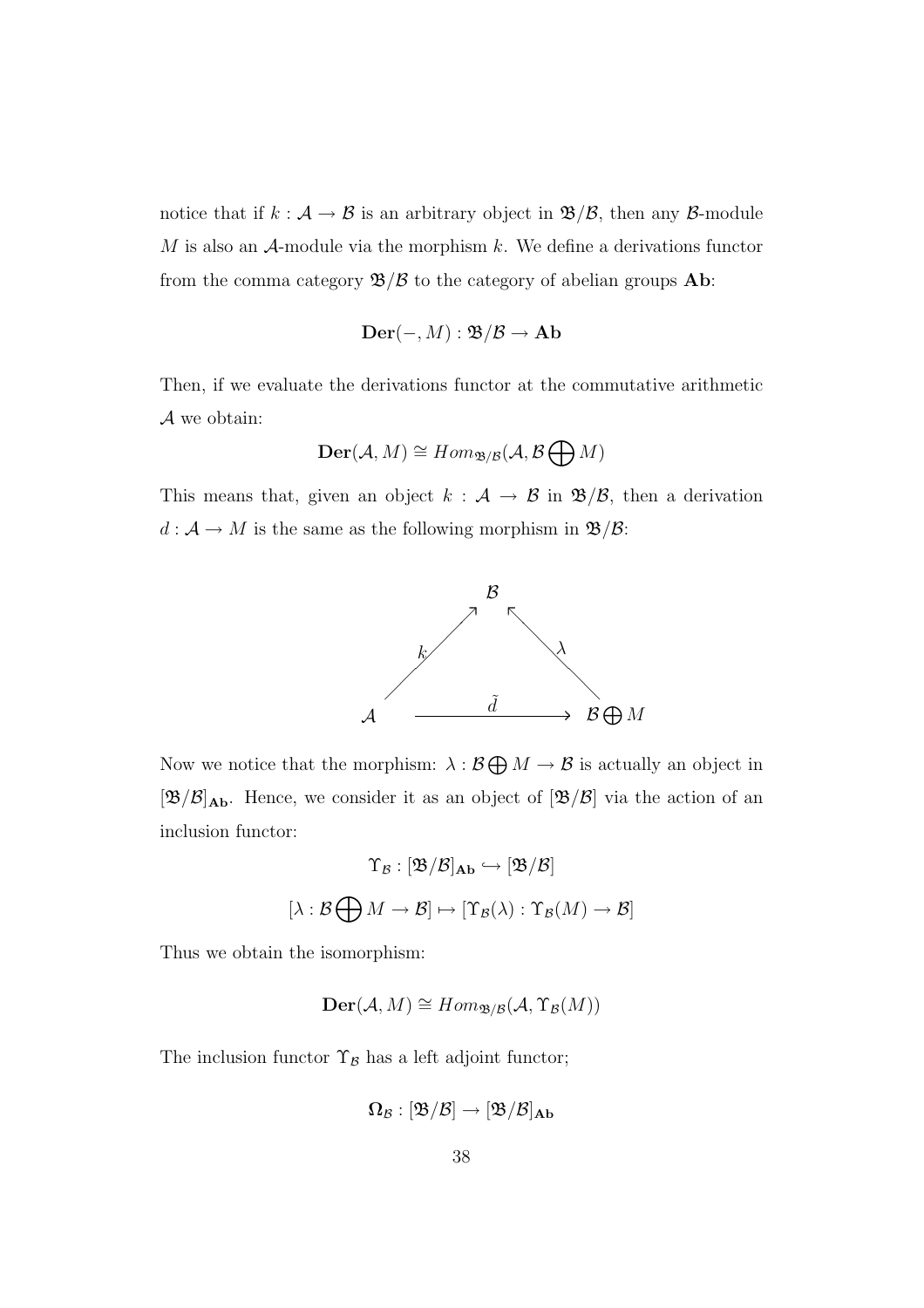Consequently, if we further take into account the equivalence of categories

$$
[\mathfrak{B}/\mathcal{B}]_{\mathbf{Ab}} \cong \mathcal{M}^{(\mathcal{B})}
$$

the above isomorphism takes the following final form:

$$
\mathbf{Der}(\mathcal{A},M)\cong Hom_{\mathcal{M}^{(\mathcal{B})}}(\Omega_{\mathcal{B}}(\mathcal{A}),M)
$$

We conclude that the derivations functor  $\textbf{Der}(-, M) : \mathfrak{B}/\mathcal{B} \to \textbf{Ab}$  is being represented by the abelianization functor  $\Omega_B : [\mathfrak{B}/\mathcal{B}] \to [\mathfrak{B}/\mathcal{B}]$ Ab. Furthermore, the evaluation of the abelianization functor  $\Omega_B$  at an object  $k : A \to B$ of  $\mathfrak{B}/\mathcal{B}$ , viz.  $\Omega_{\mathcal{B}}(\mathcal{A})$ , is interpreted as the  $\mathcal{B}$ -module of differentials on  $\mathcal{A}$ . Finally, it is straightforward to see that, evaluating at the terminal object of  $\mathfrak{B}/\mathcal{B}$  we obtain:

$$
\mathbf{Der}(\mathcal{B},M)\cong Hom_{\mathcal{M}^{(\mathcal{B})}}(\Omega_{\mathcal{B}}(\mathcal{B}),M)
$$

This means that the covariant functor of  $\beta$ -modules valued derivations of B, denoted by  $\text{Der}(\mathcal{B}, -)$ , is being representable by the free B-module of differential 1-forms of  $\mathcal{B}$ , denoted by  $\Omega_{\mathcal{B}} := \Omega^1{}_{\mathcal{B}}$  in the category of  $\mathcal{B}$ -modules, according to the isomorphism:

$$
\widehat{\mathbf{Der}}(\mathcal{B},M)\cong Hom_{\mathcal{M}^{(\mathcal{B})}}(\Omega_{\mathcal{B}},M)
$$

Furthermore, if  $\beta$  is a C-algebra then, the covariant functor of  $\beta$ -modules Cvalued derivations of  $\mathcal{B}$ , denoted by  $\widehat{\text{Der}}_{\mathcal{C}}(\mathcal{B}, -)$ , is being representable by the free B-module of differential 1-forms of B over C, denoted by  $\Omega_{\mathcal{B}/\mathcal{C}} := \Omega^1_{\mathcal{B}/\mathcal{C}}$ in the category of  $\beta$ -modules, according to the isomorphism:

$$
\widehat{\mathbf{Der}}_{\mathcal{C}}(\mathcal{B}, M) \cong Hom_{\mathcal{M}^{(\mathcal{B})}}(\Omega_{\mathcal{B}/\mathcal{C}}, M)
$$

Hence, in general if B is a C-algebra the object  $\Omega^1_{\mathcal{B}/\mathcal{C}}$  is characterized categorically as the universal object of relative differential 1-forms in  $\mathcal{M}^{(\mathcal{B})}$  and the derivation  $d_{\mathcal{B}/\mathcal{C}} : \mathcal{B} \to \Omega^1_{\mathcal{B}/\mathcal{C}}$  as the universal derivation.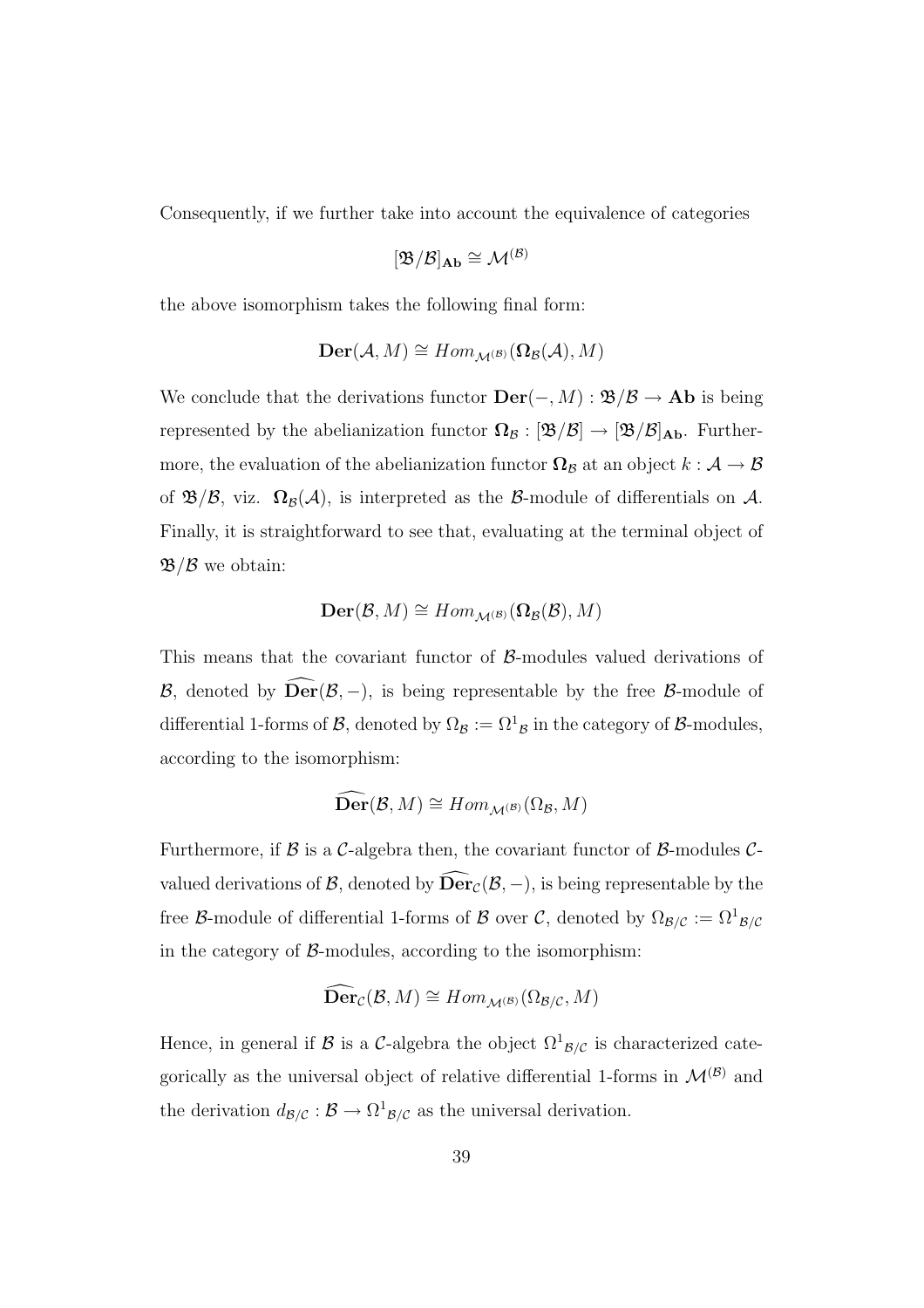### References

- [1] Adelman, M., and Corbett, J. V., (1995), A Sheaf Model for Intuitionistic Quantum Mechanics, Applied Categorical Structures 3 (1).
- [2] Barr, M., and Beck, J., (1966), Acyclic models and triples, Proceedings of the Conference on Categorical Algebra, Springer.
- [3] Beck, J., (1956), Triples, algebra and cohomology, Ph.D. Thesis, Columbia University.
- [4] Bell, J. L., 1988. Toposes and Local Set Theories, Oxford: Oxford University Press.
- [5] Birkhoff, J., and von Neumann, J., (1936), The logic of Quantum Mechanics, Annals of Mathematics 37, 823.
- [6] Bredon, G. E., 1997. Sheaf Theory, Grad. Texts in Math. 170, Springer-Verlag.
- [7] Butterfield, J., and Isham, C. J., (1998), A Topos Perspective on the Kochen-Specker Theorem: I. Quantum States as Generalized Valuations, International Journal of Theoretical Physics 37, 2669.
- [8] Butterfield, J., and Isham, C. J., (1999), A Topos Perspective on the Kochen-Specker Theorem: II. Conceptual Aspects and Classical Analogues, International Journal of Theoretical Physics 38, 827.
- [9] Butterfield, J., and Isham, C. J., (2000), Some Possible Roles for Topos Theory in Quantum Theory and Quantum Gravity, Foundations of Physics 30, 1707.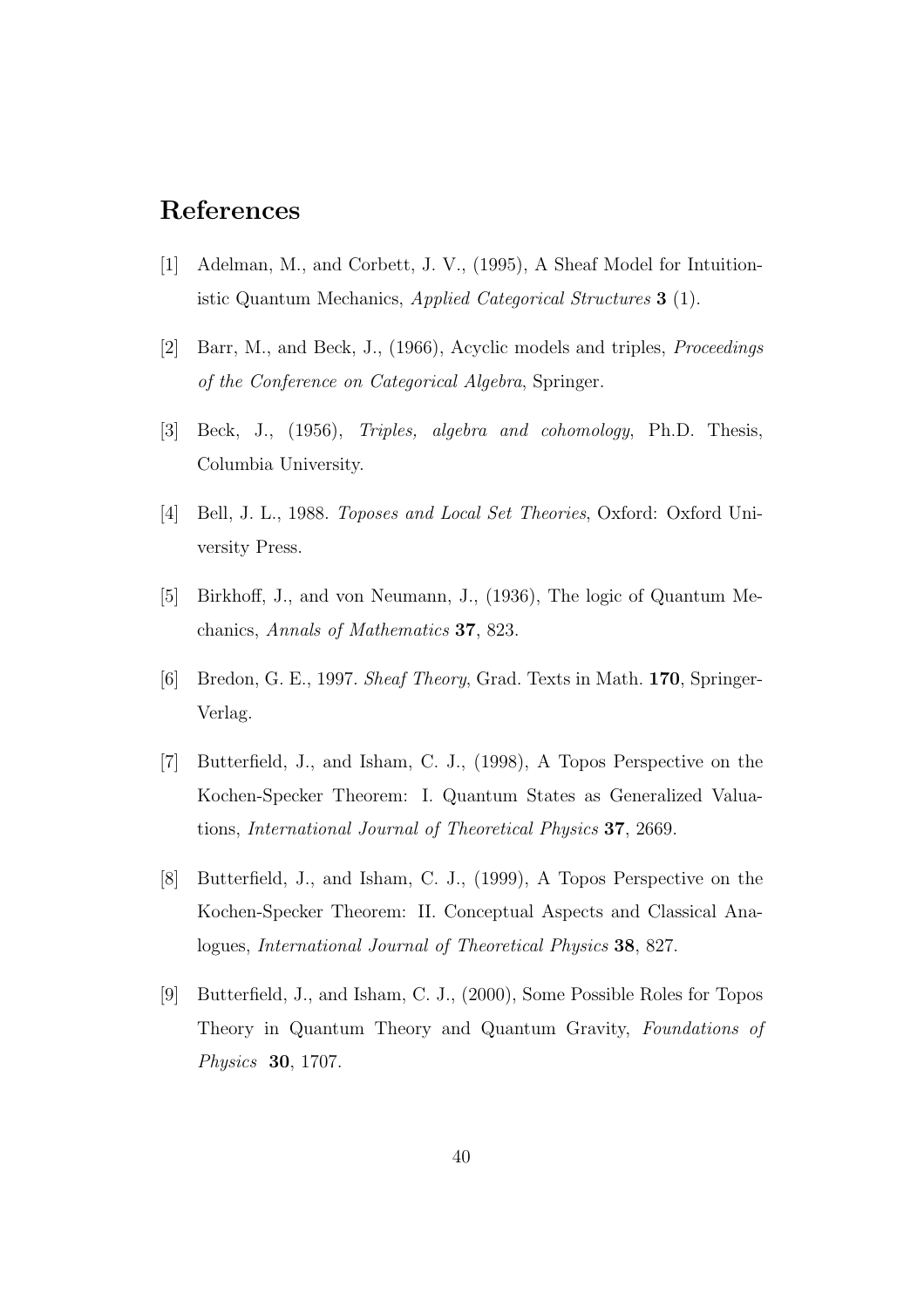- [10] Davis, M., (1977), A Relativity Principle in Quantum Mechanics, International Journal of Theoretical Physics 16, 867.
- [11] de Groote, H. F., (2001), Quantum Sheaves, math-ph/0110035.
- [12] Jamshidi Mo, ed., 2009. Systems of System Engineering, Principles and Applications, New York: CRC Press, Taylor and Francis Group.
- [13] Kitto, Kristy, (2008), High end Complexity, International Journal of General Systems, 37 (6).
- [14] Kochen, S., and Specker, E., (1967), The problem of hidden variables in Quantum Mechanics, J. Math. and Mech. 17, 59.
- [15] Lawvere, F. W., (1975), Continuously Variable Sets: Algebraic Geometry=Geometric Logic, Proceedings of the Logic Colloquium, Bristol (1973), North-Holland, Amsterdam.
- [16] Lawvere, F. W., and Schanuel, S. H., 1997. Conceptual Mathematics, Cambridge: Cambridge University Press.
- [17] MacLane, S., 1971. Categories for the Working Mathematician, New York: Springer-Verlag.
- [18] MacLane, S., and Moerdijk, I., 1992. Sheaves in Geometry and Logic, New York: Springer-Verlag.
- [19] Mallios, A., 1998. Geometry of Vector Sheaves: An Axiomatic Approach to Differential Geometry, Vols 1-2, Dordrecht: Kluwer Academic Publishers.
- [20] Mallios, A., (2004), On localizing topological algebras, Contemporary Mathematics 341.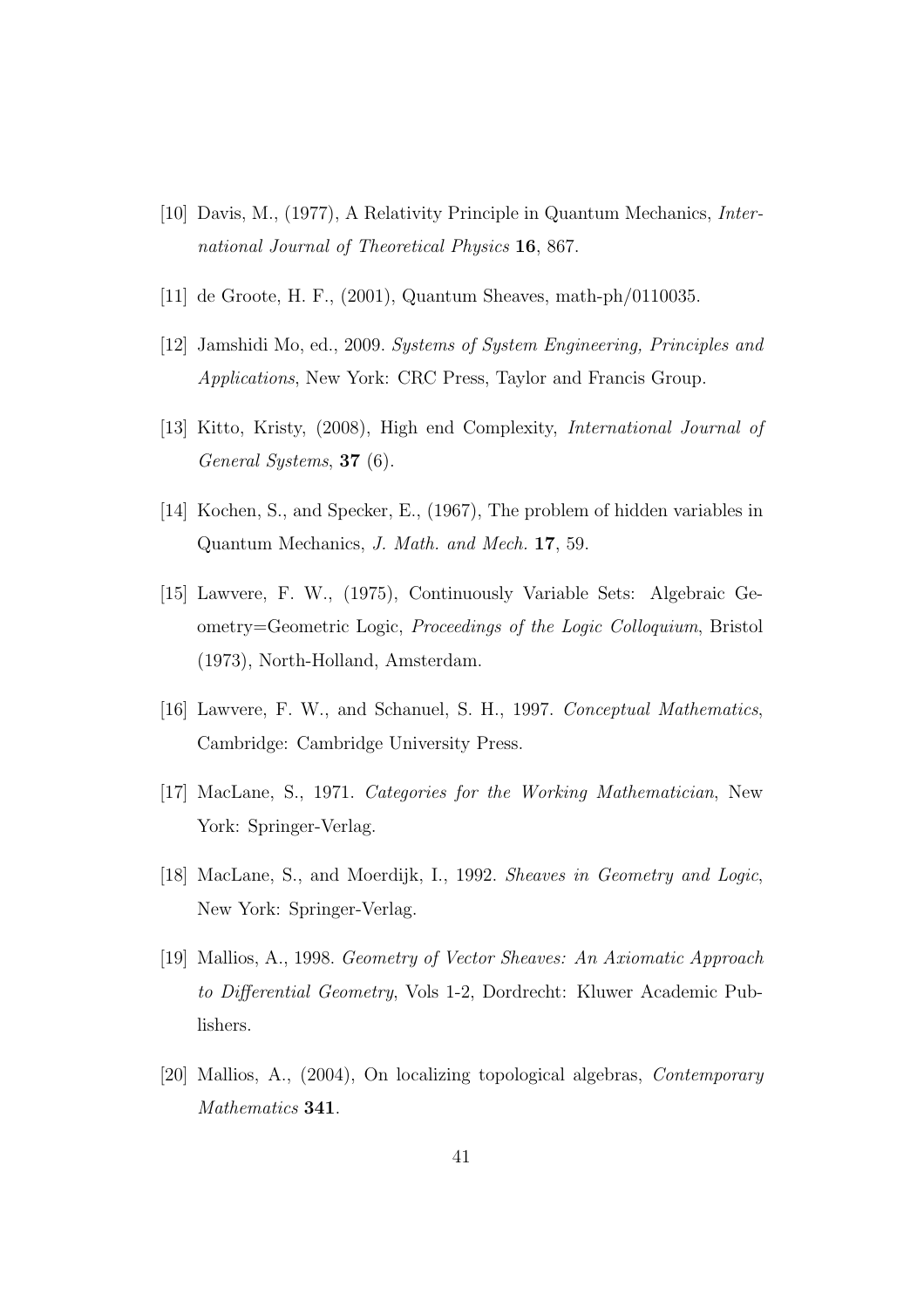- [21 ] Rawling, J. P., and Selesnick, S. A., (2000), Orthologic and Quantum Logic. Models and Computational Elements, Journal of the Association for Computing Machinery 47, 721.
- [22] Sahni V., Srivastava D.P., Satsangi P.S., (2009), Unified Modelling Theory for Qubit Representation Using Quantum Field Graph Models, Journal of Indian Institute of Science, 89 (3).
- [23] Takeuti, G., (1978), Two Applications of Logic to Mathematics, Mathematical Society of Japan 13, Kano Memorial Lectures 3.
- [24] Varadarajan, V. S., (1968), Geometry of Quantum Mechanics, Vol. 1, Van Nostrand, Princeton, New Jersey.
- [25] Zafiris, E., (2000), Probing Quantum Structure Through Boolean Localization Systems, International Journal of Theoretical Physics 39, (12).
- [26] Zafiris, E., (2006), Generalized Topological Covering Systems on Quantum Events Structures, Journal of Physics A: Mathematical and General 39.
- [27] Zafiris, E., (2006), Category-Theoretic Analysis of the Notion of Complementarity for Quantum Systems, International Journal of General Systems, 35, (1).
- [28] Zafiris, E., (2006), Topos-Theoretic Classification of Quantum Events Structures in terms of Boolean Reference Frames, International Journal of Geometric Methods in Modern Physics, 3, (8).
- [29] Zafiris, E., (2006), Sheaf-Theoretic Representation of Quantum Measure Algebras, Journal of Mathematical Physics, 47, 092103.